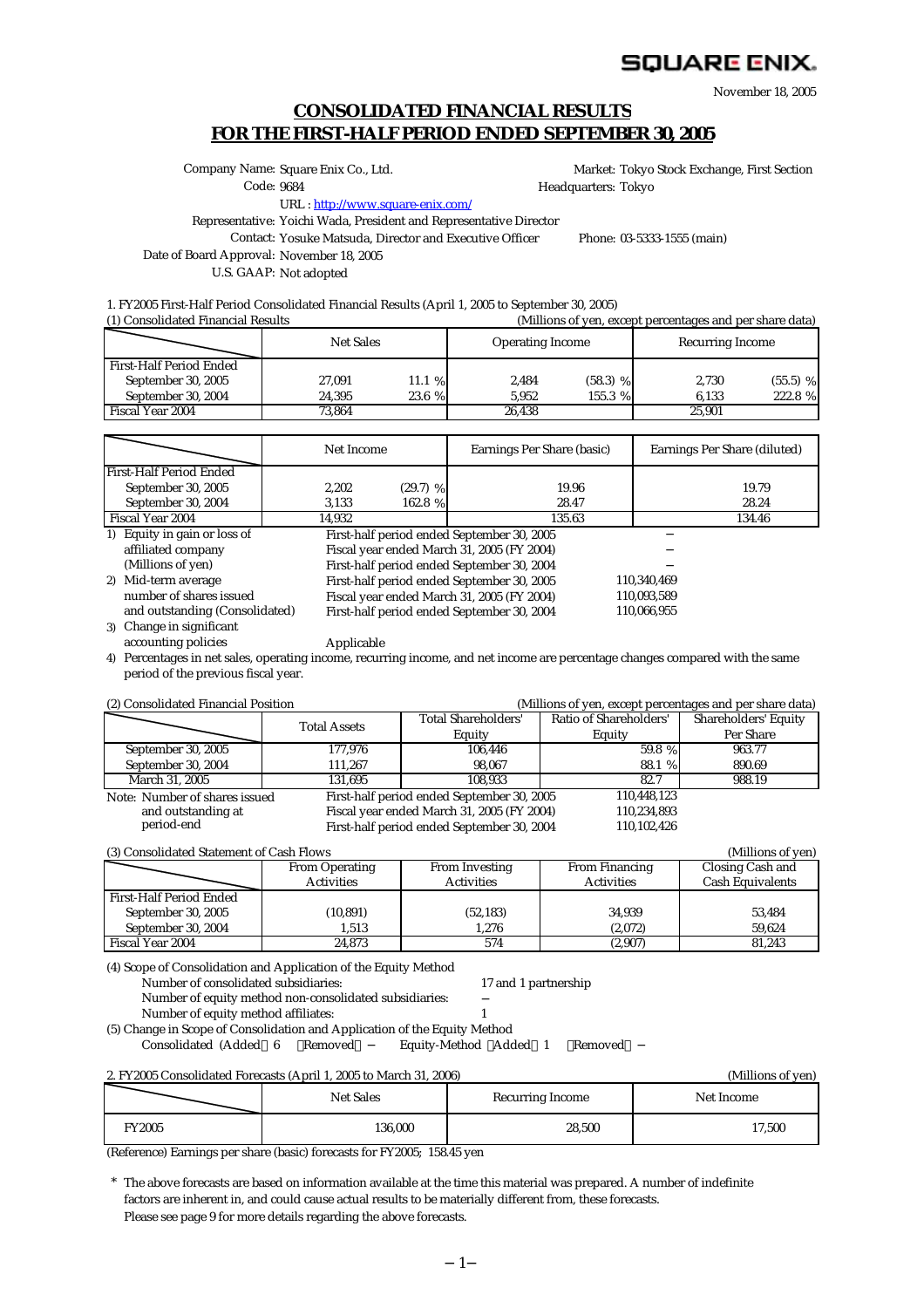# **1. AFFILIATED COMPANY INFORMATION**

SQUARE ENIX Group ("the Group") is composed of SQUARE ENIX CO., LTD. ("the Company"), 17 consolidated subsidiaries, one partnership, three non-consolidated subsidiaries and two affiliated companies.

A list of businesses performed by the Group and the companies that compose it are as follows. (Section refers to business segment)

#### Consolidated Companies

| Section                                                                                     | Region           | Name of Company                                                      | <b>Major Operation</b>                                                             |
|---------------------------------------------------------------------------------------------|------------------|----------------------------------------------------------------------|------------------------------------------------------------------------------------|
|                                                                                             |                  | SQUARE ENIX CO., LTD.                                                | Development and distribution of game software                                      |
| Games (Offline)<br>Games (Online)<br><b>Mobile Phone</b><br>Content<br>Publication<br>Other | Japan            | THE GAME DESIGNERS STUDIO, INC.                                      | Development and distribution of game software                                      |
|                                                                                             |                  | SQUARE ENIX, INC.                                                    | Distribution of game software in North America                                     |
|                                                                                             | North<br>America | UIEVOLUTION, INC.                                                    | Development and licensing of network applications and<br>middleware                |
|                                                                                             |                  | SQUARE L.L.C.                                                        | Goodwill transferred to SQUARE ENIX, INC.                                          |
|                                                                                             | Europe           | SQUARE ENIX LTD.                                                     | Distribution of games in Europe                                                    |
|                                                                                             |                  | SQUARE ENIX CO., LTD.                                                | Game software development, distribution and operation of online<br>games           |
|                                                                                             | Japan            | COMMUNITY ENGINE INC.                                                | Development and distribution of network applications and<br>middleware             |
|                                                                                             | North            | SQUARE ENIX, INC.                                                    | Distribution and operation of online games in North America                        |
|                                                                                             | America          | UIEVOLUTION, INC.                                                    | Development and licensing of network applications and<br>middleware                |
|                                                                                             | Europe           | SQUARE ENIX LTD.                                                     | Distribution and operation of online games in Europe                               |
|                                                                                             | Asia             | SQUARE ENIX (China) CO., LTD.                                        | Distribution and operation of online games in China                                |
|                                                                                             |                  | <b>SQUARE ENIX WEBSTAR NETWORK</b><br>TECHNOLOGY (BEIJING) CO., LTD. | Distribution and operation of online games in China                                |
|                                                                                             |                  | <b>COMMUNITY ENGINE NETWORK</b><br>SOFTWARE (BEIJING) CO., LTD.      | Development and distribution of network applications and<br>middleware             |
|                                                                                             | Japan            | SQUARE ENIX CO., LTD.                                                | Development and distribution of mobile phone content                               |
|                                                                                             | North            | SQUARE ENIX, INC.                                                    | Development and distribution of mobile phone content in North<br>America           |
|                                                                                             | America          | UIEVOLUTION, INC.                                                    | Development and licensing of network applications and<br>middleware                |
|                                                                                             | Europe           | SQUARE ENIX LTD.                                                     | Development and distribution of mobile phone content in Europe                     |
|                                                                                             |                  | SQUARE ENIX (China) CO., LTD.                                        | Development and distribution of mobile phone content in China                      |
|                                                                                             | Asia             | SQUARE ENIX WEBSTAR NETWORK<br>TECHNOLOGY (BEIJING) CO., LTD.        | Development and distribution of mobile phone content in China                      |
|                                                                                             | Japan            | SQUARE ENIX CO., LTD.                                                | Publication and distribution of magazines, serial comics and<br>game-related books |
|                                                                                             | North<br>America | SQUARE ENIX, INC.                                                    | Licensing of game-related books in North America                                   |
|                                                                                             | Europe           | <b>SQUARE ENIX LTD.</b>                                              | Licensing of game-related books in Europe                                          |
|                                                                                             |                  | SQUARE ENIX CO., LTD.                                                | Planning, production, sale and licensing of derivative products                    |
|                                                                                             | Japan            | DIGITAL ENTERTAINMENT ACADEMY CO.,<br>LTD.                           | Operation of schools for game designers                                            |
|                                                                                             |                  | FF FILM PARTNERS (partnership)                                       | Licensing and management of movies and derivative products                         |
|                                                                                             | North<br>America | SQUARE PICTURES, INC.                                                | Management of overseas movie revenues                                              |

Taito Corporation ("TAITO") and its consolidated subsidiaries and equity-method affiliates became the Company's consolidated subsidiaries as of September 28, 2005. However, since the Company's consolidated statement of income for the first-half period (April–September 2005) does not consolidate TAITO's statement of income for the same period, there is no effect of TAITO's statement of income upon the Company's consolidated statement of income for same period.

| consonaated statement of meome for same perfout.     |                                                                                                                                                             |
|------------------------------------------------------|-------------------------------------------------------------------------------------------------------------------------------------------------------------|
| <b>Consolidated Subsidiaries</b>                     | Taito Corporation, Taito Art Corporation, Effort Co., Ltd., Beijing Taixin Cultural<br>Amusement Co., Ltd., Taito Korea Corporation, Taito Tech Corporation |
| Affiliate Accounted for using the Equity-Method      | Baltec Co., Ltd.                                                                                                                                            |
| Non-Consolidated Subsidiaries                        | BMF CORP., SOLID CO., LTD., HUANG LONG CO., LTD.                                                                                                            |
| Affiliates not Accounted for using the Equity-Method | Kusanagi, Inc.                                                                                                                                              |
|                                                      |                                                                                                                                                             |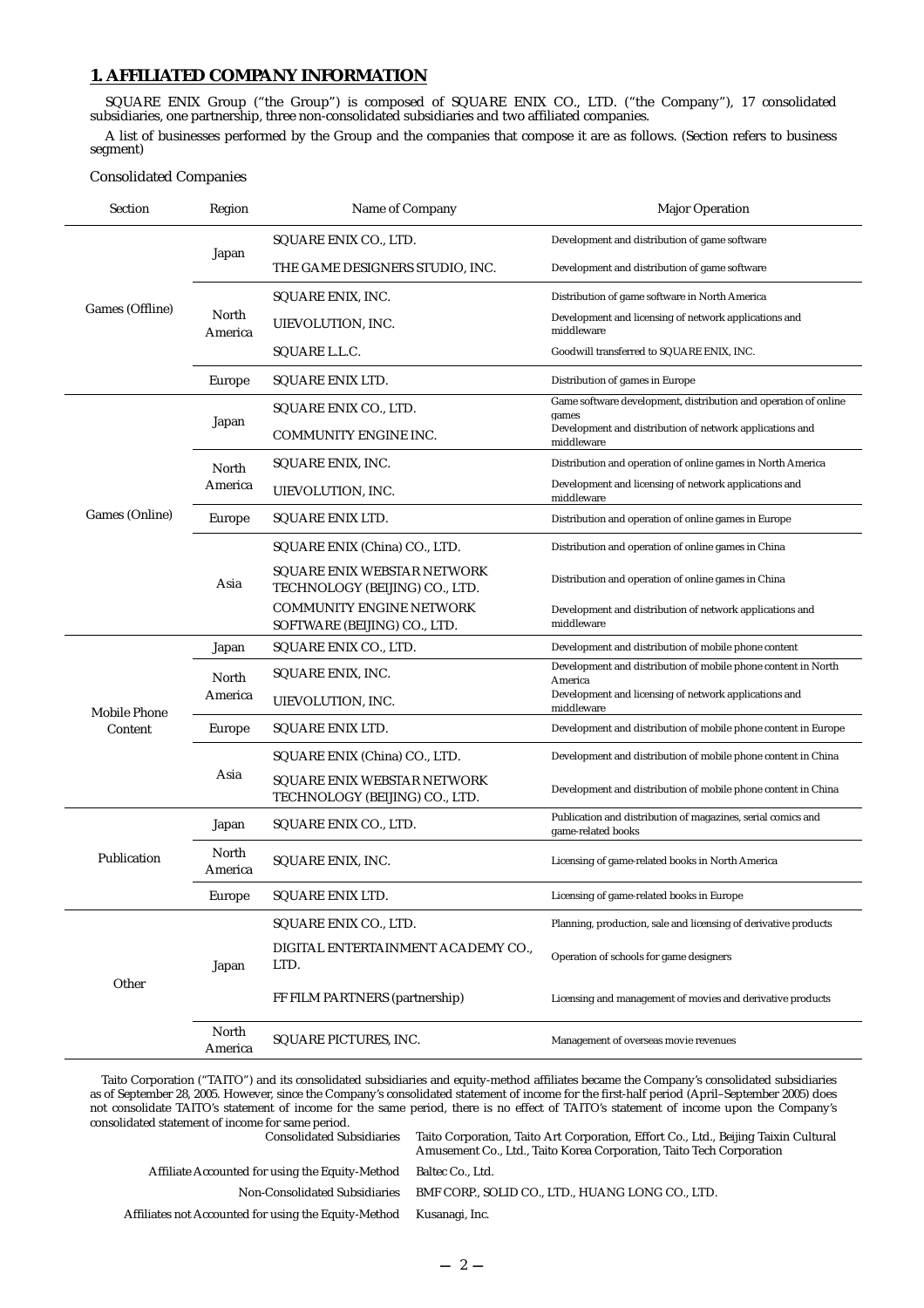

Note: The above chart shows transactions of consolidated companies only.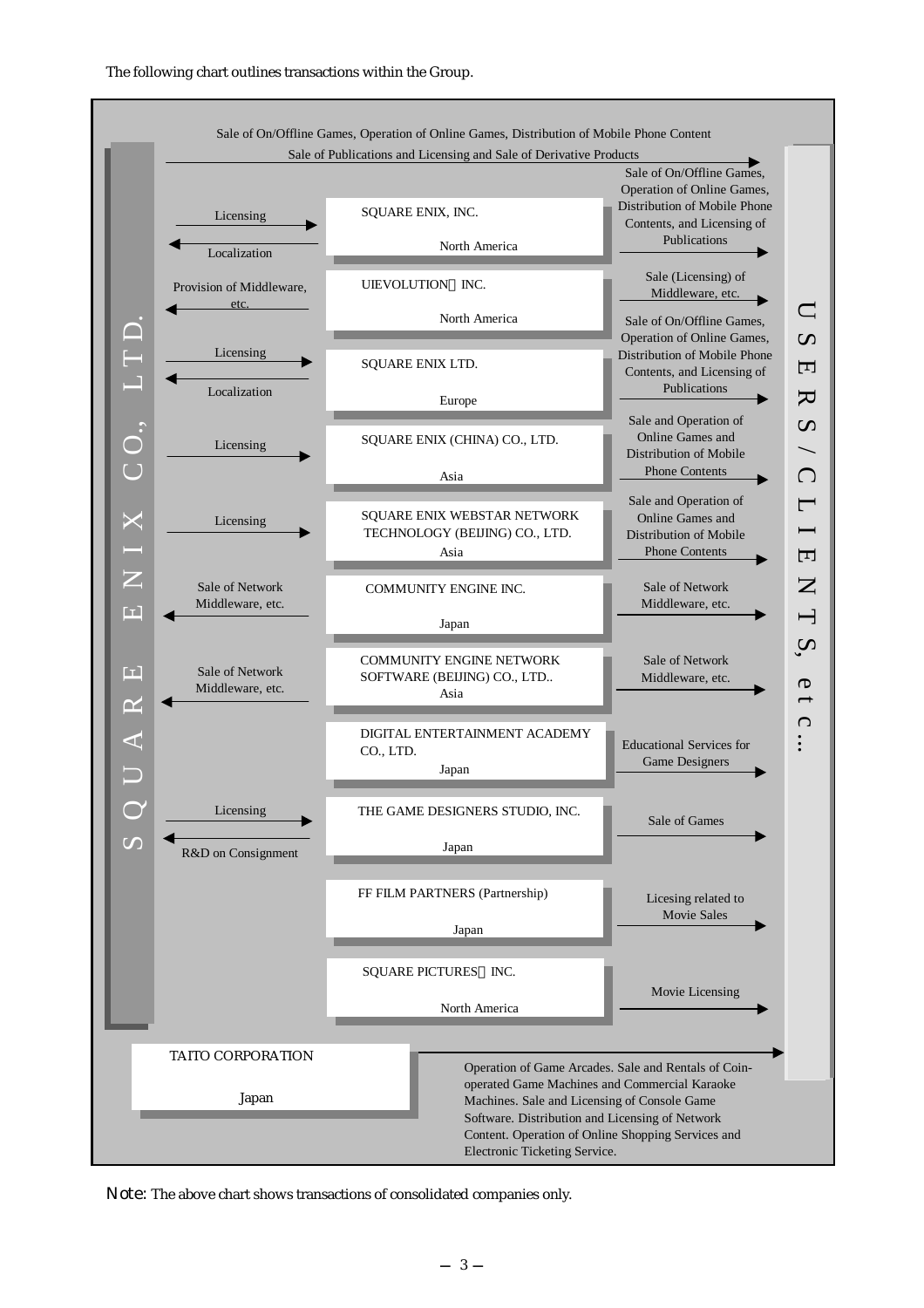#### **2. Management Policy**

The management policy employed by SQUARE ENIX CO., LTD. ("the Company"), and its enterprise group consisting of the Company, consolidated companies and partnership ("the Group") is as follows.

#### (1) Basic Policy

The Group's basic policy is to provide various consumers with imaginative fun and excitement through creating and distributing advanced high-quality content.

For sustainable growth and expansion of the Group to reward our shareholders, we seek to bring the Group the greatest value with efficient operations that effectively utilize management resources.

#### (2) Basic Policy on Profit Distribution

It is one of the Company's most important management policies to return profit to our shareholders.

We will reserve our retained earnings as we take priority over investments for effective purposes for future growth of corporate value, such as enhancement and expansion of existing business operations, capital investments for new business development and merger and acquisition activities.

Regarding returning profit to shareholders as important, retained earnings are also to be expended for dividends, and we will maintain continuous and stable dividend payouts.

### (3) Stock Trading Unit Reduction

The Company recognizes that long-term investment from a wide range of investors and investor base expansion is important to the Company's capital strategy. We therefore reduced our stock trading unit to 100 shares per unit, and have established an environment facilitating investments by various investors.

#### (4) Targeting Management Benchmark

The Company recognizes that realization of growth while maintaining profitability is a fundamental duty of management. During the first-half period ended September 30, 2005, TAITO CORPORATION ("TAITO") became the Company's consolidated subsidiary as of September 28, 2005, and the Company's consolidated statement of income will consolidate that of TAITO from the second half of FY2005.

We set the target growth rate of consolidated earnings per share after the consolidation of TAITO at over 10%, and the target operation profit ratio at over 20%.

#### (5) Strategic Outlook, Issues Facing Management and Future Direction

It is management's main task to grow the Company in the medium and long term, maintaining profitability with the creation of advanced, high-quality content.

As the development and popularization of information technology (IT) and network environments are rapidly advancing, new digital entertainment will transform the industry structure in the near future; customer needs for network-compliant entertainment will increase; and multifunctional terminals will give users easy access to various types of content.

It is the Group's medium- and long-term strategy to respond to such changes and to open up a new era of digital entertainment.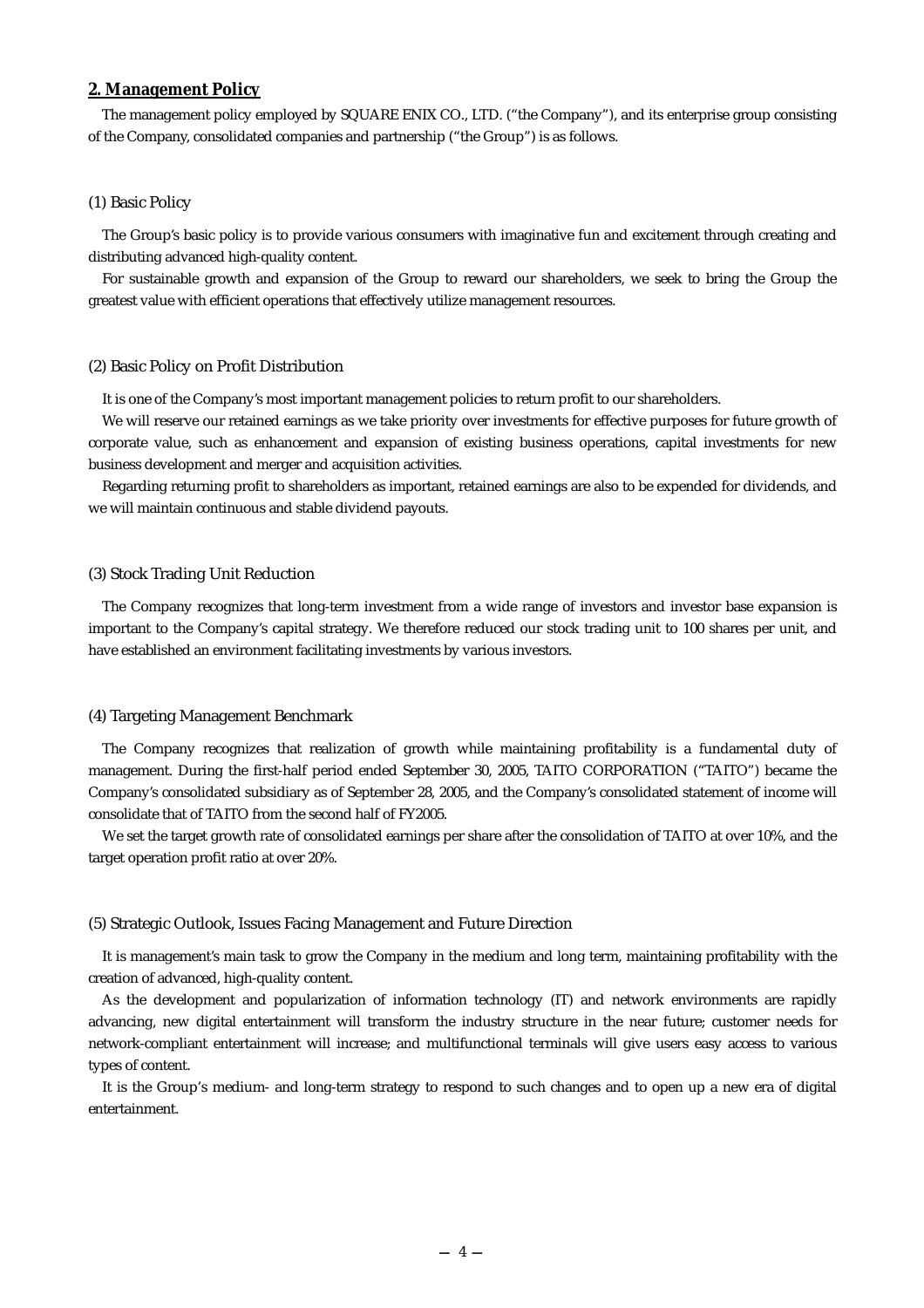#### (6) Corporate Governance

#### 1) Basic Perspective on Corporate Governance

The Company employs the statutory auditor system for its corporate governance. The monitoring function is strengthened by ensuring that half the auditors are from outside the Company. The Board of Directors, which focuses on enterprise-level management decisions, delegates a part of its powers to decision-making committees in accordance with the objective standard to facilitate operations.

#### 2) Implemented Measures

A) Management system and any other corporate governance system regarding decision making, execution and monitoring of business operations

The Company has six directors (one from outside) and four corporate auditors (two from outside and one standing corporate auditor). The term for directors is one year, and half the corporate auditors come from outside.

There is an independent internal audit staff unit (directly reporting to the president) inspecting, examining and evaluating the Group's operations, taking significance and risks into account.

Board of Directors' meetings are held at least once a month and enhance mutual checking by vigorous discussions among the directors, including one from outside.

Board of Corporate Auditors' meetings are held at least once a month, and perform account and operation auditing based on audit policies. The corporate auditors also attend Board of Directors' meetings.

Significant legal issues and events are consulted with several outside counsels as needed. Accounting issues are reviewed by an external independent audit firm, ChuoAoyama PricewaterhouseCoopers, under the Commercial Code of Japan and the Securities and Exchange Law.

B) Personal, financial or business relationships and any conflict of interest between the Company and outside directors/corporate auditors

Nothing to be specified.

C) Enhancement of corporate governance for the last fiscal year

The Company has increased Board members from five to six to strengthen its decision-making capacity, enabling it to deal with complicated and vital management tasks, as stated above. Furthermore, we have appointed two directors in charge of development, and accounting and financial position, respectively, to strengthen our control over operations.

### (7) Parent Company

Nothing to be specified.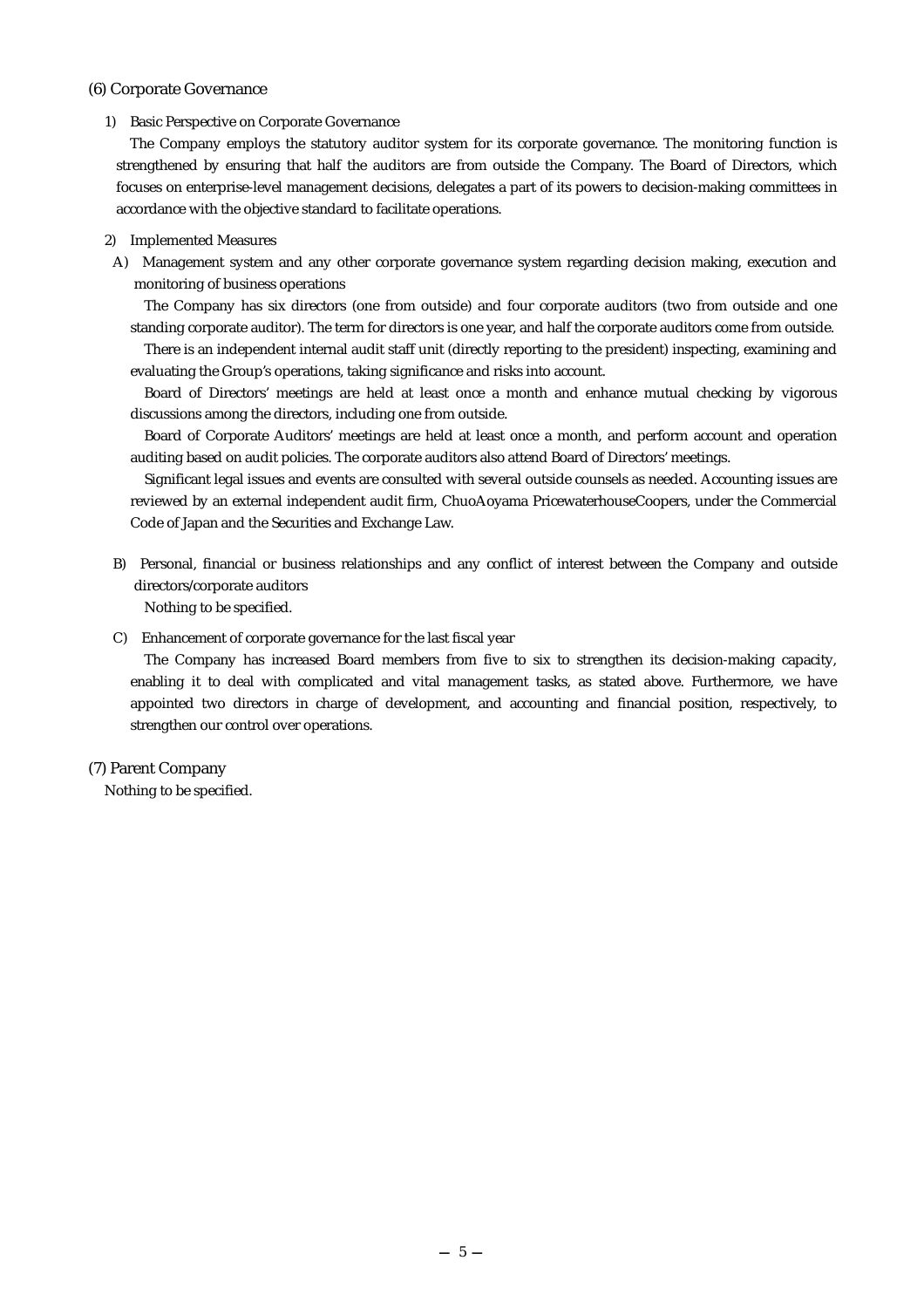### **3. Operating Results and Financial Conditions**

(1) Operation Highlights of First-Half Period Ended September 30, 2005

The Company has been making determined efforts to strengthen the foundation and profitability of its business segments of Games (Offline), Games (Online), Mobile Phone Content, Publication and Others.

The Company has been pursuing fundamental R&D activities to obtain advanced information technologies, which are crucial to promote growing network-related businesses, and to apply such technologies to our products and services.

During this period, the Company acquired 93.7% of shares in TAITO CORPORATION ("TAITO") by TOB. As a result of TAITO's consolidation into the Group, the Company has achieved a new outlet for its content, including the arcade business.

Consolidated financial results for the first-half period ended September 30, 2005

| Net sales               | $\text{\#27.091}$ million (up 11.1%)  |                                                                                          |
|-------------------------|---------------------------------------|------------------------------------------------------------------------------------------|
| <b>Operating income</b> | $\text{\#2,484}$ million (down 58.3%) |                                                                                          |
| Recurring income        | $\text{$}2,730$ million (down 55.5%)  |                                                                                          |
| Net income              | $\text{$}2,202$ million (down 29.7%)  |                                                                                          |
|                         |                                       | (% is the rate of change in comparison with the same period of the previous fiscal year) |

Unit sales, including repeat orders, for the first-half period ended September 30, 2005

| Japan         | 1.52 million units |
|---------------|--------------------|
| North America | 0.73 million units |
| Europe        | 0.48 million units |
| Asia          | 0.03 million units |
| Total         | 2.76 million units |
|               |                    |

#### (2) Operating Results by Business Segment

#### 1) Games (Offline)

The Company plans, develops and distributes games for game consoles and mobile game terminals. We also handle localization of games developed and distributed in Japan for distribution in North America through our wholly owned subsidiary, SQUARE ENIX, INC. (SEI), while distribution in Europe and Asia is handled by leading publishers through licensing arrangements.

During the reporting first-half period, the Company released *"Romancing SaGa – Minstrel Song –"* (450 thousand units in Japan as of September 30, 2005), *"DRAG ON DRAGOON 2 – love red, ambivalence black"* (210 thousand units in Japan) and *"GRANDIA III"* (250 thousand units in Japan) for PlayStation2 ("PS2").

Consequently, net sales in the Games (Offline) segment totaled ¥8 billion (up 6.3% from the same period in the previous fiscal year), and operating loss amounted to ¥0.8 billion (down 154.4%).

#### 2) Games (Online)

The Company plans, develops, distributes and operates online games connected to the network.

During this period, the Games (Online) segment proceeded at a steady pace with its leading MMORPG (Massively Multi-player Online RPG) service, *"FINAL FANTASY XI"* ("FFXI") reaching over 500,000 subscribers in Japan, North America and Europe. Along with the launch of *"FRONT MISSION ONLINE"* for PS2, the Company's stock of online game content has been achieving further expansion.

Consequently, net sales of the Games (Online) segment totaled ¥6 billion (down 9.8%), and operating income was ¥2 billion (down 19.1%).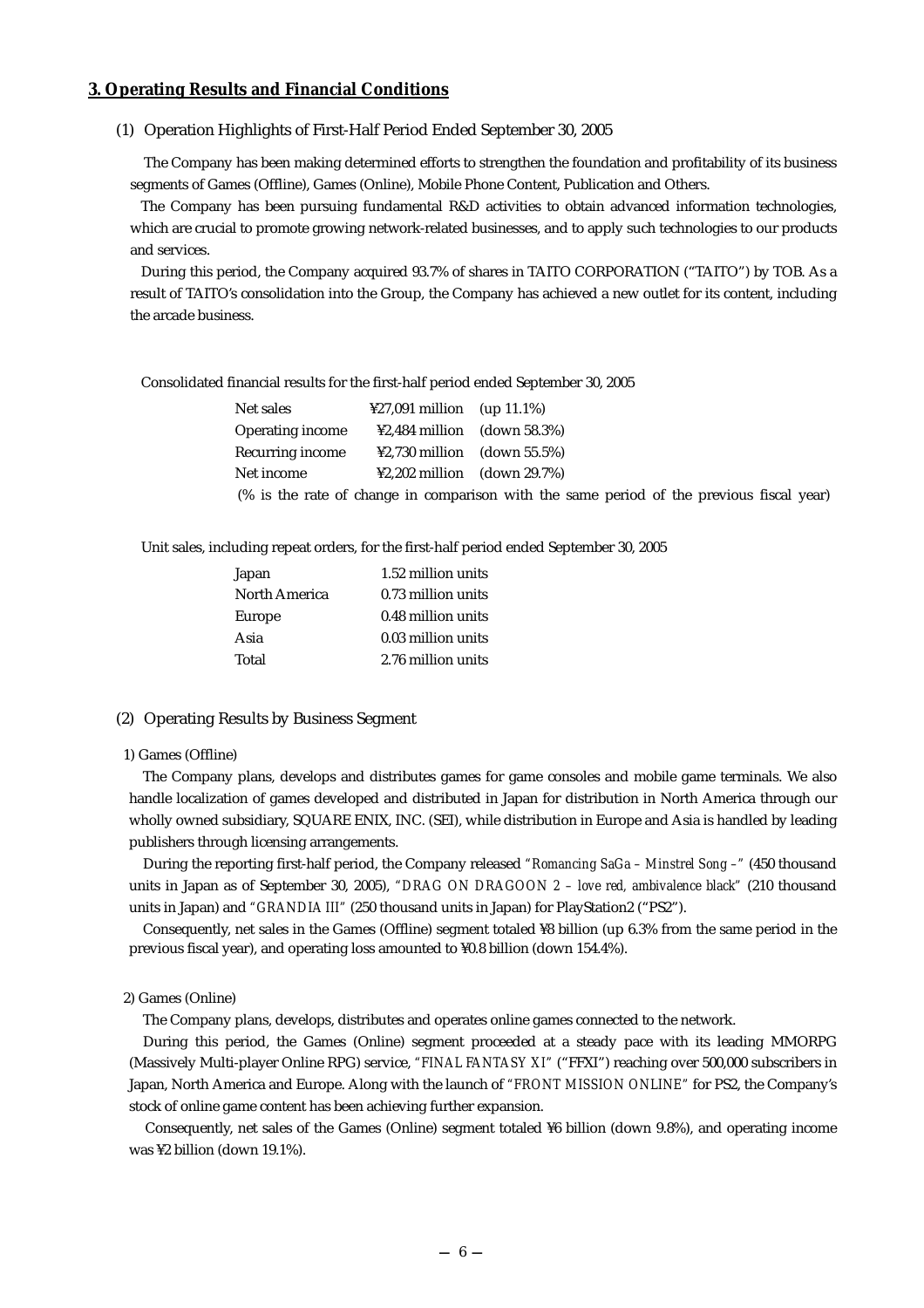#### 3) Mobile Phone Content

The Company plans, develops and provides content for mobile phones.

During the reporting first-half period, the Company provided various content services such as ring tones, wallpaper, games and portals for mobile phones. The Company is deploying its original content making the best use of its strength through providing mobile network games such as *"DRAGON QUEST" and "FINAL FANTASY*,*"* which were launched in the previous fiscal year, and the Mobile Phone Content segment performed at a steady pace.

Consequently, net sales of the Mobile Phone Content segment were ¥2 billion (up 12.2%), and operating income amounted to ¥0.3 billion (down 50.0%).

#### 4) Publication

The Company publishes magazines, comics, serial comics and game strategy books.

During this period, the Company published serial comics featured in monthly magazines and game strategy books as well as monthly magazines "SHONEN GANGAN," "G FANTASY" and "GANGAN WING" and "YOUNG GANGAN". Despite the lack of publications of game strategy books for major titles in this period, the Publication segment performed well in the sale of comic magazines and serial comics.

Consequently, net sales of the Publications segment totaled ¥4 billion (down 13.3%), and operating income was ¥0.9 billion (down 43.4%).

#### 5) Others

The Others segment covers the planning, production, distribution and licensing of the Company titles' derivative products, and the operation of a school for game designers.

Taking place two year after the ending of *"FINAL FANTASY VII*,*""FINAL FANTASY VII ADVENT CHILDREN"* was released during this period. The film was invited for a screening at the Venice International Film Festival for two years in a row, earning great reception, and recorded strong sales.

Net sales in the Others segment amounted to ¥4 billion (up 229.4%), and operating income totaled ¥1 billion (up 259.3%).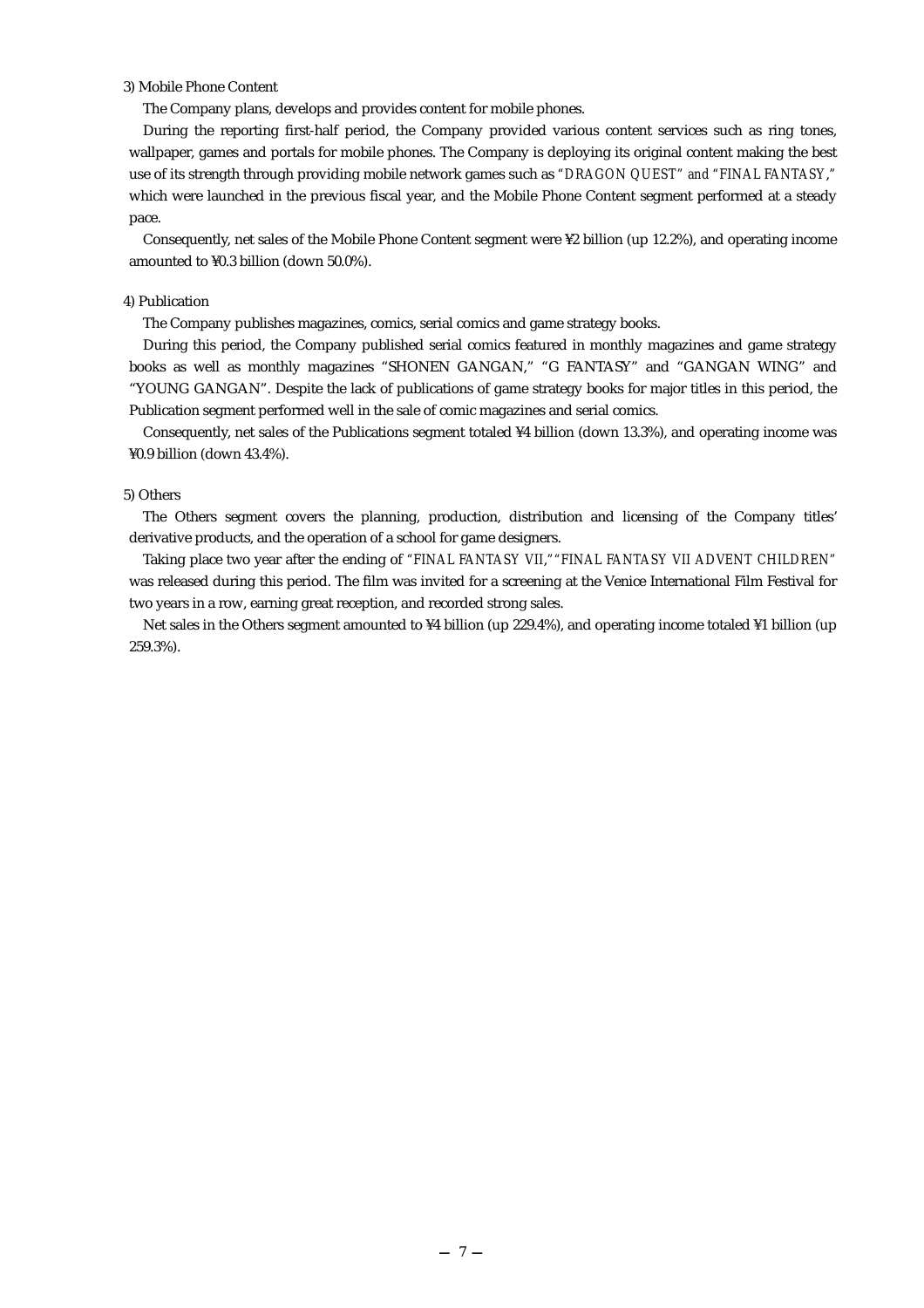### (3) Operating Results by Region

#### 1) Japan

All business segments Games (Offline), Games (Online), Mobile Phone Content, Publication and Others are operated in Japan.

The games are shipped to retail stores through the Company's own distribution channel. Since the Company licenses the sale of game content in Asia as well as some parts of the PAL region (Europe), sales from such licenses are included in the regional results of Japan.

In the Games (Online) segment, the Company provides services on "PlayOnline" of such online games as *"FINAL FANTASY XI"* and the sale of game disks.

In the Mobile Phone Content segment, the Company provides such mobile phone content as games, ring tones, and wallpaper for NTT DoCoMo, au and vodafone.

Currently, the Publication and Others segment are operated primarily in Japan.

Net sales in Japan were ¥22 billion (up 17.5%), and operating income was ¥1 billion (down 78.0%).

#### 2) North America

The Company operates Games (Offline), Games (Online) and Mobile Phone Content services in North America, and licenses the sale of game content developed by the Company, primarily to SEI.

*"FULLMETAL ALCHEMIST 2 : Curse of the Crimson Elixir"* and *"RADIATA STORIES*" were released during this period, and the online game service, "PlayOnline," containing *"FINAL FANTASY XI,"* have been making steady growth to the same level as in Japan.

Net sales in North America totaled ¥3 billion (down 36.3%), and operating income was ¥0.6 billion (down 50.4%).

#### 3) Europe

The Company primarily provides Games (Offline), Games (Online) and Mobile Phone Content services in Europe. In Europe, the Company primarily sells game content through licensing to leading publishers in this region. Furthermore, the Company succeeded in entering the online gaming and mobile phone content market in Europe in the previous fiscal year.

Net sales in Europe amounted to ¥0.3 billion (down 19.0%), and operating income was ¥0.05 billion (up 2,078.4%).

#### 4) Asia

In Asia, the Company provides primarily Games (Online) and Mobile Phone Content services. In Games (Online) segment, the Company primarily provides an online game service of *"CROSS GATE"* for PCs in China.

Net sales in Asia were ¥1 billion (up 288.0%), and operating income was ¥0.7 billion (up 2,589.2%)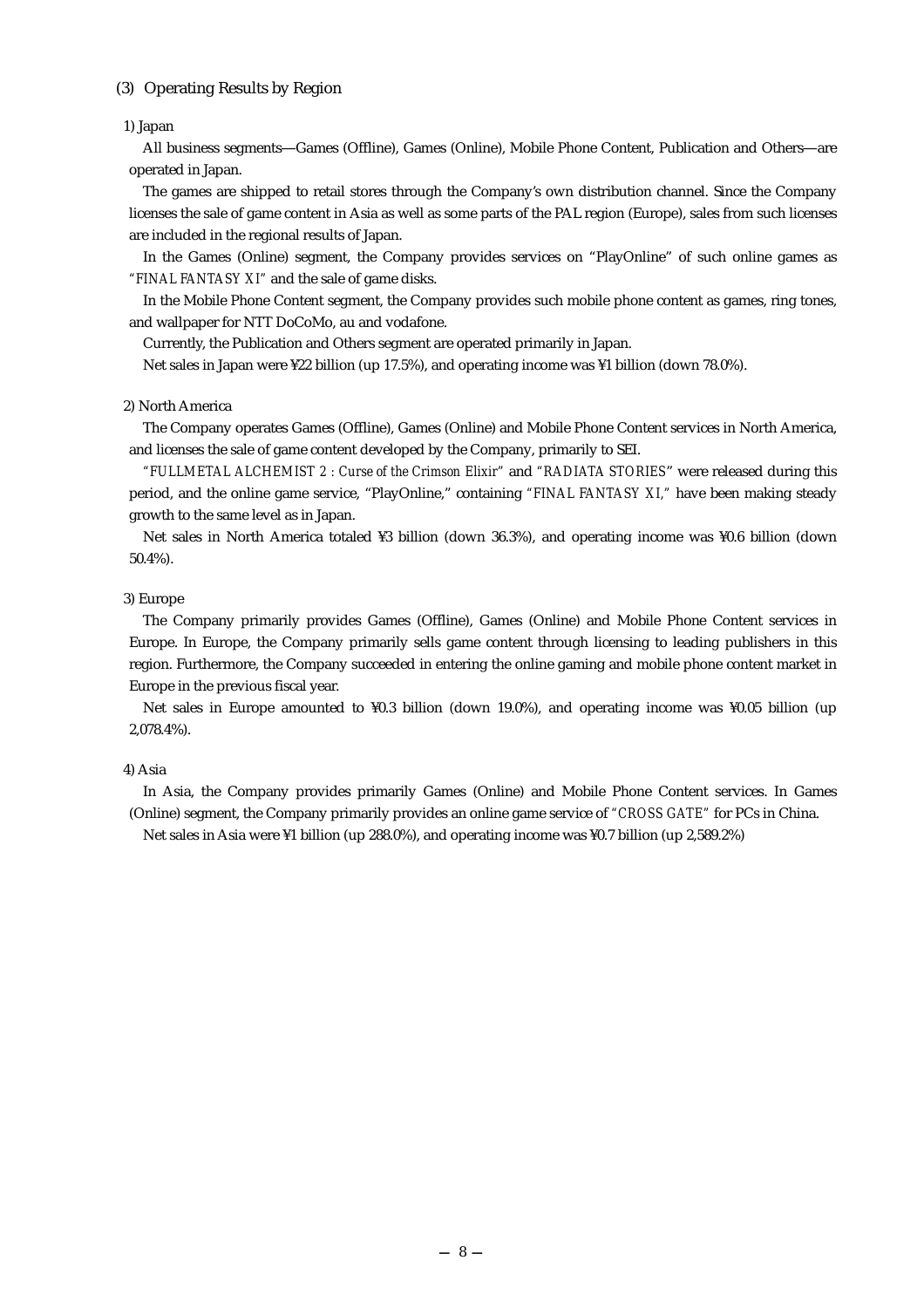### (4) Financial Conditions

Cash and cash equivalents at the end of this period were ¥53 billion. The cash flow status and contributing factors are as follows.

1) Cash flows from operating activities

Net income before taxes amounted to ¥3 billion. However, mainly due to payments for corporate taxes, gain on sales of investment securities and increase in accounts receivable, cash and cash equivalents used in operating activities came to ¥10 billion.

2) Cash flows from investing activities

Cash and cash equivalents used in investing activities were ¥52 billion. This was due primarily to acquisition of shares of TAITO CORPORATION.

3) Cash flows from financing activities

Mainly due to fund procurement through bank loans, cash and cash equivalents provided by financial activities were ¥34 billion.

|                                                            | First-Half Period<br>Ended<br>September 2003 | <b>Fiscal Year Ended</b><br>March 2004 | <b>First-Half Period</b><br>Ended<br>September 2004 | <b>Fiscal Year Ended</b><br><b>March 2005</b> | <b>First-Half Period</b><br>Ended<br>September 2005 |
|------------------------------------------------------------|----------------------------------------------|----------------------------------------|-----------------------------------------------------|-----------------------------------------------|-----------------------------------------------------|
| Shareholders' Equity Ratio                                 | 87.19%                                       | 87.41%                                 | 88.14%                                              | 82.72%                                        | 59.81%                                              |
| Shareholders' Equity Ratio on Market<br><b>Value Basis</b> | 303.03%                                      | 309.59%                                | 299.18%                                             | 275.76%                                       | 195.16%                                             |
| Term of Repayment of Interest-Bearing<br>Liabilities       | $0.2622$ year                                | $0.0013$ year                          | $0.0048$ year                                       |                                               |                                                     |
| Interest Coverage Ratio (times)                            | 10,227.73                                    | 1.203.36                               | 7.336.07                                            | 85.196.65                                     |                                                     |

Notes: Shareholders' Equity Ratio: Shareholders' equity / Total assets

Shareholders' Equity Ratio on Market Value Basis (%):

Market capitalization of outstanding stock / Total Assets

Term of Repayment of Interest-Bearing Liabilities:

Interest bearing liabilities / Cash flows from operating activities

Interest Coverage Ratio: Cash flows from operating activities / Interest paid

- \* determined from consolidated financial results
- \* Interest-bearing liabilities include all the liabilities on which the Company is paying interest.
- \* Cash flows from operating activities and interest paid are stated as "Cash flows from operating activities" and "Interest paid" in the consolidated statements of cash flows, respectively.

# (5) Forecasts for FY2005

Consolidated forecasts for FY2005 ending March 31, 2006

| Net sales               | ¥136 billion |
|-------------------------|--------------|
| <b>Operating income</b> | ¥29 billion  |
| Recurring income        | ¥28 billion  |
| Net income              | ¥17 billion  |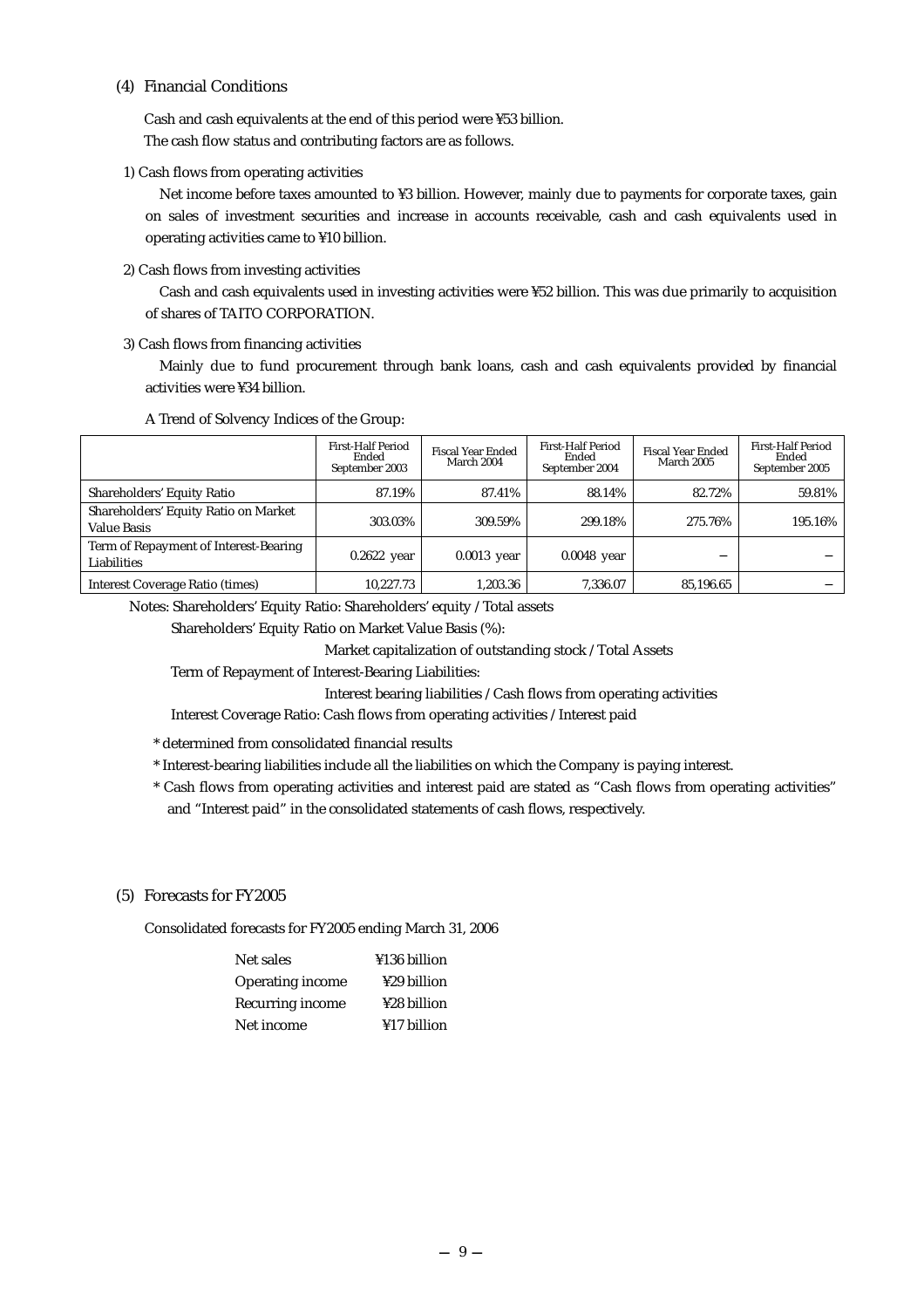#### (6) Risk Factors

The forecasts for the consolidated operating results stated above have been prepared on the basis of the current business environment as of November 18, 2005.

Risks, which may affect the Company's financial condition, include:

#### 1) Changes in the Economic Environment

A marked downturn in the economic situation that would cause consumers to reduce spending could lead to a decrease in demand for our firm's products and services in the entertainment field, and there is a possibility that this could affect the Group's performance.

#### 2) Ability to Adapt to Changes

If the Company cannot adapt appropriately and quickly enough to changes in customer preferences in the digital content market and rapid technical advances (mentioned in Strategic Outlook, Issues Facing Management and Future Direction), there is a possibility that this could affect the Group's performance.

#### 3) New Platforms

There is a possibility that the Group, in particular our home-use game software business, may be affected by the release of new platforms (game consoles) and manufacturers' strategies. When new platforms are about to be released, there is a tendency for consumers to avoid purchasing new games, and there is a possibility that the accompanying reduction in sales could affect the Group's performance.

#### 4) Securing Personnel

The Group continues to grow its business at a rapid rate and achieve growth. If we are not able to appropriately develop the personnel required to carry out the Company's growth strategy – centered around developing new content and services as well as expansion overseas – there is a possibility that this could affect the Group's performance.

#### 5) International Business Expansion

In the Games (Offline), Games (Online) and Mobile Phone Content business segments, the Group is expanding its business internationally. However, there is a possibility that the market trends, political/economic situation, laws, culture, religion and customs, etc., of these countries could affect the Group's performance.

#### 6) Exchange Rate Risk

The Company has established overseas consolidated subsidiaries in the United States, Europe and China. The local currencies that these subsidiaries earn is mainly used for settlements in that country or turned to local investment, and actual exchange rate risk is reduced. However, sales, costs and assets, etc., for overseas consolidated subsidiaries operating in foreign currencies are converted to yen when preparing consolidated financial statements. If the exchange rate at the time of conversion has moved out of the expected band, then there is a possibility that this could affect the Group's performance.

#### 7) Law Governing Adult Entertainment Businesses

Revenues from game arcade operations are subject to the law in Japan governing adult entertainment businesses and related ordinances. This law covers regulations regarding the system of approval and licenses for the construction and operation of game facilities, restrictions on the hours of operation (generally, operation is prohibited midnight to 10 a.m.), age limits on who may use such facilities (while specifics vary depending on the ordinance, entry of persons under 16 years of age is prohibited from 6 p.m., and from 10 p.m. for persons under 18 years), regulations stipulating where new sites can be built, and those concerning the structure, interior design, noise level, and other physical aspects of the facilities. While the Company actively expands its game arcades in compliance with this law, the Group's performance may be affected by new laws, or revisions and other changes to this law.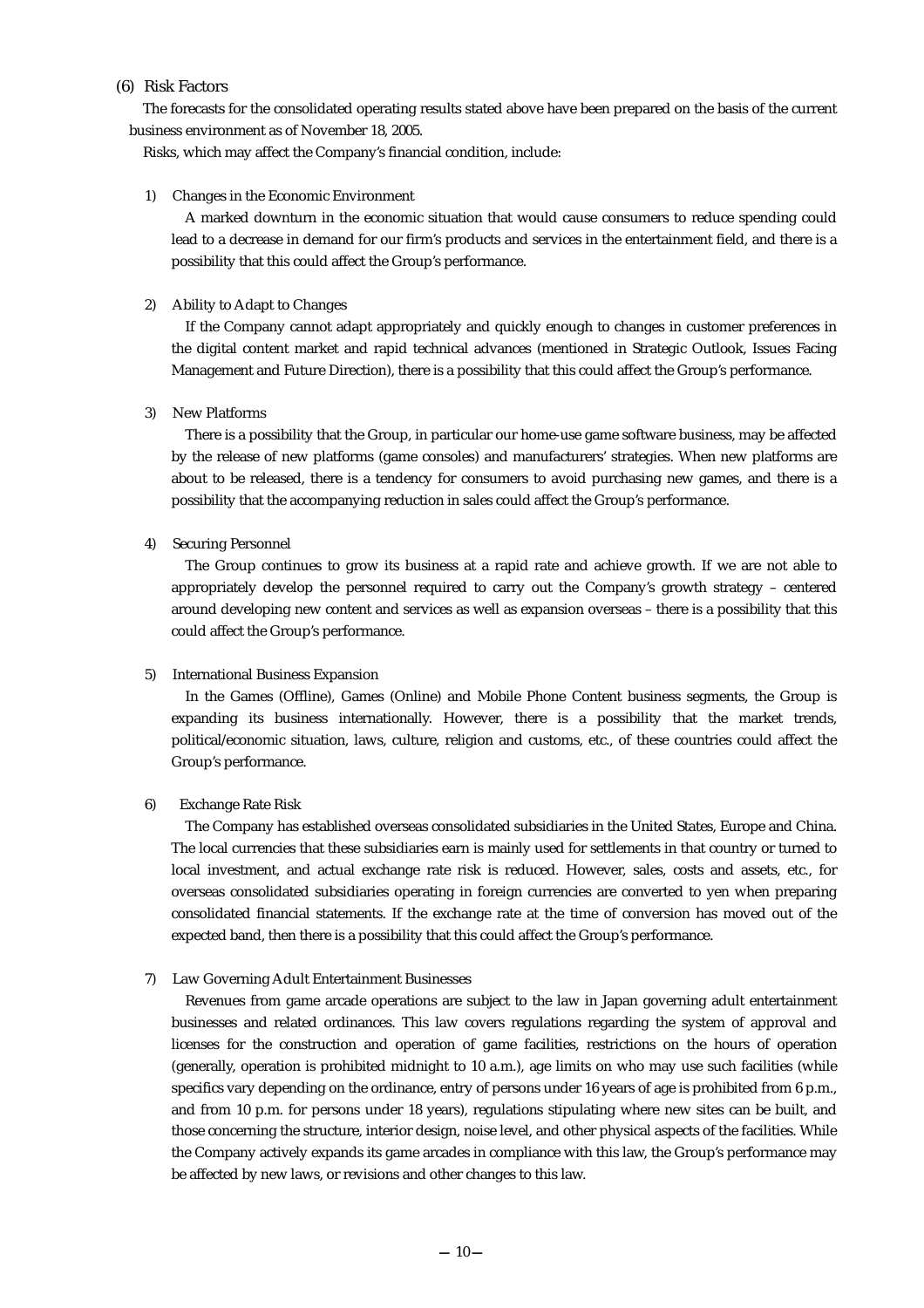#### 8) Management of Personal Information

With the enactment of the Personal Information Protection Law, the Company is working to raise awareness of the importance of properly handling this information through enhanced employee training, and making timely improvements to eliminate unnecessary personal data throughout the Group. The Company also strives to enhance the management system for personal information by improving the environment and security system for accessing databases, limiting the number of people with access to sensitive information, developing checks-and-balances, and responding to customer requests. To date, the Company has avoided any incidents in which customers' personal information was leaked outside the Company. While the Company remains committed to taking all possible precautions based on further strengthening the system for managing personal information and upgrading training for employees, the Group's performance may be adversely affected in the event of any leak of personal information.

#### 9) Accidents and Disasters

The Group conducts regular disaster prevention inspections, facility inspections, and accident prevention training in an attempt to minimize the negative impact of terrorist attacks, infectious diseases, food poisoning, fire, power cuts, system and server crashes, earthquakes, damage from violent winds and torrential rain, and other accidents and disasters. The Company, however, offers no guarantee that it can prevent or reduce the impact of these events. Major earthquakes and other accidents and disasters that impair the ability to conduct business may adversely affect the Group's performance.

#### 10) Legal Actions

The Group remains committed to compliance with laws and regulations. However, there is a risk of legal action being taken against the Company in respect of its business operations, and this could affect the Group's performance.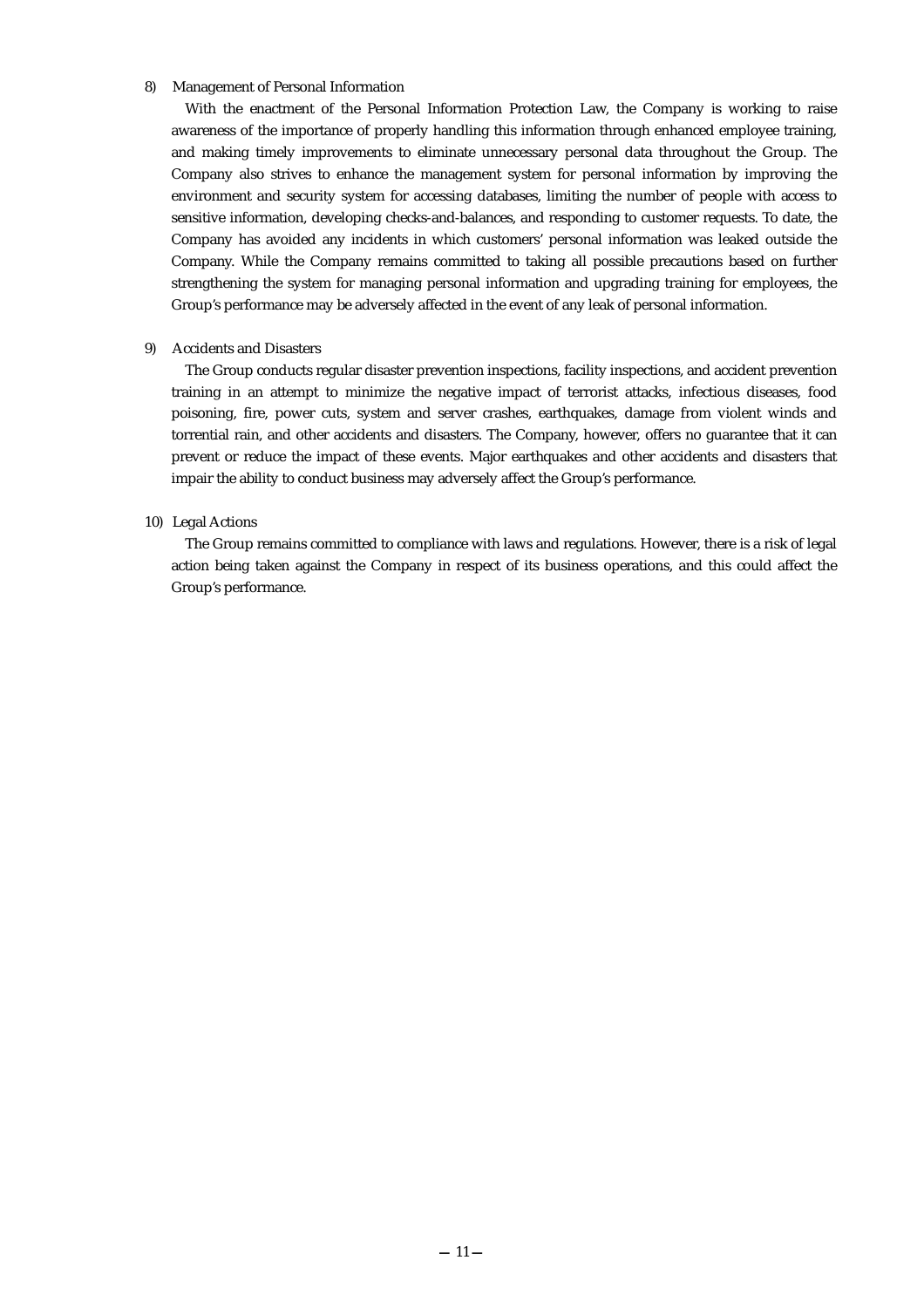# **4. Consolidated Financial Statements for the First-Half Period Ended September 30, 2005**

(1) Consolidated Balance Sheet

| (1) Consondated Dalance Sheet        |          |                                                          |                          |       |        |                          |                        |          |       | (Millions of yen) |       |
|--------------------------------------|----------|----------------------------------------------------------|--------------------------|-------|--------|--------------------------|------------------------|----------|-------|-------------------|-------|
| Term                                 | Z<br>010 |                                                          | FY2004 First-Half Period |       |        | FY2005 First-Half Period |                        | Change   |       | FY2004            |       |
|                                      |          | (As of September 30, 2004)<br>(As of September 30, 2005) |                          |       |        |                          | (As of March 31, 2005) |          |       |                   |       |
| Account                              | s        |                                                          | Amount                   | Rate  |        | Amount                   | Rate                   |          |       | Amount            | Rate  |
|                                      |          |                                                          |                          | %     |        |                          | $\%$                   |          |       |                   | $\%$  |
| (Assets)                             |          |                                                          |                          |       |        |                          |                        |          |       |                   |       |
| <b>Current assets</b><br>Ι           |          |                                                          |                          |       |        |                          |                        |          |       |                   |       |
| 1. Cash and deposits                 |          |                                                          | 59,624                   |       |        | 53,489                   |                        | (6, 135) |       | 81,243            |       |
| 2. Notes and accounts receivable     |          |                                                          | 9,795                    |       |        | 18,267                   |                        | 8,472    |       | 7,670             |       |
| 3. Inventories                       |          |                                                          | 884                      |       |        | 6,182                    |                        | 5,297    |       | 1,112             |       |
| 4. Content production account        |          |                                                          | 14,474                   |       |        | 16,173                   |                        | 1,699    |       | 15,510            |       |
| 5. Deferred tax assets               |          |                                                          | 1,970                    |       |        | 3,959                    |                        | 1,988    |       | 3,440             |       |
| 6. Other current assets              |          |                                                          | 1,310                    |       |        | 3,457                    |                        | 2,147    |       | 1,337             |       |
| Allowance for doubtful accounts      |          |                                                          | (363)                    |       |        | (584)                    |                        | (220)    |       | (262)             |       |
| Total current assets                 |          |                                                          | 87,696                   | 78.8  |        | 100,945                  | 56.7                   | 13,249   |       | 110,053           | 83.6  |
| Non-current assets<br>II.            |          |                                                          |                          |       |        |                          |                        |          |       |                   |       |
| 1. Property and equipment            |          |                                                          |                          |       |        |                          |                        |          |       |                   |       |
| (1) Buildings and structures         |          | 3,505                                                    |                          |       | 18,896 |                          |                        |          | 3,667 |                   |       |
| Accumulated depreciation             |          | 1,379                                                    | 2,125                    |       | 11,141 | 7,754                    |                        | 5,629    | 1,525 | 2,142             |       |
| (2) Tools and fixtures               |          | 8,727                                                    |                          |       | 11,401 |                          |                        |          | 9,116 |                   |       |
| Accumulated depreciation             |          | 5,658                                                    | 3,068                    |       | 8,282  | 3,118                    |                        | 49       | 6,162 | 2,954             |       |
| (3) Amusement equipment              |          |                                                          |                          |       | 57,176 |                          |                        |          |       |                   |       |
| Accumulated depreciation             |          |                                                          |                          |       | 43,726 | 13,449                   |                        | 13,449   |       |                   |       |
| (4) Other                            |          | $\tau$                                                   |                          |       | 33     |                          |                        |          | 16    |                   |       |
| Accumulated depreciation             |          | 7                                                        | $\bf{0}$                 |       | $20\,$ | 12                       |                        | $12\,$   | 8     | 7                 |       |
| $(5)$ Land                           |          |                                                          | 3,813                    |       |        | 5,518                    |                        | 1,704    |       | 3,813             |       |
| (6) Construction in progress         |          |                                                          |                          |       |        | 261                      |                        | 257      |       |                   |       |
| Total property and equipment         |          |                                                          | 9,012                    | 8.1   |        | 30,116                   | 16.9                   | 21,104   |       | 8,918             | 6.8   |
| 2. Intangible assets                 |          |                                                          |                          |       |        |                          |                        |          |       |                   |       |
| (1) Goodwill                         |          |                                                          | 5,958                    |       |        | 20,526                   |                        | 14,568   |       | 4,934             |       |
| $(2)$ Other                          |          |                                                          | 1,114                    |       |        | 2,297                    |                        | 1,183    |       | 1,161             |       |
| Total intangible assets              |          |                                                          | 7,072                    | 6.4   |        | 22,823                   | 12.8                   | 15,751   |       | 6,096             | 4.6   |
| 3. Investments and other assets      |          |                                                          |                          |       |        |                          |                        |          |       |                   |       |
| (1) Investment securities            | $^\ast1$ |                                                          | 1,221                    |       |        | 1,116                    |                        | (105)    |       | 1,295             |       |
| (2) Long-term loans                  |          |                                                          | 11                       |       |        | 11                       |                        | (0)      |       | 9                 |       |
| (3) Rental deposits                  |          |                                                          | 2,801                    |       |        | 18,087                   |                        | 15,286   |       | 2,863             |       |
| Construction cooperation fund<br>(4) |          |                                                          |                          |       |        | 2,325                    |                        | 2,325    |       |                   |       |
| (5) Claim in bankruptcy              |          |                                                          |                          |       |        | 2,308                    |                        | 2,308    |       |                   |       |
| (6) Deferred tax assets              |          |                                                          | 2,745                    |       |        | 3,328                    |                        | 583      |       | 1,768             |       |
| (7) Other                            | $*1$     |                                                          | 707                      |       |        | 1,212                    |                        | 505      |       | 689               |       |
| Allowance for doubtful accounts      |          |                                                          | (0)                      |       |        | (4, 299)                 |                        | (4, 298) |       |                   |       |
| Total investments and other          |          |                                                          |                          |       |        |                          |                        |          |       |                   |       |
| assets                               |          |                                                          | 7,486                    | 6.7   |        | 24,090                   | 13.6                   | 16,603   |       | 6,626             | 5.0   |
| Total non-current assets             |          |                                                          | 23,571                   | 21.2  |        | 77,030                   | 43.3                   | 53,459   |       | 21,641            | 16.4  |
| <b>Total assets</b>                  |          |                                                          | 111,267                  | 100.0 |        | 177,976                  | 100.0                  | 66,709   |       | 131,695           | 100.0 |
|                                      |          |                                                          |                          |       |        |                          |                        |          |       |                   |       |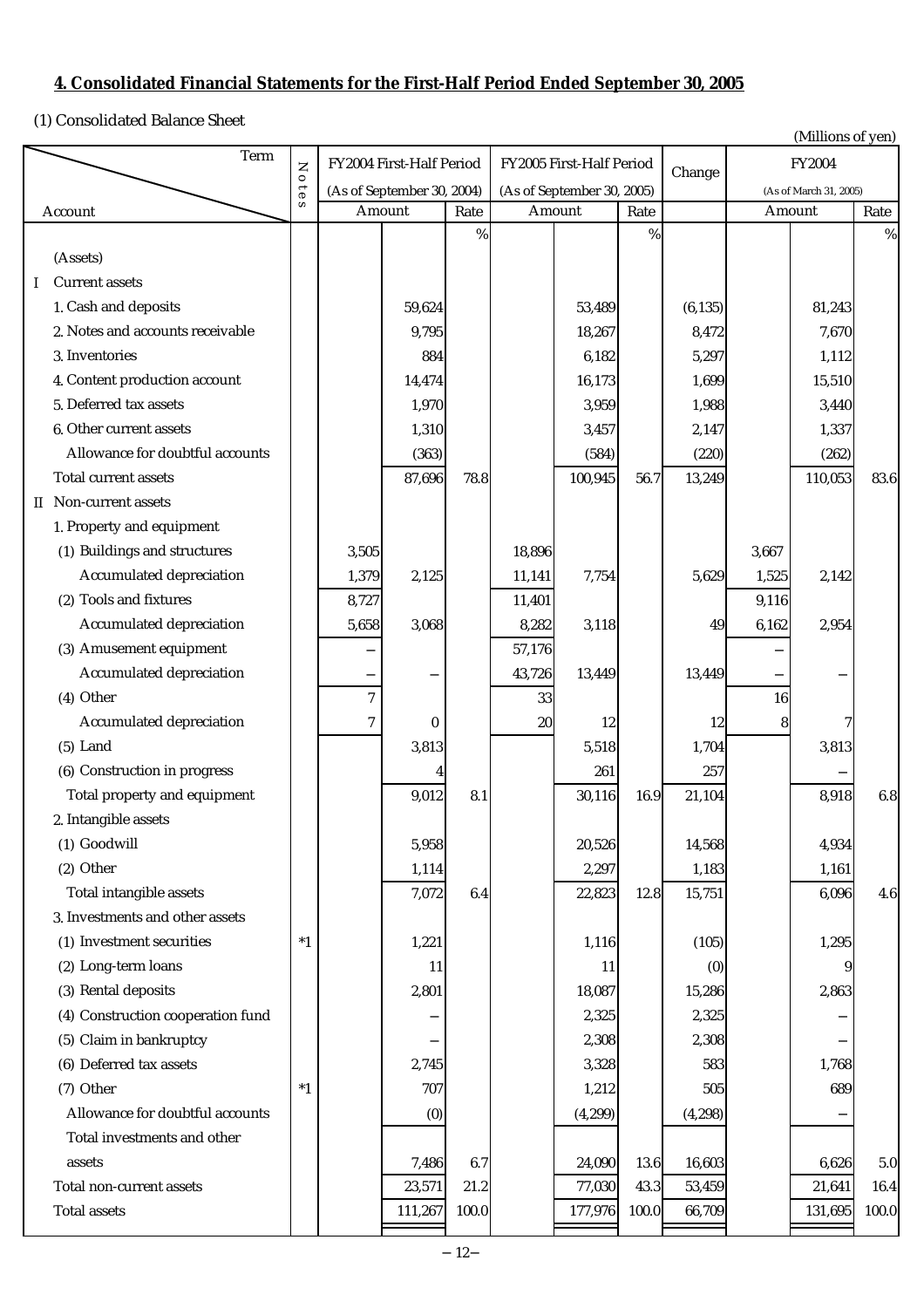|                                        |                       |                            |                          |       |  |                            |       |          |               | (Millions of Yen)      |         |
|----------------------------------------|-----------------------|----------------------------|--------------------------|-------|--|----------------------------|-------|----------|---------------|------------------------|---------|
| Term                                   | $\overline{z}$        |                            | FY2004 First-Half Period |       |  | FY2005 First-Half Period   |       |          | <b>FY2004</b> |                        |         |
|                                        | 010                   | (As of September 30, 2004) |                          |       |  | (As of September 30, 2005) |       | Change   |               | (As of March 31, 2005) |         |
| Account                                | $\boldsymbol{\omega}$ | Amount                     |                          | Rate  |  | Amount                     | Rate  |          |               | Amount                 | Rate    |
|                                        |                       |                            |                          | $\%$  |  |                            | %     |          |               |                        | %       |
| (Liabilities)                          |                       |                            |                          |       |  |                            |       |          |               |                        |         |
| <b>Current liabilities</b><br>$\bf{I}$ |                       |                            |                          |       |  |                            |       |          |               |                        |         |
| 1. Notes and accounts payable          |                       |                            | 1,840                    |       |  | 10,121                     |       | 8,280    |               | 2,241                  |         |
| 2. Short-term borrowings               |                       |                            |                          |       |  | 40,000                     |       | 40,000   |               |                        |         |
| 3. Long-term borrowings due            |                       |                            |                          |       |  |                            |       |          |               |                        |         |
| within one year                        |                       |                            | 7                        |       |  |                            |       | (7)      |               |                        |         |
| 4. Other accounts payable              |                       |                            | 1,426                    |       |  | 2,375                      |       | 948      |               | 1,190                  |         |
| 5. Accrued expenses                    |                       |                            | 1,455                    |       |  | 5,544                      |       | 4,089    |               | 1,662                  |         |
| 6. Accrued corporate taxes             |                       |                            | 2,890                    |       |  | 534                        |       | (2, 355) |               | 9,994                  |         |
| 7. Advance payments received           |                       |                            | 236                      |       |  | 832                        |       | 596      |               | 896                    |         |
| 8. Deposits received                   |                       |                            | 347                      |       |  | 403                        |       | 55       |               | 385                    |         |
| 9. Reserve for bonuses                 |                       |                            | 595                      |       |  | 1,698                      |       | 1,102    |               | 1,021                  |         |
| 10. Allowance for sales returns        |                       |                            | 1,366                    |       |  | 1,118                      |       | (248)    |               | 1,316                  |         |
| 11. Allowance for losses due to        |                       |                            |                          |       |  |                            |       |          |               |                        |         |
| closure of outlets                     |                       |                            |                          |       |  | 139                        |       | 139      |               |                        |         |
| 12. Other                              | $^*4$                 |                            | 1,240                    |       |  | 972                        |       | (268)    |               | 2,080                  |         |
| <b>Total current liabilities</b>       |                       |                            | 11,407                   | 10.3  |  | 63,739                     | 35.8  | 52,332   |               | 20,790                 | 15.8    |
| II Non-current liabilities             |                       |                            |                          |       |  |                            |       |          |               |                        |         |
| 1. Allowance for retirement benefits   |                       |                            | 1,075                    |       |  | 3,239                      |       | 2,164    |               | 1,173                  |         |
| 2. Allowance for directors'            |                       |                            |                          |       |  |                            |       |          |               |                        |         |
| retirement benefits                    |                       |                            | 51                       |       |  | 174                        |       | 122      |               | 55                     |         |
| 3. Other                               |                       |                            | $75\,$                   |       |  | 164                        |       | 89       |               | 84                     |         |
| Total non-current liabilities          |                       |                            | 1,201                    | 1.1   |  | 3,578                      | 2.0   | 2,376    |               | 1,313                  | $1.0\,$ |
| <b>Total liabilities</b>               |                       |                            | 12,609                   | 11.4  |  | 67,318                     | 37.8  | 54,708   |               | 22,103                 | 16.8    |
| (Minority interests)                   |                       |                            |                          |       |  |                            |       |          |               |                        |         |
| Minority interests in consolidated     |                       |                            |                          |       |  |                            |       |          |               |                        |         |
| subsidiaries                           |                       |                            | 591                      | 0.5   |  | 4,211                      | 2.4   | 3,620    |               | 658                    | $0.5\,$ |
| (Shareholders' equity)                 |                       |                            |                          |       |  |                            |       |          |               |                        |         |
| Common stock<br>Ι                      |                       |                            | 7,262                    | 6.5   |  | 7,684                      | 4.3   | 421      |               | 7,433                  | 5.6     |
| Capital surplus reserve<br>П           |                       |                            | 36,503                   | 32.8  |  | 36,925                     | 20.7  | 422      |               | 36,673                 | 27.8    |
| <b>III</b> Retained earnings           |                       |                            | 54,864                   | 49.3  |  | 62,252                     | 35.0  | 7,388    |               | 65,561                 | 49.8    |
| IV Unrealized gain on revaluation      |                       |                            |                          |       |  |                            |       |          |               |                        |         |
| of other investment securities         |                       |                            | 334                      | 0.3   |  | 380                        | 0.2   | 45       |               | 472                    | 0.4     |
| V Foreign currency translation         |                       |                            | (576)                    | (0.5) |  | (327)                      | (0.2) |          |               | (807)                  | (0.6)   |
| adjustment                             |                       |                            |                          |       |  |                            |       | 249      |               |                        |         |
| VI Treasury stock                      |                       |                            | (321)                    | (0.3) |  | (468)                      | (0.3) | (147)    |               | (401)                  | (0.3)   |
| Total shareholders' equity             |                       |                            | 98,067                   | 88.1  |  | 106,446                    | 59.8  | 8,379    |               | 108,933                | 82.7    |
| Total liabilities, minority interests  |                       |                            |                          |       |  |                            |       |          |               |                        |         |
| and shareholders' equity               |                       |                            | 111,267                  | 100.0 |  | 177,976                    | 100.0 | 66,709   |               | 131,695                | 100.0   |
|                                        |                       |                            |                          |       |  |                            |       |          |               |                        |         |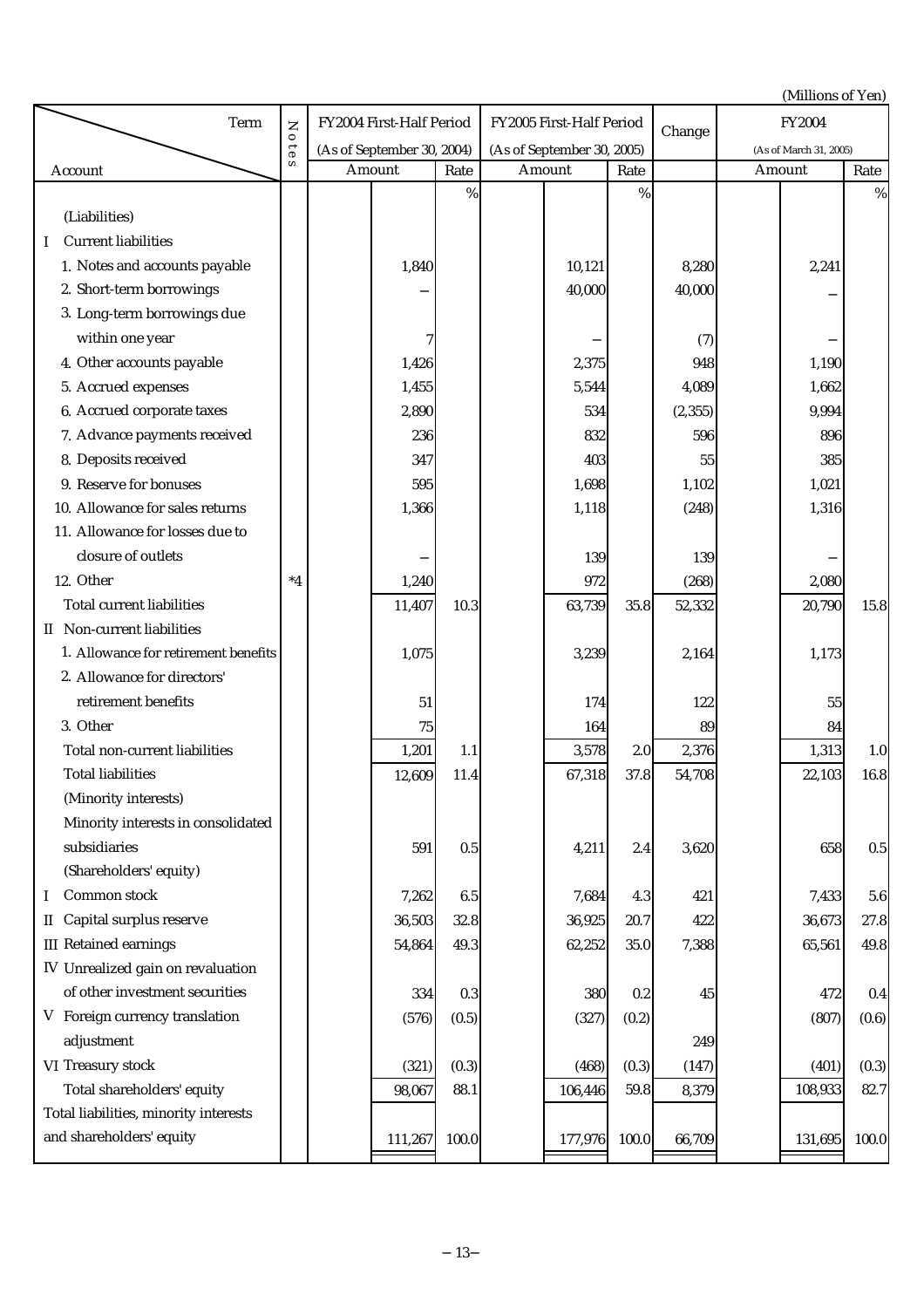(2) Consolidated Statements of Income

(Millions of yen)

| Term                                                                                               | Z                      |                    | FY2004 First-Half Period |              |                | FY2005 First-Half Period |              |                   |                         | $($ winnons or yen $\mu$<br><b>FY2004</b> |             |
|----------------------------------------------------------------------------------------------------|------------------------|--------------------|--------------------------|--------------|----------------|--------------------------|--------------|-------------------|-------------------------|-------------------------------------------|-------------|
|                                                                                                    | $0$ te                 |                    | April 1, 2004 to         |              |                | April 1, 2005 to         |              | Change            |                         | April 1, 2004 to                          |             |
| Account                                                                                            | $\mathbf{v}$           |                    | September 30, 2004       |              |                | September 30, 2005       |              |                   |                         | March 31, 2005                            |             |
|                                                                                                    |                        |                    | Amount                   | Rate<br>%    |                | Amount                   | Rate<br>$\%$ | Amount            |                         | Amount                                    | Rate<br>%   |
| Net sales                                                                                          |                        |                    | 24,395                   | 100.0        |                | 27,091                   | 100.0        | 2,695             |                         | 73,864                                    | 100.0       |
| Cost of sales<br>$\rm{II}$<br>Gross profit                                                         |                        |                    | 8,557                    | 35.1<br>64.9 |                | 13,173                   | 48.6         | 4,615             |                         | 25,703                                    | 34.8        |
| Reversal of allowance for sales returns                                                            |                        |                    | 15,838<br>1,569          | 6.4          |                | 13,918<br>1,316          | 51.4<br>4.8  | (1, 919)<br>(253) |                         | 48,161<br>1,569                           | 65.2<br>2.1 |
| Provision for allowance for sales returns                                                          |                        |                    | 1,366                    | 5.6          |                | 1,118                    | 4.1          | (248)             |                         | 1,316                                     | 1.8         |
| Net gross profit                                                                                   |                        |                    | 16,041                   | 65.7         |                | 14,116                   | 52.1         | (1, 924)          |                         | 48,414                                    | 65.5        |
| III Selling, general and administrative expenses<br>1. Packaging freight charge                    |                        | 293                |                          |              | 304            |                          |              |                   | 634                     |                                           |             |
| 2. Advertising expense                                                                             |                        | 2,490              |                          |              | 2,975          |                          |              |                   | 5,346                   |                                           |             |
| 3. Sales promotion expense                                                                         |                        | 86                 |                          |              | 126            |                          |              |                   | 109                     |                                           |             |
| 4. Provision for doubtful accounts<br>5. Compensation for directors                                |                        | 145<br>110         |                          |              | 142            |                          |              |                   | 77<br>233               |                                           |             |
| 6. Salary                                                                                          |                        | 1,690              |                          |              | 2,482          |                          |              |                   | 4,251                   |                                           |             |
| 7. Provision to reserve for bonuses                                                                |                        | 214                |                          |              | 256            |                          |              |                   | 418                     |                                           |             |
| 8. Net periodic pension costs<br>9. Provision to reserve for directors'                            |                        | 51                 |                          |              | (16)           |                          |              |                   | 107                     |                                           |             |
| retirement benefits                                                                                |                        | 117                |                          |              |                |                          |              |                   | 121                     |                                           |             |
| 10. Welfare expense                                                                                |                        | 317                |                          |              | 341            |                          |              |                   | 753                     |                                           |             |
| 11. Rental expense<br>12. Commissions paid                                                         |                        | 507<br>1,072       |                          |              | 601<br>1,087   |                          |              |                   | 1,033<br>2,667          |                                           |             |
| 13. Depreciation and amortization                                                                  |                        | 530                |                          |              | 583            |                          |              |                   | 1,141                   |                                           |             |
| 14. Other                                                                                          |                        | 2,459              | 10,088                   | 41.4         | 2,741          | 11,631                   | 42.9         | 1,543             | 5,079                   | 21,975                                    | 29.7        |
| Operating income                                                                                   |                        |                    | 5,952                    | 24.3         |                | 2,484                    | 9.2          | (3, 468)          |                         | 26,438                                    | 35.8        |
| IV Non-operating income<br>1. Interest income                                                      |                        | 42                 |                          |              | 47             |                          |              |                   | 72                      |                                           |             |
| 2. Dividends received                                                                              |                        | $\overline{2}$     |                          |              | 22             |                          |              |                   |                         |                                           |             |
| 3. Foreign exchange gain                                                                           |                        | 428                |                          |              | 189            |                          |              |                   | 296                     |                                           |             |
| 4. Rental income<br>5. Miscellaneous income                                                        |                        | 16<br>88           | 579                      | 2.4          | 29<br>32       | 321                      | 1.2          | (257)             | 30<br>138               | 542                                       | 0.7         |
| Non-operating expenses<br>V                                                                        |                        |                    |                          |              |                |                          |              |                   |                         |                                           |             |
| 1. Interest expenses                                                                               |                        | O                  |                          |              | 12             |                          |              |                   |                         |                                           |             |
| 2. Commissions paid<br>3. Loss on disposal of inventories                                          |                        | $\Omega$           |                          |              | 62             |                          |              |                   |                         |                                           |             |
| 4. Loss on write-off of content                                                                    |                        |                    |                          |              |                |                          |              |                   |                         |                                           |             |
| production account                                                                                 |                        | 381                |                          |              |                |                          |              |                   | 983                     |                                           |             |
| 5. Miscellaneous loss<br>Recurring income                                                          |                        | 16                 | 398<br>6,133             | 1.6<br>25.1  | $\bf{0}$       | 75<br>2,730              | 0.3<br>10.1  | (322)<br>(3, 403) | 90                      | 1,080<br>25,901                           | 1.4<br>35.1 |
| VI Extraordinary gain                                                                              |                        |                    |                          |              |                |                          |              |                   |                         |                                           |             |
| 1. Reversal of allowance for doubtful accounts                                                     |                        |                    |                          |              | 63             |                          |              |                   | 11                      |                                           |             |
| 2. Gain on sale of property and equipment<br>3. Gain on sale of investment securities              | $^*1$                  |                    |                          |              | 1,353          |                          |              |                   | $\boldsymbol{0}$<br>106 |                                           |             |
| 4. Other                                                                                           |                        |                    | $\overline{0}$           | 0.0          | 5 <sub>l</sub> | 1,422                    | 5.2          | 1,422             |                         | 118                                       | 0.1         |
| VII Extraordinary loss                                                                             |                        |                    |                          |              |                |                          |              |                   |                         |                                           |             |
| 1. Loss on sale of property and equipment<br>2. Loss on disposal of property equipment             | $^\ast 3$<br>$^\ast 2$ | $\mathbf{0}$<br>37 |                          |              | 12<br>130      |                          |              |                   | 2<br>50                 |                                           |             |
| 3. Evaluation loss on shares in affiliates                                                         |                        | 128                |                          |              |                |                          |              |                   | 145                     |                                           |             |
| 4. Loss on sale of investment securities                                                           |                        | $\overline{2}$     |                          |              |                |                          |              |                   | $\boldsymbol{2}$        |                                           |             |
| 5. Loss on evaluation of investment securities<br>6. Loss on reverse split of shares in affiliates | $^*4$                  | 79                 |                          |              | 91<br>234      |                          |              |                   | 80                      |                                           |             |
| 7. Impairment loss                                                                                 | $*5$                   |                    |                          |              | 188            |                          |              |                   |                         |                                           |             |
| 8. Loss on adjustment in payment process                                                           |                        |                    |                          |              | 302            |                          |              |                   |                         |                                           |             |
| 9. Accelerated amortization of goodwill<br>10. Other                                               |                        | 11                 | 261                      | 1.1          | 23             | 984                      | 3.6          | 722               | 145<br>16               | 443                                       | 0.6         |
| Income before income taxes and                                                                     |                        |                    |                          |              |                |                          |              |                   |                         |                                           |             |
| distribution of loss in partnership<br>(tokumei-kumiai)                                            |                        |                    | 5,872                    | 24.0         |                | 3,168                    | 11.7         | (2,703)           |                         | 25,576                                    | 34.6        |
| Distribution of loss in partnership (tokumei-kumiai)                                               |                        |                    | 11                       | 0.0          |                | 22                       | 0.1          | 11                |                         | 20                                        | 0.0         |
| Income before income taxes                                                                         |                        |                    | 5,860                    | 24.0         |                | 3,145                    | 11.6         | (2,715)           |                         | 25,556                                    | 34.6        |
| Corporate, resident and enterprise taxes<br>Refunded income taxes                                  |                        | 2,829              |                          |              | 416<br>(906)   |                          |              | (2,006)           | 11,267                  |                                           |             |
| Deferred income taxes                                                                              |                        | (140)              | 2,688                    | 11.0         | 1,171          | 681                      | 2.5          |                   | (760)                   | 10,506                                    | 14.2        |
| Minority interest in consolidated                                                                  |                        |                    | 38                       | 0.2          |                | 261                      | 1.0          | 222               |                         | 116                                       | 0.2         |
| subsidiaries                                                                                       |                        |                    |                          |              |                |                          |              |                   |                         |                                           |             |
| Net income                                                                                         |                        |                    | 3,133                    | 12.8         |                | 2,202                    | 8.1          | (931)             |                         | 14,932                                    | 20.2        |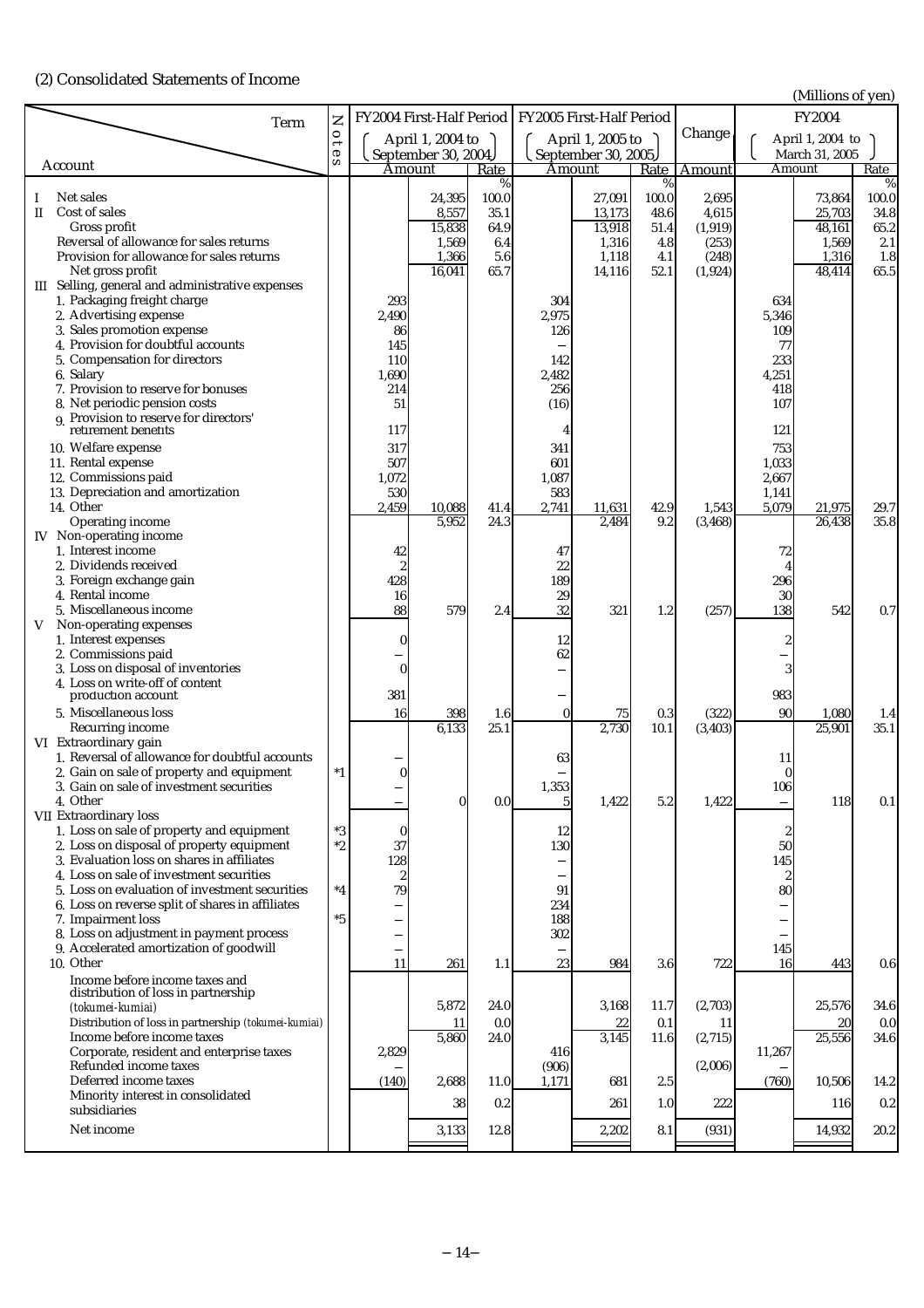(3) Consolidated Statements of Capital Surplus and Retained Earnings

(Millions of yen)

|                                          |           |         |                 |                                          |       |                                           |        |               | $\mu$ , $\mu$                          |
|------------------------------------------|-----------|---------|-----------------|------------------------------------------|-------|-------------------------------------------|--------|---------------|----------------------------------------|
|                                          | Term<br>Z |         |                 | FY2004<br><b>First-Half Period</b>       |       | FY2005<br><b>First-Half Period</b>        | Change | <b>FY2004</b> |                                        |
|                                          |           | $0$ tes |                 | April 1, 2004 to ·<br>September 30, 2004 |       | April 1, 2005 to ~<br>September 30, 2005) |        |               | April. 1, 2004 to )<br>March. 31, 2005 |
| Account                                  |           |         |                 | Amount                                   |       | Amount                                    | Amount |               | Amount                                 |
|                                          |           |         |                 |                                          |       |                                           |        |               |                                        |
| (Capital surplus)                        |           |         |                 |                                          |       |                                           |        |               |                                        |
| Capital surplus at beginning of period   |           |         |                 | 36,393                                   |       | 36,673                                    | 280    |               | 36,393                                 |
| Increases in capital surplus             |           |         |                 |                                          |       |                                           |        |               |                                        |
| 1. Gain on disposal of treasury stock    |           |         | $5\overline{ }$ |                                          | 0     |                                           |        |               |                                        |
| 2. Shares issued through stock options   |           |         | 103             | 109                                      | 251   | 251                                       | 142    | 278           | 280                                    |
| Capital surplus at end of period         |           |         |                 | 36,503                                   |       | 36,925                                    | 422    |               | 36,673                                 |
|                                          |           |         |                 |                                          |       |                                           |        |               |                                        |
| (Retained earnings)                      |           |         |                 |                                          |       |                                           |        |               |                                        |
| Retained earnings at beginning of period |           |         |                 | 53,931                                   |       | 65,561                                    | 11,630 |               | 53,931                                 |
| Increase in retained earnings            |           |         |                 |                                          |       |                                           |        |               |                                        |
| 1. Net income                            |           |         | 3,133           | 3,133                                    | 2,202 | 2,202                                     | (931)  | 14,932        | 14,932                                 |
| Decreases in retained earnings           |           |         |                 |                                          |       |                                           |        |               |                                        |
| 1. Dividends                             |           |         | 2,200           |                                          | 5,511 |                                           |        | 3,301         |                                        |
| 2. Bonus for directors                   |           |         | $\overline{0}$  | 2,201                                    |       | 5,511                                     | 3,310  | 0             | 3,302                                  |
| Retained earnings at end of period       |           |         |                 | 54,864                                   |       | 62,252                                    | 7,383  |               | 65,561                                 |
|                                          |           |         |                 |                                          |       |                                           |        |               |                                        |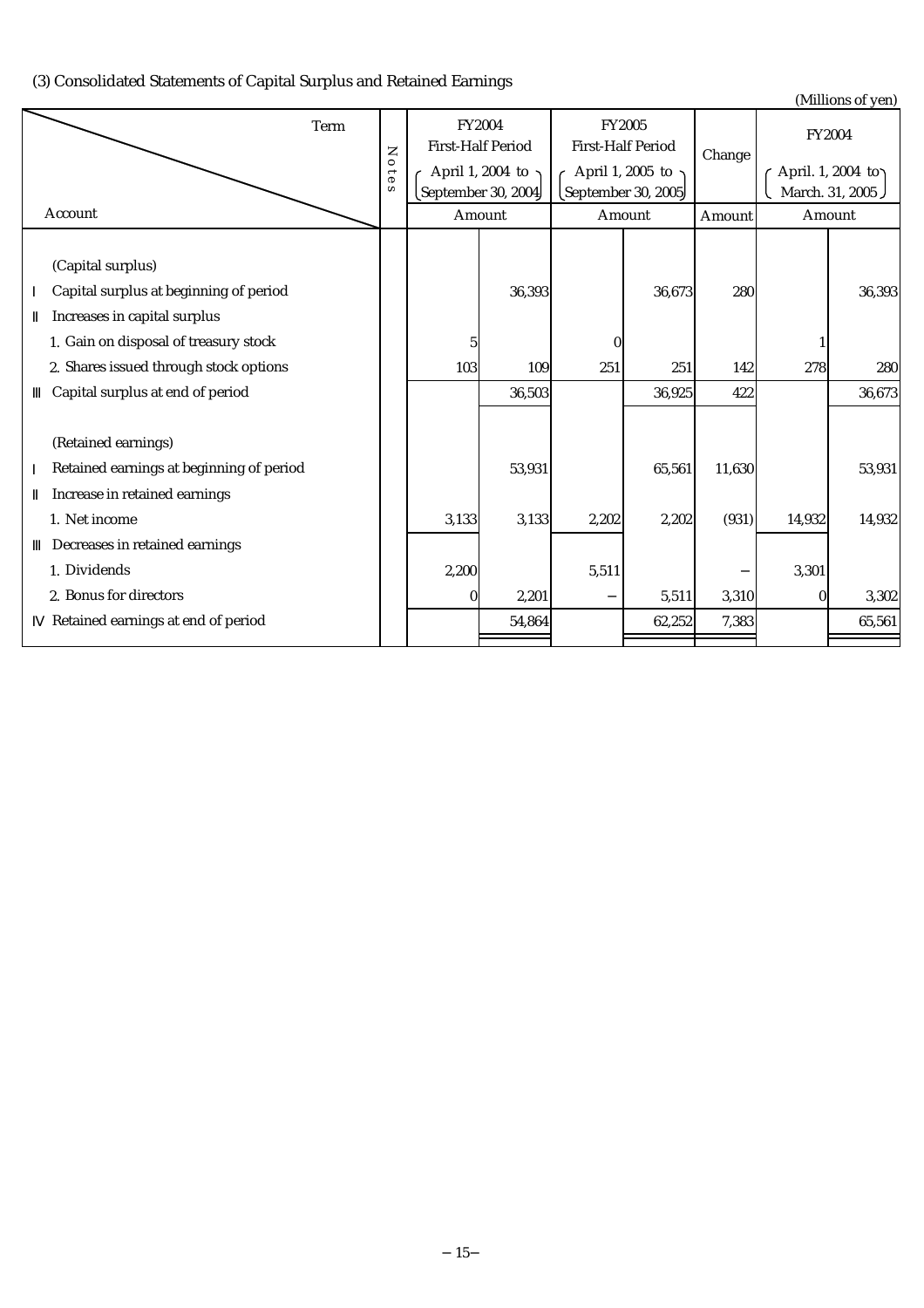(4) Consolidated Statements of Cash Flows

(Millions of yen)

| Term                                                                |                     | FY2004   | FY2005                                      |                       | <b>FY2004</b>    |
|---------------------------------------------------------------------|---------------------|----------|---------------------------------------------|-----------------------|------------------|
|                                                                     | Z                   |          | First-Half Period First-Half Period         | Change                |                  |
|                                                                     | $\circ$             |          | April 1, 2004 to $\bigcap$ April 1, 2005 to |                       | April 1, 2004    |
|                                                                     | $\overline{\theta}$ |          | September 30, 2004 September 30, 2005       |                       | March 31, 2005   |
| Account                                                             |                     | Amount   | Amount                                      | Amount                | Amount           |
|                                                                     |                     |          |                                             |                       |                  |
| Cash flows from operating activities<br>$\mathbf{I}$                |                     |          |                                             |                       |                  |
| Income before income taxes                                          |                     | 5,860    | 3,145                                       | (2,715)               | 25,556           |
| Depreciation and amortization                                       |                     | 850      | 850                                         |                       | 1,814            |
| (Decrease) increase in allowance for doubtful accounts              |                     | 125      | (97)                                        | (222)                 | 31               |
| Decrease in reserve for bonuses                                     |                     | (644)    | (305)                                       | 338                   | (218)            |
| Decrease in allowance for sales returns                             |                     | (240)    | (208)                                       | 32                    | (267)            |
| (Decrease) increase in allowance for retirement benefits            |                     |          |                                             |                       | 195              |
|                                                                     |                     | 96       | (59)                                        | (156)                 |                  |
| Increase (decrease) in allowance for directors' retirement benefits |                     | (58)     | 4                                           | 62                    | (54)             |
| Interest and dividends received                                     |                     | (44)     | (70)                                        | (25)                  | (76)             |
| <b>Interest expenses</b>                                            |                     |          | 12                                          | 12                    | 2                |
| Gain on sale and disposal of property and equipment                 |                     | 38       | 142                                         | 104                   | 52               |
| Gain on sale of investment securities                               |                     |          | (1, 353)                                    | (1, 353)              | (106)            |
| Loss on sale of investment securities                               |                     |          |                                             | (2)                   | $\boldsymbol{2}$ |
| Losses on investments in securities                                 |                     | 79       | 91                                          | 11                    | 80               |
| Evaluation loss on shares held in affiliates                        |                     | 128      |                                             | (128)                 | 145              |
| Decrease (increase) in accounts receivable                          |                     | 2,284    | (1,740)                                     | (4,025)               | 4,319            |
| (Increase) decrease in inventories                                  |                     | (4, 345) | (631)                                       | 3,714                 | (5,618)          |
| (Decrease) increase in purchase liabilities                         |                     | (1, 382) | 120                                         | 1,502                 | (953)            |
| (Decrease) increase in accrued consumption taxes                    |                     | (181)    | (979)                                       | (798)                 | 614              |
| Decrease (increase) in other current assets                         |                     | 54       | (52)                                        | (107)                 | (94)             |
| Increase in other non-current assets                                |                     | (213)    | (304)                                       | (90)                  | (198)            |
| (Decrease) increase in other current liabilities                    |                     | (144)    | (1, 349)                                    | (1, 204)              | 701              |
| Directors' bonuses paid                                             |                     | (0)      |                                             |                       | (0)              |
| Other                                                               |                     | 613      | 904                                         | 291                   | 1,632            |
| Subtotal                                                            |                     | 2,877    | (1,882)                                     | (4,760)               | 27,559           |
| Interest and dividends received                                     |                     | 46       | 24                                          | (21)                  | 83               |
| Interest paid                                                       |                     | (0)      | (9)                                         | (9)                   | (0)              |
| Income taxes paid                                                   |                     | (1, 410) | (9,024)                                     | (7,613)               | (2,768)          |
| Net cash provided by (used in) operating activities                 |                     | 1,513    | (10, 891)                                   | (12, 405)             | 24,873           |
| II Cash flows from investing activities                             |                     |          |                                             |                       |                  |
| Payments for acquiring property and equipment                       |                     | (618)    | (508)                                       | 109                   | (1, 318)         |
| Payments for acquiring intangible assets                            |                     | (120)    | (27)                                        | 93                    | (362)            |
| Proceeds from sale of investment securities                         | $*2$                | 2,001    | 1,504                                       | (496)                 |                  |
| Proceeds from redemption of investment securities                   |                     |          |                                             |                       | 2,000            |
| Payments for acquisition of shares in consolidated subsidiary       |                     | (20)     |                                             | $(53,143)$ $(53,123)$ | (27)             |
| Proceeds from liquidation of shares in affiliates                   |                     | 34       |                                             | (34)                  | 34               |
|                                                                     |                     |          |                                             |                       |                  |
| Proceeds from return of guarantee money deposited                   |                     | 33       | 22                                          | (11)                  | 104              |
| Payments for provision of guarantee money<br>Other                  |                     | (8)      | (47)                                        | (38)                  | (101)            |
|                                                                     |                     | (24)     | 16                                          | 41                    | 245              |
| Net cash provided by (used in) investing activities                 |                     | 1,276    | (52, 183)                                   | (53, 460)             | 574              |
| III Cash flows from financing activities                            |                     |          |                                             |                       |                  |
| Decrease (increase) in short-term borrowings                        |                     |          | 40,000                                      | 40,000                |                  |
| Payments for acquisition of treasury stock                          |                     | (76)     | (67)                                        |                       | (154)            |
| Payments for dividends                                              |                     | (2, 202) | (5, 493)                                    | (3,291)               | (3, 300)         |
| Payments for dividends for minority interests                       |                     |          | (2)                                         | (2)                   | (2)              |
| Other                                                               |                     | 206      | 502                                         | 295                   | 549              |
| Net cash (used in) provided by financing activities                 |                     | (2,072)  | 34,939                                      | 37,011                | (2,907)          |
| IV Effect of exchange rate changes on cash and cash equivalents     |                     | 229      | 376                                         | 147                   | $27\,$           |
| V Net (decrease) increase in cash and cash equivalents              |                     | 947      | (27, 759)                                   | (28, 707)             | 22,567           |
| VI Cash and cash equivalents at beginning of period                 |                     | 58,676   | 81,243                                      | 22,567                | 58,676           |
| VI Cash and cash equivalents at end of period                       | *1                  | 59,624   | 53,484                                      | (6, 140)              | 81,243           |
|                                                                     |                     |          |                                             |                       |                  |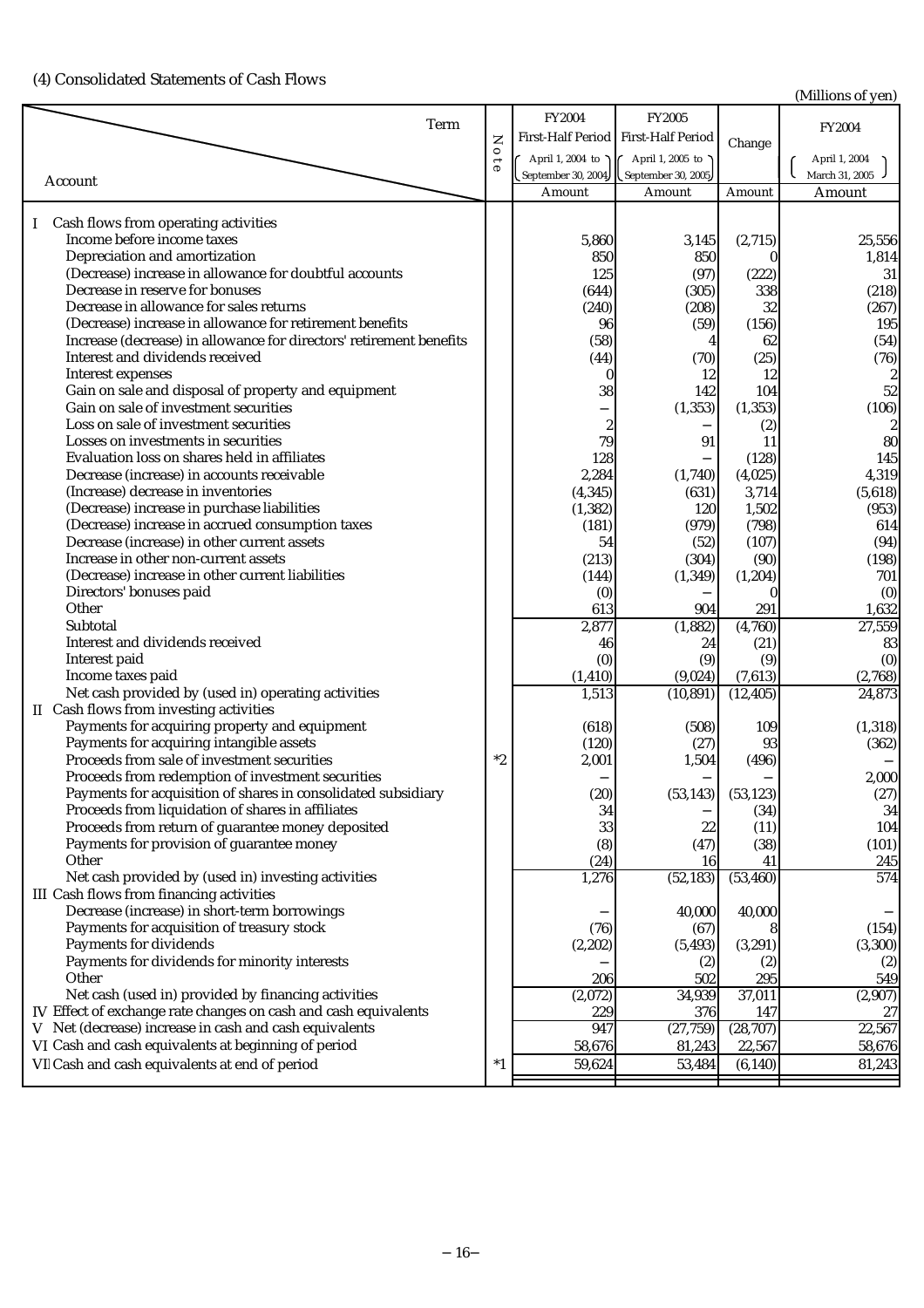# **Summary of Significant Accounting Policies Used in the Preparation of Consolidated Financial Statements for the First-Half Period Ended September 30, 2005**

|                           | <b>First-Half Period</b>                                                                | <b>First-Half Period</b>                                                                | <b>FY2004</b>                                                                           |
|---------------------------|-----------------------------------------------------------------------------------------|-----------------------------------------------------------------------------------------|-----------------------------------------------------------------------------------------|
|                           | Ended September 30, 2004                                                                | Ended September 30, 2005                                                                | April 1, 2004 to<br>March 31, 2005                                                      |
| 1. Scope of Consolidation | A) Number of Consolidated subsidiaries:                                                 | Number of consolidated subsidiaries:<br>A)                                              | A) Number of consolidated subsidiaries:                                                 |
|                           | 10 and one partnership                                                                  | 17 and one partnership                                                                  | 11 and one partnership                                                                  |
|                           | DIGITAL ENTERTAINMENT ACADEMY                                                           | DIGITAL ENTERTAINMENT ACADEMY                                                           | DIGITAL ENTERTAINMENT ACADEMY                                                           |
|                           | CO., LTD.                                                                               | CO., LTD.                                                                               | CO., LTD.                                                                               |
|                           | COMMUNITY ENGINE INC.<br>THE GAME DESIGNERS STUDIO, INC.                                | COMMUNITY ENGINE INC.<br>THE GAME DESIGNERS STUDIO, INC.                                | COMMUNITY ENGINE INC.<br>THE GAME DESIGNERS STUDIO, INC.                                |
|                           | SQUARE ENIX, INC.                                                                       | SQUARE ENIX, INC.                                                                       | SQUARE ENIX, INC.                                                                       |
|                           | SQUARE L.L.C.                                                                           | SQUARE L.L.C.                                                                           | SQUARE L.L.C.                                                                           |
|                           | SQUARE PICTURES, INC.                                                                   | SQUARE PICTURES, INC.                                                                   | SQUARE PICTURES, INC.                                                                   |
|                           | <b>SQUARE ENIX LTD.</b>                                                                 | <b>SQUARE ENIX LTD.</b>                                                                 | <b>SQUARE ENIX LTD.</b>                                                                 |
|                           | SQUARE ENIX WEBSTAR NETWORK                                                             | SQUARE ENIX (China) CO., LTD.                                                           | SQUARE ENIX (China) CO., LTD.                                                           |
|                           | TECHNOLOGY (BEIJING) CO., LTD.                                                          | SQUARE ENIX WEBSTAR NETWORK                                                             | SQUARE ENIX WEBSTAR NETWORK                                                             |
|                           | <b>COMMUNITY ENGINE NETWORK</b>                                                         | TECHNOLOGY (BEIJING) CO., LTD.                                                          | TECHNOLOGY (BEIJING) CO., LTD.                                                          |
|                           | SOFTWARE (BEIJING) CO.,LTD                                                              | COMMUNITY ENGINE NETWORK                                                                | <b>COMMUNITY ENGINE NETWORK</b>                                                         |
|                           | UIEVOLUTION, INC.<br>FF FILM PARTNERS (partnership)                                     | SOFTWARE (BEIJING) CO., LTD.<br>UIEVOLUTION, INC.                                       | SOFTWARE (BEIJING) CO., LTD.<br>UIEVOLUTION, INC.                                       |
|                           |                                                                                         | FF FILM PARTNERS (partnership)                                                          | FF FILM PARTNERS (partnership)                                                          |
|                           | SQUARE ENIX U.S.A., INC. and SQUARE                                                     | TAITO CORPORATION                                                                       |                                                                                         |
|                           | ENIX EUROPE LTD. changed company                                                        | HUANG LONG CO., LTD.                                                                    | SQUARE ENIX (China) CO., LTD., was                                                      |
|                           | names to SQUARE ENIX, INC. and<br>SQUARE ENIX LTD.                                      | <b>TAITO KOREA CORPORATION</b><br>TAITO ART CORPORATION                                 | established in January 2005 and has been<br>included in the Company's scope of          |
|                           |                                                                                         | EFFORT CO., LTD.                                                                        | consolidation from this fiscal year.                                                    |
|                           |                                                                                         | TAITO TECH CORPORATION                                                                  |                                                                                         |
|                           |                                                                                         | As TAITO CORPORATION, HUANG                                                             |                                                                                         |
|                           |                                                                                         | LONG CO., LTD., TAITO KOREA                                                             |                                                                                         |
|                           |                                                                                         | CORPORATION, TAITO ART                                                                  |                                                                                         |
|                           |                                                                                         | CORPORATION, EFFORT CO., LTD. and                                                       |                                                                                         |
|                           |                                                                                         | TAITO TECH CORPORATION are                                                              |                                                                                         |
|                           |                                                                                         | deemed to have become under the                                                         |                                                                                         |
|                           |                                                                                         | Company's management as of September<br>30, 2005, the Company's consolidated            |                                                                                         |
|                           |                                                                                         | financial statement for the first year ended                                            |                                                                                         |
|                           |                                                                                         | September 30, 2005 consolidate only their                                               |                                                                                         |
|                           |                                                                                         | balance sheet for the same period.                                                      |                                                                                         |
|                           | Non-consolidated subsidiaries<br>B)                                                     | Non-consolidated subsidiaries<br>B)                                                     | Non-consolidated subsidiaries<br>B)                                                     |
|                           | <b>BMF CORPORATION</b>                                                                  | <b>BMF CORPORATION</b>                                                                  | <b>BMF CORPORATION</b>                                                                  |
|                           | SOLID CO., LTD.                                                                         | SOLID CO., LTD.                                                                         | SOLID CO., LTD.                                                                         |
|                           | SPORTS BB CORPORATION was                                                               | HUANG LONG CO., LTD.                                                                    | SPORTS BB CORPORATION was                                                               |
|                           | liquidated during this period.                                                          |                                                                                         | liquidated during this fiscal year.                                                     |
|                           |                                                                                         |                                                                                         |                                                                                         |
|                           | (Rationale for the exclusion of subsidiary                                              | (Rationale for the exclusion of subsidiary                                              | (Rationale for the exclusion of subsidiary                                              |
|                           | companies from the scope of consolidation)                                              | companies from the scope of consolidation)                                              | companies from the scope of consolidation)                                              |
|                           | The non-consolidated subsidiaries                                                       | The non-consolidated subsidiaries                                                       | The non-consolidated subsidiaries                                                       |
|                           | conduct operations that are relatively                                                  | conduct operations that are relatively                                                  | conduct operations that are relatively                                                  |
|                           | small in scale. The total of non-                                                       | small in scale. The total of non-                                                       | small in scale. The total of non-                                                       |
|                           | consolidated subsidiaries' assets, sales,                                               | consolidated subsidiaries' assets, sales,<br>equity stakes in net income (loss), and in | consolidated subsidiaries' assets, sales,<br>equity stakes in net income (loss), and in |
|                           | equity stakes in net income (loss), and in<br>retained earnings (deficit) are deemed to | retained earnings (deficit) are deemed to                                               | retained earnings (deficit) are deemed to                                               |
|                           | have an immaterial effect on the                                                        | have an immaterial effect on the                                                        | have an immaterial effect on the                                                        |
|                           | Company's financial performance and                                                     | Company's financial performance and                                                     | Company's financial performance and                                                     |
|                           | consolidated financial statements                                                       | consolidated financial statements                                                       | consolidated financial statements                                                       |
|                           |                                                                                         |                                                                                         |                                                                                         |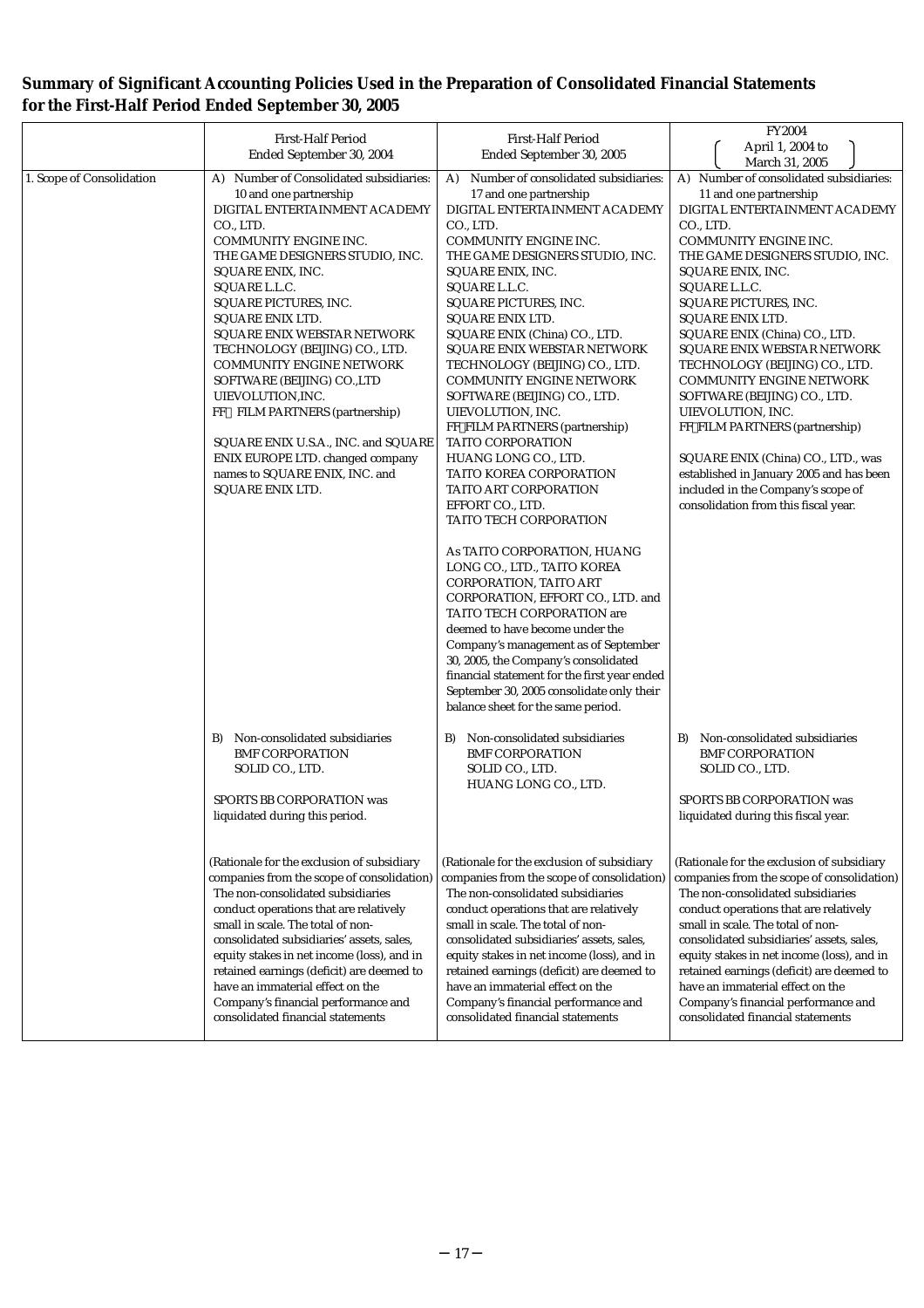|                                                                                                                    | <b>First-Half Period</b><br>Ended September 30, 2004                                                                                                                                                                                                                                                                                                                                                                                                                                                                                                                                                                                                                                                       | <b>First-Half Period</b><br>Ended September 30, 2005                                                                                                                                                                                                                                                                                                                                                                                                                                                                                                                                                                                                                                                                                                                                                                                              | FY2004<br>April 1, 2004 to<br>March 31, 2005                                                                                                                                                                                                                                                                                                                                                                                                                                                                                                                                                                                     |
|--------------------------------------------------------------------------------------------------------------------|------------------------------------------------------------------------------------------------------------------------------------------------------------------------------------------------------------------------------------------------------------------------------------------------------------------------------------------------------------------------------------------------------------------------------------------------------------------------------------------------------------------------------------------------------------------------------------------------------------------------------------------------------------------------------------------------------------|---------------------------------------------------------------------------------------------------------------------------------------------------------------------------------------------------------------------------------------------------------------------------------------------------------------------------------------------------------------------------------------------------------------------------------------------------------------------------------------------------------------------------------------------------------------------------------------------------------------------------------------------------------------------------------------------------------------------------------------------------------------------------------------------------------------------------------------------------|----------------------------------------------------------------------------------------------------------------------------------------------------------------------------------------------------------------------------------------------------------------------------------------------------------------------------------------------------------------------------------------------------------------------------------------------------------------------------------------------------------------------------------------------------------------------------------------------------------------------------------|
| 2. Application of the Equity<br><b>Method of Accounting</b>                                                        | Number of equity-method non-<br>consolidated subsidiaries and affiliates: 0                                                                                                                                                                                                                                                                                                                                                                                                                                                                                                                                                                                                                                | Number of equity-method non-<br>consolidated subsidiaries and affiliates: 1<br>BALTEC CO., LTD.<br>BALTEC CO., LTD. has been included in<br>the Company's equity-method non-<br>consolidated subsidiary from this first-half<br>period ended September 30, 2005.                                                                                                                                                                                                                                                                                                                                                                                                                                                                                                                                                                                  | Number of equity-method non-<br>consolidated subsidiaries and affiliates: 0                                                                                                                                                                                                                                                                                                                                                                                                                                                                                                                                                      |
|                                                                                                                    | Principal non-consolidated subsidiaries not<br>accounted for under the equity method<br>(BMF CORPORATION, SOLID CO., LTD.,<br>SQUARE U.S.A., INC.) and an affiliated<br>company (KUSANAGI INC.) are excluded<br>from the scope of consolidation as<br>equity-method affiliates, as the Company's<br>equity stakes in net income (loss) and in<br>retained earnings (deficit) in these<br>companies are deemed to have immaterial<br>effect on the Company's consolidated<br>financial statements. In addition, as the<br>Company's investment in MAG GARDEN<br>CORP. is deemed to be temporary, it has<br>been excluded from the scope of<br>consolidation as an equity-method of<br>accounting affiliate. | Principal non-consolidated subsidiaries<br>not accounted for under the equity method accounted for under the equity method<br>(BMF CORPORATION, SOLID CO., LTD.,<br>HUANG LONG CO., LTD.) and an<br>affiliated company (KUSANAGI INC.) are SQUARE U.S.A., INC.) and an affiliated<br>excluded from the scope of consolidation<br>as equity-method affiliates, as the<br>Company's equity stakes in net income<br>(loss) and in retained earnings (deficit) in<br>these companies are deemed to have<br>immaterial effect on the Company's<br>consolidated financial statements.<br>In addition, SQUARE U.S.A., INC. was<br>liquidated during this first-half period,<br>and the Company sold all its shares in<br>MAG GARDEN CORP.                                                                                                                | Principal non-consolidated subsidiaries not<br>(BMF CORPORATION, SPORTS BB<br>CORPORATION, SOLID CO., LTD.,<br>company (KUSANAGI INC.) are excluded<br>from the scope of consolidation as<br>equity-method affiliates, as the Company's<br>equity stakes in net income (loss) and in<br>retained earnings (deficit) in these<br>companies are deemed to have immaterial<br>effect on the Company's consolidated<br>financial statements. In addition, as the<br>Company's investment in MAG GARDEN<br>CORP. is deemed to be temporary, it has<br>been excluded from the scope of<br>consolidation as an equity-method affiliate. |
| 3. Period/Year-End of<br><b>Consolidated Subsidiaries</b>                                                          | The first-half period of SQUARE ENIX<br>WEBSTAR NETWORK TECHNOLOGY<br>(BEIJING) CO., LTD., SQUARE<br>PICTURES, INC., COMMUNITY ENGINE<br>NETWORK SOFTWARE (BEIJING) CO.,<br>LTD, and FF FILM PARTNERS<br>(partnership) ends June 30.<br>In the preparation of consolidated<br>financial statements, their financial<br>statements for the first-half period ended<br>June 30 are used. Important transactions<br>between the end of first-half period and<br>the interim balance sheet date of<br>September 30 are reconciled for<br>consolidation.                                                                                                                                                        | The first-half period of SQUARE<br>PICTURES, INC., COMMUNITY<br><b>ENGINE NETWORK SOFTWARE</b><br>(BEIJING) CO., LTD., SQUARE ENIX<br>(China) CO., LTD., and FF FILM<br>PARTNERS (partnership) ends June 30.<br>In the preparation of consolidated<br>financial statements, their financial<br>statements for the first-half period ended<br>June 30 are used. Important transactions<br>between the end of first-half period and<br>the interim balance sheet date of<br>September 30 are reconciled for<br>consolidation.<br>The first-half period of HUANG LOND<br>CO., LTD. and SQUARE ENIX WEBSTAR<br>NETWORK TECHNOLOGY (BEIJING)<br>CO., LTD. ends June 30.<br>In the preparation of consolidated<br>financial statements, their provisional<br>financial statements as of consolidated<br>balance sheet date of September 30 are<br>used. | The fiscal year of SQUARE ENIX<br>WEBSTAR NETWORK TECHNOLOGY<br>(BEIJING) CO., LTD., COMMUNITY<br><b>ENGINE NETWORK SOFTWARE</b><br>(BEIJING) CO., LTD., SQUARE ENIX<br>(China) CO., LTD., SQUARE PICTURES,<br>INC. and FF FILM PARTNERS<br>(partnership) ends December 31.<br>In the preparation of consolidated<br>financial statements, their financial<br>statements for the year ended December<br>31 are used. Important transactions<br>between the end of the fiscal year and the<br>end of the fiscal year balance sheet date of<br>March 31 are reconciled for consolidation.                                          |
| 4. Summary of Significant<br><b>Accounting Policies</b><br>(1) Standards and valuation<br>methods for major assets | <b>Investment securities</b><br>A)<br>Held-to-maturity securities:<br>Stated at amortized cost on a<br>straight-line basis<br>Other investment securities<br>Securities for which fair values are<br>available:<br>Market value, determined by the quoted<br>market price as of the balance sheet<br>date, with unrealized gains and losses                                                                                                                                                                                                                                                                                                                                                                | A)<br>Investment securities<br>Other investment securities<br>Securities for which fair values are<br>available:<br>Market value, determined by the quoted<br>market price as of the balance sheet<br>date, with unrealized gains and losses                                                                                                                                                                                                                                                                                                                                                                                                                                                                                                                                                                                                      | A)<br><b>Investment securities</b><br>Held-to-maturity securities:<br>Stated at amortized cost on a<br>straight-line basis<br>Other investment securities<br>Securities for which fair values are<br>available:<br>Market value, determined by the<br>quoted market price as of the balance<br>sheet date, with unrealized gains and                                                                                                                                                                                                                                                                                             |
|                                                                                                                    | reported as a separate component of<br>shareholders' equity at a net-of-tax<br>amount, and the cost of sales<br>determined by the moving-average<br>method                                                                                                                                                                                                                                                                                                                                                                                                                                                                                                                                                 | reported as a separate component of<br>shareholders' equity at a net-of-tax<br>amount, and the cost of sales<br>determined by the moving-average<br>method                                                                                                                                                                                                                                                                                                                                                                                                                                                                                                                                                                                                                                                                                        | losses reported as a separate<br>component of shareholders' equity at a<br>net-of-tax amount, and the cost of sales<br>determined by the moving-average<br>method                                                                                                                                                                                                                                                                                                                                                                                                                                                                |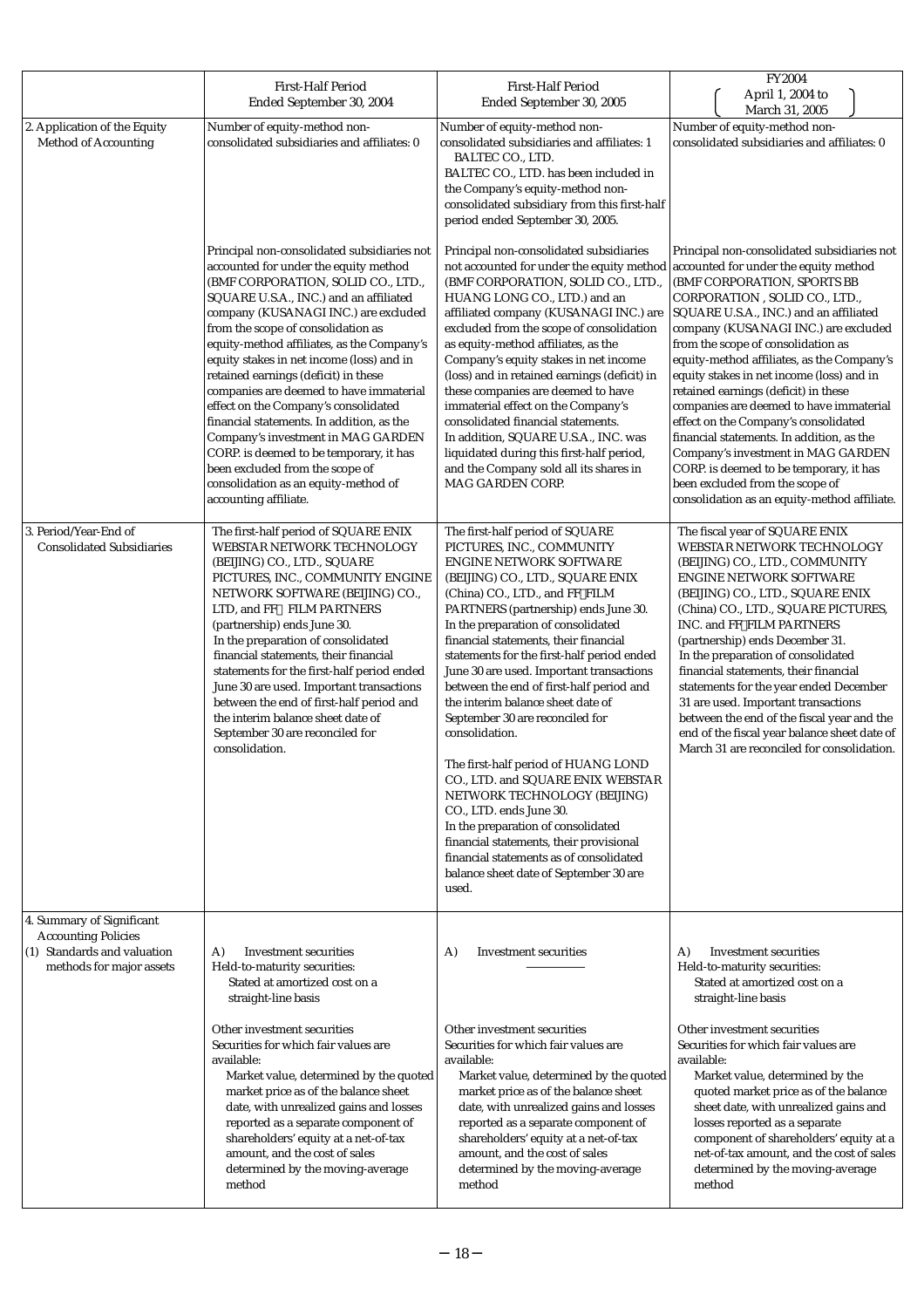|                                               | <b>First-Half Period</b><br>Ended September 30, 2004                                                                                                                                                                                                                                                                                                                                                                                                                        | <b>First-Half Period</b><br>Ended September 30, 2005                                                                                                                                                                                                                                                                                                                                                                                                                                                        | FY2004<br>April 1, 2004 to                                                                                                                                                                                                                                                                                                                                                                                                                                          |
|-----------------------------------------------|-----------------------------------------------------------------------------------------------------------------------------------------------------------------------------------------------------------------------------------------------------------------------------------------------------------------------------------------------------------------------------------------------------------------------------------------------------------------------------|-------------------------------------------------------------------------------------------------------------------------------------------------------------------------------------------------------------------------------------------------------------------------------------------------------------------------------------------------------------------------------------------------------------------------------------------------------------------------------------------------------------|---------------------------------------------------------------------------------------------------------------------------------------------------------------------------------------------------------------------------------------------------------------------------------------------------------------------------------------------------------------------------------------------------------------------------------------------------------------------|
|                                               | Securities for which fair values are<br>unavailable:<br>Stated at cost determined by the<br>moving average method                                                                                                                                                                                                                                                                                                                                                           | Securities for which fair values are<br>unavailable:<br>Stated at cost determined by the<br>moving average method                                                                                                                                                                                                                                                                                                                                                                                           | March 31, 2005<br>Securities for which fair values are<br>unavailable:<br>Stated at cost determined by the<br>moving average method                                                                                                                                                                                                                                                                                                                                 |
|                                               | B)<br>Inventories<br>Manufactured goods, merchandise:<br>Stated at cost, determined by the<br>monthly average method                                                                                                                                                                                                                                                                                                                                                        | B)<br>Inventories<br>Manufactured goods, merchandise:<br>Stated at cost, determined by the<br>monthly average method<br>(Stated at cost determined by the<br>average method for some subsidiaries)                                                                                                                                                                                                                                                                                                          | B)<br>Inventories<br>Manufactured goods, merchandise:<br>Stated at cost, determined by the<br>monthly average method                                                                                                                                                                                                                                                                                                                                                |
|                                               | Content production account:<br>Stated at cost, determined by the<br>individual identification                                                                                                                                                                                                                                                                                                                                                                               | Content production account:<br>Stated at cost, determined by the<br>individual identification                                                                                                                                                                                                                                                                                                                                                                                                               | Content production account:<br>Stated at cost, determined by the<br>individual identification                                                                                                                                                                                                                                                                                                                                                                       |
|                                               | Unfinished goods:<br>Stated at cost, determined by the<br>monthly average method                                                                                                                                                                                                                                                                                                                                                                                            | Unfinished goods:<br>Stated at cost, determined by the<br>monthly average method<br>(Stated at cost determined by the<br>average method for some subsidiaries)                                                                                                                                                                                                                                                                                                                                              | Unfinished goods:<br>Stated at cost, determined by the<br>monthly average method                                                                                                                                                                                                                                                                                                                                                                                    |
|                                               | Supplies:<br>Stated at last purchase price                                                                                                                                                                                                                                                                                                                                                                                                                                  | Supplies:<br>Stated at last purchase price                                                                                                                                                                                                                                                                                                                                                                                                                                                                  | Supplies:<br>Stated at the last purchase price                                                                                                                                                                                                                                                                                                                                                                                                                      |
|                                               | C)<br>Derivatives<br>Determined by quoted market price                                                                                                                                                                                                                                                                                                                                                                                                                      | Derivatives<br>C)                                                                                                                                                                                                                                                                                                                                                                                                                                                                                           | Derivatives<br>D)                                                                                                                                                                                                                                                                                                                                                                                                                                                   |
| (2) Method for depreciation and<br>amortizion | Property and equipment<br>A)<br>Property and equipment are depreciated<br>using the declining-balance method.<br>Estimated useful lives of major assets are<br>as follows:<br><b>Buildings and structures</b><br>$3-50$ years<br><b>Tools and fixtures</b><br>$3-15$ years                                                                                                                                                                                                  | Property and equipment<br>A)<br>Property and equipment of the Company<br>and its domestic subsidiaries are<br>depreciated using the declining-balance<br>method. However, buildings, which were<br>acquired after April 1, 1998, excluding<br>structures, are depreciated using the<br>straight-line method.<br>Estimated useful lives of major assets are<br>as follows:<br><b>Buildings and structures</b><br>$3-65$ years<br><b>Tools and fixtures</b><br>3-15 years<br>Amusement equipment<br>3-8 years | Property and equipment<br>B)<br>Property and equipment of the Company<br>and its domestic subsidiaries are<br>depreciated using the declining-balance<br>method.<br>Estimated useful lives of major assets are<br>as follows:<br><b>Buildings and structures</b><br>$3-50$ years<br><b>Tools and fixtures</b><br>$3-15$ years                                                                                                                                       |
|                                               | Intangible assets<br>B)<br>In-house software used by the Company<br>and its domestic consolidated subsidiaries<br>is amortized using the straight-line<br>method based on an estimated useful life<br>of five years. For all other intangible fixed<br>assets, trademarks are amortized using the<br>straight-line method based on an<br>estimated useful life of ten years, and<br>goodwill is amortized using the<br>straight-line method over a period of five<br>years. | Intangible assets<br>B)<br>In-house software used by the Company<br>and its domestic consolidated subsidiaries<br>is amortized using the straight-line<br>method based on an estimated useful life<br>of five years. For all other intangible fixed<br>assets, trademarks are amortized using the<br>straight-line method based on an<br>estimated useful life of ten years, and<br>goodwill is amortized using the<br>straight-line method over a period of five<br>years.                                 | B)<br>Intangible assets<br>In-house software used by the Company<br>and its domestic consolidated subsidiaries<br>is amortized using the straight-line<br>method based on an estimated useful life<br>of five years. For all other intangible fixed<br>assets, trademarks are amortized using the<br>straight-line method based on an<br>estimated useful life of 10 years. Goodwill<br>is amortized using the straight-line<br>method over a period of five years. |
| (3) Accounting for allowances<br>and reserves | Allowance for doubtful accounts<br>A)<br>An allowance for doubtful accounts<br>provides for possible losses arising from<br>default on accounts receivable. The<br>allowance is made up of two components:<br>the estimated loss on default of doubtful<br>receivables based on an individual<br>assessment, and a general reserve<br>calculated based on historical default rates.                                                                                         | Allowance for doubtful accounts<br>A)<br>An allowance for doubtful accounts<br>provides for possible losses arising from<br>default on accounts receivable. The<br>allowance is made up of two components:<br>the estimated loss on default of doubtful<br>receivables based on an individual<br>assessment, and a general reserve<br>calculated based on historical default rates.                                                                                                                         | Allowance for doubtful accounts<br>A)<br>An allowance for doubtful accounts<br>provides for possible losses arising from<br>default on accounts receivable. The<br>allowance is made up of two components:<br>the estimated loss on default of doubtful<br>receivables based on an individual<br>assessment, and a general reserve<br>calculated based on historical default rates.                                                                                 |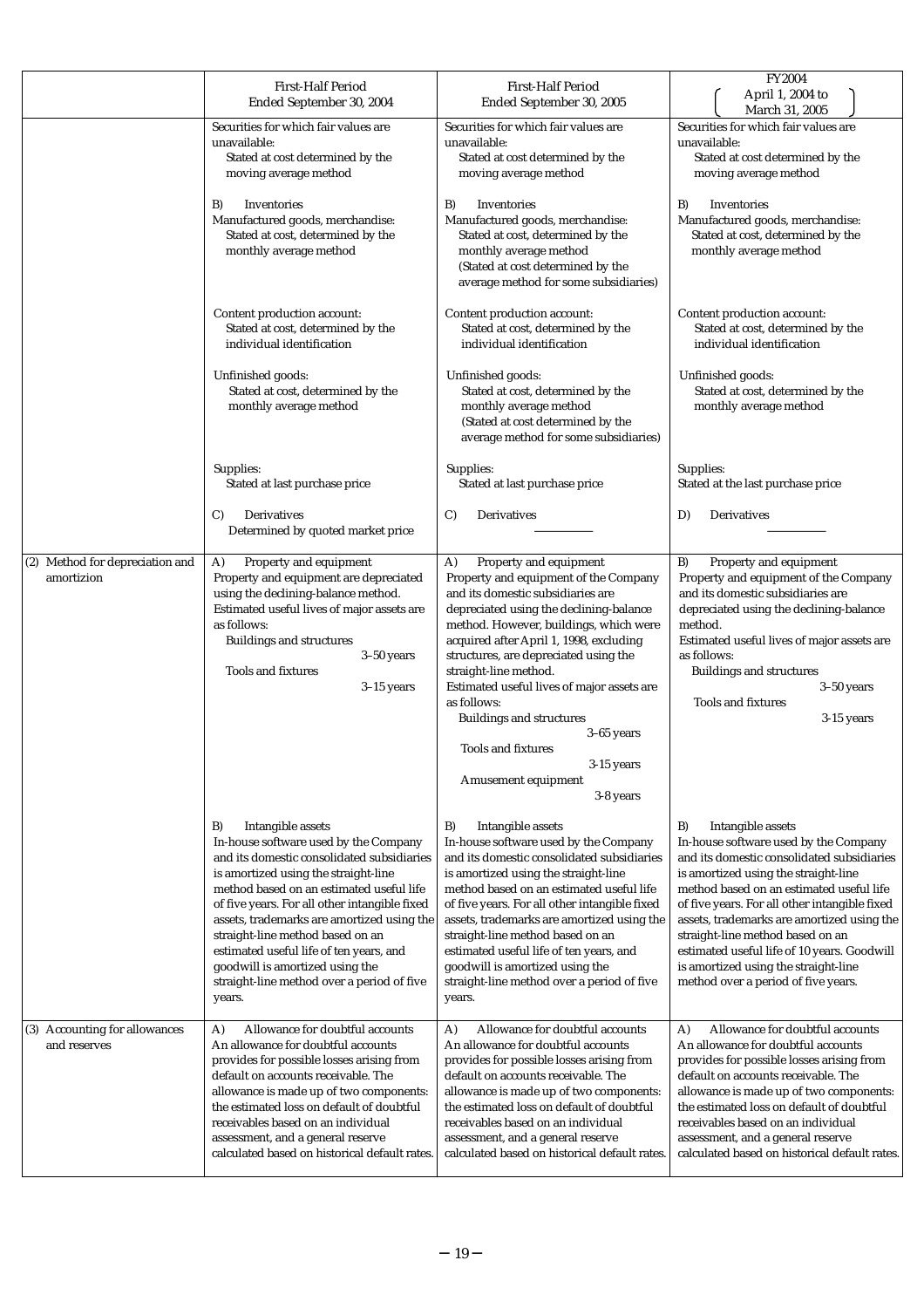| <b>First-Half Period</b><br>Ended September 30, 2004                                                                                                                                                                                                                                                                                                                                                                                                                                                                                                                                                                                                                                                                                                                                                                                                                                                                                                                                                                                                                                                                                                                                                                                                                                                                                                                        | <b>First-Half Period</b><br>Ended September 30, 2005                                                                                                                                                                                                                                                                                                                                                                                                                                                                                                                                                                                                                                                                                                                                                                                                                                                                                                         | FY2004<br>April 1, 2004 to<br>March 31, 2005                                                                                                                                                                                                                                                                                                                                                                                                                                                                                                                                                                                                                                                                                                                                                                                                                                                                                                      |
|-----------------------------------------------------------------------------------------------------------------------------------------------------------------------------------------------------------------------------------------------------------------------------------------------------------------------------------------------------------------------------------------------------------------------------------------------------------------------------------------------------------------------------------------------------------------------------------------------------------------------------------------------------------------------------------------------------------------------------------------------------------------------------------------------------------------------------------------------------------------------------------------------------------------------------------------------------------------------------------------------------------------------------------------------------------------------------------------------------------------------------------------------------------------------------------------------------------------------------------------------------------------------------------------------------------------------------------------------------------------------------|--------------------------------------------------------------------------------------------------------------------------------------------------------------------------------------------------------------------------------------------------------------------------------------------------------------------------------------------------------------------------------------------------------------------------------------------------------------------------------------------------------------------------------------------------------------------------------------------------------------------------------------------------------------------------------------------------------------------------------------------------------------------------------------------------------------------------------------------------------------------------------------------------------------------------------------------------------------|---------------------------------------------------------------------------------------------------------------------------------------------------------------------------------------------------------------------------------------------------------------------------------------------------------------------------------------------------------------------------------------------------------------------------------------------------------------------------------------------------------------------------------------------------------------------------------------------------------------------------------------------------------------------------------------------------------------------------------------------------------------------------------------------------------------------------------------------------------------------------------------------------------------------------------------------------|
| Reserve for bonuses                                                                                                                                                                                                                                                                                                                                                                                                                                                                                                                                                                                                                                                                                                                                                                                                                                                                                                                                                                                                                                                                                                                                                                                                                                                                                                                                                         | Reserve for bonuses                                                                                                                                                                                                                                                                                                                                                                                                                                                                                                                                                                                                                                                                                                                                                                                                                                                                                                                                          | Reserve for bonuses                                                                                                                                                                                                                                                                                                                                                                                                                                                                                                                                                                                                                                                                                                                                                                                                                                                                                                                               |
| B)                                                                                                                                                                                                                                                                                                                                                                                                                                                                                                                                                                                                                                                                                                                                                                                                                                                                                                                                                                                                                                                                                                                                                                                                                                                                                                                                                                          | B)                                                                                                                                                                                                                                                                                                                                                                                                                                                                                                                                                                                                                                                                                                                                                                                                                                                                                                                                                           | B)                                                                                                                                                                                                                                                                                                                                                                                                                                                                                                                                                                                                                                                                                                                                                                                                                                                                                                                                                |
| A reserve for bonuses provided for                                                                                                                                                                                                                                                                                                                                                                                                                                                                                                                                                                                                                                                                                                                                                                                                                                                                                                                                                                                                                                                                                                                                                                                                                                                                                                                                          | A reserve for bonuses provided for                                                                                                                                                                                                                                                                                                                                                                                                                                                                                                                                                                                                                                                                                                                                                                                                                                                                                                                           | A reserve for bonuses provided for                                                                                                                                                                                                                                                                                                                                                                                                                                                                                                                                                                                                                                                                                                                                                                                                                                                                                                                |
| payments to employees of the Company                                                                                                                                                                                                                                                                                                                                                                                                                                                                                                                                                                                                                                                                                                                                                                                                                                                                                                                                                                                                                                                                                                                                                                                                                                                                                                                                        | payments to employees of the Company                                                                                                                                                                                                                                                                                                                                                                                                                                                                                                                                                                                                                                                                                                                                                                                                                                                                                                                         | payments to employees of the Company                                                                                                                                                                                                                                                                                                                                                                                                                                                                                                                                                                                                                                                                                                                                                                                                                                                                                                              |
| and its consolidated subsidiaries at the                                                                                                                                                                                                                                                                                                                                                                                                                                                                                                                                                                                                                                                                                                                                                                                                                                                                                                                                                                                                                                                                                                                                                                                                                                                                                                                                    | and its consolidated subsidiaries at the                                                                                                                                                                                                                                                                                                                                                                                                                                                                                                                                                                                                                                                                                                                                                                                                                                                                                                                     | and its consolidated subsidiaries at the                                                                                                                                                                                                                                                                                                                                                                                                                                                                                                                                                                                                                                                                                                                                                                                                                                                                                                          |
| amount expected to be paid in respect of                                                                                                                                                                                                                                                                                                                                                                                                                                                                                                                                                                                                                                                                                                                                                                                                                                                                                                                                                                                                                                                                                                                                                                                                                                                                                                                                    | amount expected to be paid in respect of                                                                                                                                                                                                                                                                                                                                                                                                                                                                                                                                                                                                                                                                                                                                                                                                                                                                                                                     | amount expected to be paid in respect of                                                                                                                                                                                                                                                                                                                                                                                                                                                                                                                                                                                                                                                                                                                                                                                                                                                                                                          |
| the calculation period ended on the                                                                                                                                                                                                                                                                                                                                                                                                                                                                                                                                                                                                                                                                                                                                                                                                                                                                                                                                                                                                                                                                                                                                                                                                                                                                                                                                         | the calculation period ended on the                                                                                                                                                                                                                                                                                                                                                                                                                                                                                                                                                                                                                                                                                                                                                                                                                                                                                                                          | the calculation period ended on the                                                                                                                                                                                                                                                                                                                                                                                                                                                                                                                                                                                                                                                                                                                                                                                                                                                                                                               |
| balance sheet date.                                                                                                                                                                                                                                                                                                                                                                                                                                                                                                                                                                                                                                                                                                                                                                                                                                                                                                                                                                                                                                                                                                                                                                                                                                                                                                                                                         | balance sheet date.                                                                                                                                                                                                                                                                                                                                                                                                                                                                                                                                                                                                                                                                                                                                                                                                                                                                                                                                          | balance sheet date.                                                                                                                                                                                                                                                                                                                                                                                                                                                                                                                                                                                                                                                                                                                                                                                                                                                                                                                               |
| Allowance for retirement benefits<br>C)<br>An allowance for retirement benefits is<br>provided at the amount incurred during<br>this period, which is based on the<br>estimated present value of the projected<br>benefit obligation. Unrecognized actuarial<br>differences are fully amortized in the fiscal<br>year following that in which they arise. In<br>addition, the Company and its domestic<br>consolidated subsidiaries provide a<br>reserve for retirement benefits equal to 100<br>percent of such benefits the Company and<br>its subsidiaries would be required to pay<br>under the lump-sum retirement plan if all<br>eligible employees were to voluntarily<br>terminate their employment at the balance<br>sheet date.<br><b>Additional Information</b><br>Previously, the Company had provided a<br>reserve for retirement benefits equal to 100<br>percent of such benefits the Company<br>would be required to pay if all eligible<br>employees were to voluntarily terminate<br>their employment at the balance sheet<br>date. Effective from the first-half period<br>ended September 30, 2003, the Company<br>changed its accounting policy for reserve<br>for retirement benefits to the method<br>described above. As a result of this<br>change, recurring income and income<br>before income taxes increased by ¥393<br>million, respectively. | Allowance for retirement benefits<br>$\mathcal{C}$<br>An allowance for retirement benefits is<br>provided at the amount incurred during<br>this period, which is based on the<br>estimated present value of the projected<br>benefit obligation. Unrecognized actuarial<br>differences are fully amortized in the fiscal<br>year following that in which they arise.<br>Past service obligations are amortized<br>based on account proportionally divided<br>by particular period (one year) within<br>average period of time in service remained<br>when the obligations incurred. In addition,<br>the Company and its domestic<br>consolidated subsidiaries provide a<br>reserve for retirement benefits equal to<br>100% of such benefits the Company and its<br>subsidiaries would be required to pay<br>under the lump-sum retirement plan if all<br>eligible employees were to voluntarily<br>terminate their employment at the balance<br>sheet date. | Allowance for retirement benefits<br>C)<br>An allowance for retirement benefits is<br>provided at the amount incurred during<br>this period, which is based on the<br>estimated present value of the projected<br>benefit obligation. Unrecognized actuarial<br>differences are fully amortized in the fiscal<br>year following that in which they arise.<br>Past service obligations are amortized<br>based on account proportionally divided<br>by particular period (one year) within<br>average period of time in service remained<br>when the obligations incurred. In addition,<br>the Company and its domestic<br>consolidated subsidiaries provide a<br>reserve for retirement benefits equal to<br>100% of such benefits the Company and its<br>subsidiaries would be required to pay<br>under the lump-sum retirement plan if all<br>eligible employees were to voluntarily<br>terminate their employment at the balance<br>sheet date. |
| Allowance for sales returns                                                                                                                                                                                                                                                                                                                                                                                                                                                                                                                                                                                                                                                                                                                                                                                                                                                                                                                                                                                                                                                                                                                                                                                                                                                                                                                                                 | Allowance for sales returns                                                                                                                                                                                                                                                                                                                                                                                                                                                                                                                                                                                                                                                                                                                                                                                                                                                                                                                                  | D)                                                                                                                                                                                                                                                                                                                                                                                                                                                                                                                                                                                                                                                                                                                                                                                                                                                                                                                                                |
| D)                                                                                                                                                                                                                                                                                                                                                                                                                                                                                                                                                                                                                                                                                                                                                                                                                                                                                                                                                                                                                                                                                                                                                                                                                                                                                                                                                                          | D)                                                                                                                                                                                                                                                                                                                                                                                                                                                                                                                                                                                                                                                                                                                                                                                                                                                                                                                                                           | Allowance for sales returns                                                                                                                                                                                                                                                                                                                                                                                                                                                                                                                                                                                                                                                                                                                                                                                                                                                                                                                       |
| An allowance is provided for losses due to                                                                                                                                                                                                                                                                                                                                                                                                                                                                                                                                                                                                                                                                                                                                                                                                                                                                                                                                                                                                                                                                                                                                                                                                                                                                                                                                  | An allowance is provided for losses due to                                                                                                                                                                                                                                                                                                                                                                                                                                                                                                                                                                                                                                                                                                                                                                                                                                                                                                                   | An allowance is provided for losses due to                                                                                                                                                                                                                                                                                                                                                                                                                                                                                                                                                                                                                                                                                                                                                                                                                                                                                                        |
| the return of published materials, at an                                                                                                                                                                                                                                                                                                                                                                                                                                                                                                                                                                                                                                                                                                                                                                                                                                                                                                                                                                                                                                                                                                                                                                                                                                                                                                                                    | the return of published materials, at an                                                                                                                                                                                                                                                                                                                                                                                                                                                                                                                                                                                                                                                                                                                                                                                                                                                                                                                     | the return of published materials, at an                                                                                                                                                                                                                                                                                                                                                                                                                                                                                                                                                                                                                                                                                                                                                                                                                                                                                                          |
| amount calculated based on historic                                                                                                                                                                                                                                                                                                                                                                                                                                                                                                                                                                                                                                                                                                                                                                                                                                                                                                                                                                                                                                                                                                                                                                                                                                                                                                                                         | amount calculated based on historic                                                                                                                                                                                                                                                                                                                                                                                                                                                                                                                                                                                                                                                                                                                                                                                                                                                                                                                          | amount calculated based on historic                                                                                                                                                                                                                                                                                                                                                                                                                                                                                                                                                                                                                                                                                                                                                                                                                                                                                                               |
| experience, prior to this period. In                                                                                                                                                                                                                                                                                                                                                                                                                                                                                                                                                                                                                                                                                                                                                                                                                                                                                                                                                                                                                                                                                                                                                                                                                                                                                                                                        | experience, prior to this period. In                                                                                                                                                                                                                                                                                                                                                                                                                                                                                                                                                                                                                                                                                                                                                                                                                                                                                                                         | experience, prior to this fiscal year. In                                                                                                                                                                                                                                                                                                                                                                                                                                                                                                                                                                                                                                                                                                                                                                                                                                                                                                         |
| addition, allowance is provided for losses                                                                                                                                                                                                                                                                                                                                                                                                                                                                                                                                                                                                                                                                                                                                                                                                                                                                                                                                                                                                                                                                                                                                                                                                                                                                                                                                  | addition, allowance is provided for losses                                                                                                                                                                                                                                                                                                                                                                                                                                                                                                                                                                                                                                                                                                                                                                                                                                                                                                                   | addition, allowance is provided for losses                                                                                                                                                                                                                                                                                                                                                                                                                                                                                                                                                                                                                                                                                                                                                                                                                                                                                                        |
| due to the return of game software, at an                                                                                                                                                                                                                                                                                                                                                                                                                                                                                                                                                                                                                                                                                                                                                                                                                                                                                                                                                                                                                                                                                                                                                                                                                                                                                                                                   | due to the return of game software, at an                                                                                                                                                                                                                                                                                                                                                                                                                                                                                                                                                                                                                                                                                                                                                                                                                                                                                                                    | due to the return of game software, at an                                                                                                                                                                                                                                                                                                                                                                                                                                                                                                                                                                                                                                                                                                                                                                                                                                                                                                         |
| estimated amount of future losses assessed                                                                                                                                                                                                                                                                                                                                                                                                                                                                                                                                                                                                                                                                                                                                                                                                                                                                                                                                                                                                                                                                                                                                                                                                                                                                                                                                  | estimated amount of future losses assessed                                                                                                                                                                                                                                                                                                                                                                                                                                                                                                                                                                                                                                                                                                                                                                                                                                                                                                                   | estimated amount of future losses assessed                                                                                                                                                                                                                                                                                                                                                                                                                                                                                                                                                                                                                                                                                                                                                                                                                                                                                                        |
| by each game title.                                                                                                                                                                                                                                                                                                                                                                                                                                                                                                                                                                                                                                                                                                                                                                                                                                                                                                                                                                                                                                                                                                                                                                                                                                                                                                                                                         | by each game title.                                                                                                                                                                                                                                                                                                                                                                                                                                                                                                                                                                                                                                                                                                                                                                                                                                                                                                                                          | by each game title.                                                                                                                                                                                                                                                                                                                                                                                                                                                                                                                                                                                                                                                                                                                                                                                                                                                                                                                               |
| Allowance for directors' retirement                                                                                                                                                                                                                                                                                                                                                                                                                                                                                                                                                                                                                                                                                                                                                                                                                                                                                                                                                                                                                                                                                                                                                                                                                                                                                                                                         | Allowance for directors' retirement                                                                                                                                                                                                                                                                                                                                                                                                                                                                                                                                                                                                                                                                                                                                                                                                                                                                                                                          | Allowance for directors' retirement                                                                                                                                                                                                                                                                                                                                                                                                                                                                                                                                                                                                                                                                                                                                                                                                                                                                                                               |
| E)                                                                                                                                                                                                                                                                                                                                                                                                                                                                                                                                                                                                                                                                                                                                                                                                                                                                                                                                                                                                                                                                                                                                                                                                                                                                                                                                                                          | E)                                                                                                                                                                                                                                                                                                                                                                                                                                                                                                                                                                                                                                                                                                                                                                                                                                                                                                                                                           | E)                                                                                                                                                                                                                                                                                                                                                                                                                                                                                                                                                                                                                                                                                                                                                                                                                                                                                                                                                |
| benefits                                                                                                                                                                                                                                                                                                                                                                                                                                                                                                                                                                                                                                                                                                                                                                                                                                                                                                                                                                                                                                                                                                                                                                                                                                                                                                                                                                    | benefits                                                                                                                                                                                                                                                                                                                                                                                                                                                                                                                                                                                                                                                                                                                                                                                                                                                                                                                                                     | benefits                                                                                                                                                                                                                                                                                                                                                                                                                                                                                                                                                                                                                                                                                                                                                                                                                                                                                                                                          |
| An allowance for directors' retirement                                                                                                                                                                                                                                                                                                                                                                                                                                                                                                                                                                                                                                                                                                                                                                                                                                                                                                                                                                                                                                                                                                                                                                                                                                                                                                                                      | An allowance for directors' retirement                                                                                                                                                                                                                                                                                                                                                                                                                                                                                                                                                                                                                                                                                                                                                                                                                                                                                                                       | An allowance for directors' retirement                                                                                                                                                                                                                                                                                                                                                                                                                                                                                                                                                                                                                                                                                                                                                                                                                                                                                                            |
| benefits is provided to adequately cover                                                                                                                                                                                                                                                                                                                                                                                                                                                                                                                                                                                                                                                                                                                                                                                                                                                                                                                                                                                                                                                                                                                                                                                                                                                                                                                                    | benefits is provided to adequately cover                                                                                                                                                                                                                                                                                                                                                                                                                                                                                                                                                                                                                                                                                                                                                                                                                                                                                                                     | benefits is provided to adequately cover                                                                                                                                                                                                                                                                                                                                                                                                                                                                                                                                                                                                                                                                                                                                                                                                                                                                                                          |
| the costs of directors' retirement benefits,                                                                                                                                                                                                                                                                                                                                                                                                                                                                                                                                                                                                                                                                                                                                                                                                                                                                                                                                                                                                                                                                                                                                                                                                                                                                                                                                | the costs of directors' retirement benefits,                                                                                                                                                                                                                                                                                                                                                                                                                                                                                                                                                                                                                                                                                                                                                                                                                                                                                                                 | the costs of directors' retirement benefits,                                                                                                                                                                                                                                                                                                                                                                                                                                                                                                                                                                                                                                                                                                                                                                                                                                                                                                      |
| which are accounted for on an accrual                                                                                                                                                                                                                                                                                                                                                                                                                                                                                                                                                                                                                                                                                                                                                                                                                                                                                                                                                                                                                                                                                                                                                                                                                                                                                                                                       | which are accounted for on an accrual                                                                                                                                                                                                                                                                                                                                                                                                                                                                                                                                                                                                                                                                                                                                                                                                                                                                                                                        | which are accounted for on an accrual                                                                                                                                                                                                                                                                                                                                                                                                                                                                                                                                                                                                                                                                                                                                                                                                                                                                                                             |
| basis in accordance with internal policy.                                                                                                                                                                                                                                                                                                                                                                                                                                                                                                                                                                                                                                                                                                                                                                                                                                                                                                                                                                                                                                                                                                                                                                                                                                                                                                                                   | basis in accordance with internal policy.                                                                                                                                                                                                                                                                                                                                                                                                                                                                                                                                                                                                                                                                                                                                                                                                                                                                                                                    | basis in accordance with internal policy.                                                                                                                                                                                                                                                                                                                                                                                                                                                                                                                                                                                                                                                                                                                                                                                                                                                                                                         |
|                                                                                                                                                                                                                                                                                                                                                                                                                                                                                                                                                                                                                                                                                                                                                                                                                                                                                                                                                                                                                                                                                                                                                                                                                                                                                                                                                                             | Allowance for loss on closure of<br>F)<br>outlet<br>An allowance for loss on closure of outlet<br>is provided for possible losses arising from<br>closing of arcade outlets, which were<br>reached to decision during this first-half<br>period, is provided at the rational amount<br>expected in the future.                                                                                                                                                                                                                                                                                                                                                                                                                                                                                                                                                                                                                                               |                                                                                                                                                                                                                                                                                                                                                                                                                                                                                                                                                                                                                                                                                                                                                                                                                                                                                                                                                   |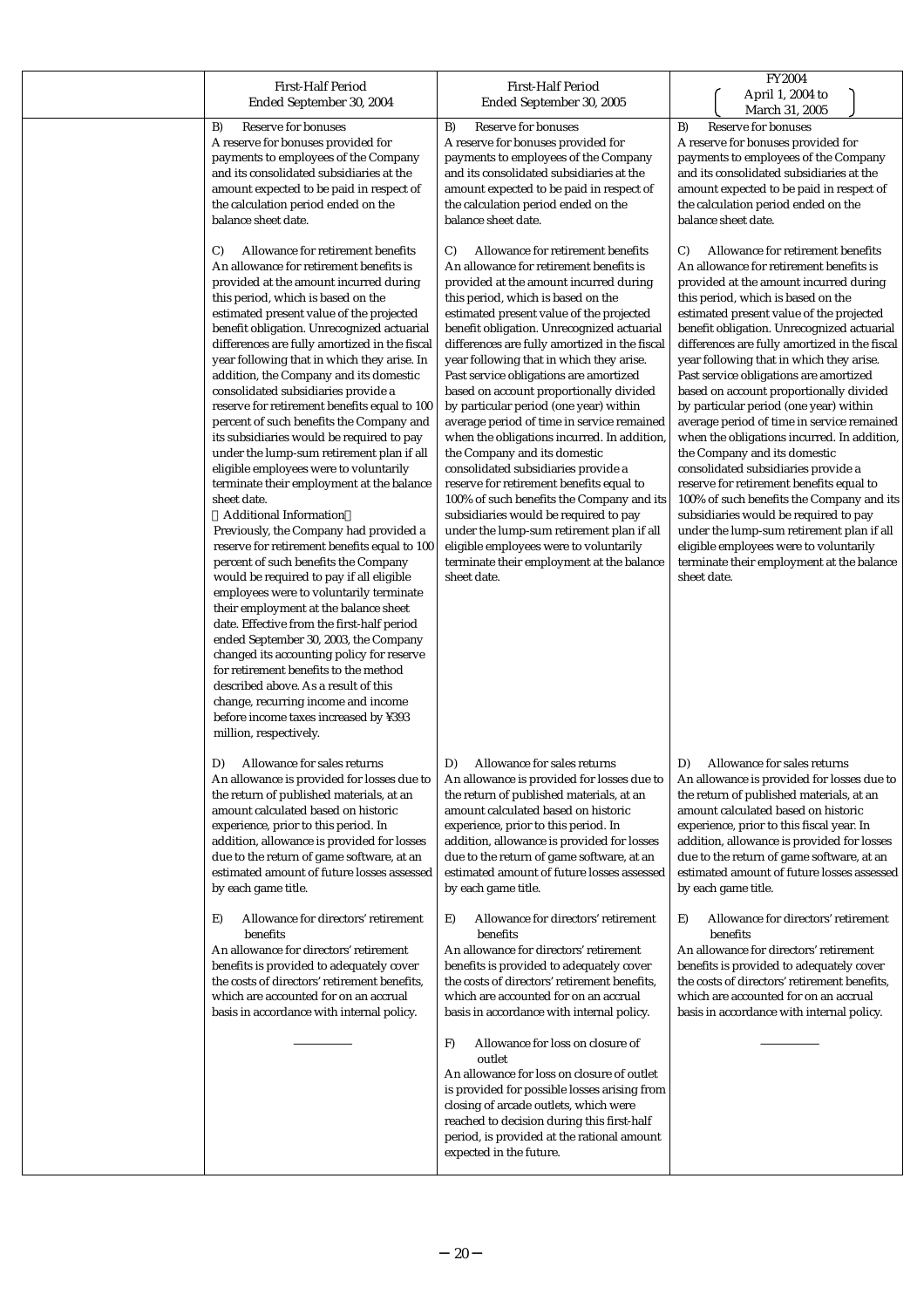|                                                                                               | <b>First-Half Period</b><br>Ended September 30, 2004                                                                                                                                                                                                                                                                                                                                                                                                                                                                                                                                                                                                                                                                                                     | <b>First-Half Period</b><br>Ended September 30, 2005                                                                                                                                                                                                                                                                                                                                                                                                                                                                                                                                                                                                                                                                                                     | FY2004<br>April 1, 2004 to                                                                                                                                                                                                                                                                                                                                                                                                                                                                                                                                                                                                                                                                                                                           |
|-----------------------------------------------------------------------------------------------|----------------------------------------------------------------------------------------------------------------------------------------------------------------------------------------------------------------------------------------------------------------------------------------------------------------------------------------------------------------------------------------------------------------------------------------------------------------------------------------------------------------------------------------------------------------------------------------------------------------------------------------------------------------------------------------------------------------------------------------------------------|----------------------------------------------------------------------------------------------------------------------------------------------------------------------------------------------------------------------------------------------------------------------------------------------------------------------------------------------------------------------------------------------------------------------------------------------------------------------------------------------------------------------------------------------------------------------------------------------------------------------------------------------------------------------------------------------------------------------------------------------------------|------------------------------------------------------------------------------------------------------------------------------------------------------------------------------------------------------------------------------------------------------------------------------------------------------------------------------------------------------------------------------------------------------------------------------------------------------------------------------------------------------------------------------------------------------------------------------------------------------------------------------------------------------------------------------------------------------------------------------------------------------|
| (4) Translation of foreign<br>currency transactions and<br>accounts                           | All monetary assets and liabilities of the<br>Company and its domestic consolidated<br>subsidiaries denominated in foreign<br>currencies are translated at the interim<br>balance sheet date at the rate prevailing on<br>that date. The resulting translation gains<br>or losses are charged or credited to<br>income. All monetary assets and liabilities<br>of overseas subsidiaries are translated as<br>of the balance sheet first-half period-end<br>rate and all income and expense accounts<br>are translated at rates for their respective<br>periods. The resulting translation<br>adjustments are recorded in minority<br>interests in consolidated subsidiaries and<br>shareholders' equity as "Foreign Currency<br>translation adjustment". | All monetary assets and liabilities of the<br>Company and its domestic consolidated<br>subsidiaries denominated in foreign<br>currencies are translated at the interim<br>balance sheet date at the rate prevailing on<br>that date. The resulting translation gains<br>or losses are charged or credited to<br>income. All monetary assets and liabilities<br>of overseas subsidiaries are translated as<br>of the balance sheet first-half period-end<br>rate and all income and expense accounts<br>are translated at rates for their respective<br>periods. The resulting translation<br>adjustments are recorded in minority<br>interests in consolidated subsidiaries and<br>shareholders' equity as "Foreign Currency<br>translation adjustment". | March 31, 2005<br>All monetary assets and liabilities of the<br>Company and its domestic consolidated<br>subsidiaries denominated in foreign<br>currencies are translated at the balance<br>sheet date at the year-end rate. The<br>resulting translation gains or losses are<br>charged or credited to income. All<br>monetary assets and liabilities of overseas<br>subsidiaries are translated as of the rate<br>prevailing on the balance sheet date and<br>all income and expense accounts are<br>translated at rates for their respective<br>periods. The resulting translation<br>adjustments are recorded in minority<br>interests in consolidated subsidiaries and<br>shareholders' equity as "Foreign Currency<br>translation adjustment". |
| (5) Accounting for leases                                                                     | Finance leases, other than those for which<br>the ownership of the leased<br>assets are considered to be transferred to<br>the lessees are accounted for as<br>operating leases.                                                                                                                                                                                                                                                                                                                                                                                                                                                                                                                                                                         | Finance leases, other than those for which<br>the ownership of the leased<br>assets are considered to be transferred to<br>the lessees are accounted for as<br>operating leases.                                                                                                                                                                                                                                                                                                                                                                                                                                                                                                                                                                         | Finance leases, other than those for which<br>the ownership of the leased<br>assets are considered to be transferred to<br>the lessees are accounted for as<br>operating leases.                                                                                                                                                                                                                                                                                                                                                                                                                                                                                                                                                                     |
| (6) Accounting for deferred<br>assets                                                         | Share issuance expenses<br>Costs associated with issuance of<br>common shares are expensed as incurred.                                                                                                                                                                                                                                                                                                                                                                                                                                                                                                                                                                                                                                                  | Share issuance expenses<br>Costs associated with issuance of<br>common shares are expensed as incurred.                                                                                                                                                                                                                                                                                                                                                                                                                                                                                                                                                                                                                                                  | Share issuance expenses<br>Costs associated with issuance of<br>common shares are expensed as incurred.                                                                                                                                                                                                                                                                                                                                                                                                                                                                                                                                                                                                                                              |
| (7) Additional accounting<br>policies used to prepare<br>consolidated financial<br>statements | Accounting treatment of<br>A)<br>consumption tax<br>Income statement items are presented<br>exclusive of consumption tax.<br>Accounting treatment of overseas<br>B)<br>subsidiaries<br>The accounts and records of overseas<br>subsidiaries are maintained in conformity<br>with accounting principles and practices<br>generally accepted in their respective<br>countries.                                                                                                                                                                                                                                                                                                                                                                             | Accounting treatment of<br>A)<br>consumption tax<br>Income statement items are presented<br>exclusive of consumption tax.<br>B)<br>Accounting treatment of overseas<br>subsidiaries<br>The accounts and records of overseas<br>subsidiaries are maintained in conformity<br>with accounting principles and practices<br>generally accepted in their respective<br>countries.                                                                                                                                                                                                                                                                                                                                                                             | Accounting treatment of<br>A)<br>consumption tax<br>Income statement items are presented<br>exclusive of consumption tax.<br>Accounting treatment of overseas<br>B)<br>subsidiaries<br>The accounts and records of overseas<br>subsidiaries are maintained in conformity<br>with accounting principles and practices<br>generally accepted in their respective<br>countries.                                                                                                                                                                                                                                                                                                                                                                         |
| 5. Valuation of Assets and<br>Liabilities of Consolidated<br>Subsidiaries                     | All assets and liabilities of consolidated<br>subsidiaries are revalued on acquisition.                                                                                                                                                                                                                                                                                                                                                                                                                                                                                                                                                                                                                                                                  | All assets and liabilities of consolidated<br>subsidiaries are revalued on acquisition.                                                                                                                                                                                                                                                                                                                                                                                                                                                                                                                                                                                                                                                                  | All assets and liabilities of consolidated<br>subsidiaries are revalued on acquisition.                                                                                                                                                                                                                                                                                                                                                                                                                                                                                                                                                                                                                                                              |
| 6. Amortization of Goodwill                                                                   | Goodwill is amortized over a period of 3-5<br>years on a straight-line basis.                                                                                                                                                                                                                                                                                                                                                                                                                                                                                                                                                                                                                                                                            | Goodwill is amortized over a period of 5<br>or 20 years on a straight-line basis.                                                                                                                                                                                                                                                                                                                                                                                                                                                                                                                                                                                                                                                                        | Goodwill is amortized over a period of 3-5<br>years on a straight-line basis.                                                                                                                                                                                                                                                                                                                                                                                                                                                                                                                                                                                                                                                                        |
| 7. Appropriation of Retained<br>Earnings                                                      | The consolidated statement of capital<br>surplus and retained earnings is prepared<br>based on earnings (deficit) appropriations<br>determined during the period.                                                                                                                                                                                                                                                                                                                                                                                                                                                                                                                                                                                        | The consolidated statement of capital<br>surplus and retained earnings is prepared<br>based on earnings (deficit) appropriations<br>determined during the period                                                                                                                                                                                                                                                                                                                                                                                                                                                                                                                                                                                         | The consolidated statement of capital<br>surplus and retained earnings is prepared<br>based on earnings (deficit) appropriations<br>determined during the fiscal year.                                                                                                                                                                                                                                                                                                                                                                                                                                                                                                                                                                               |
| 8. Scope of Cash and Cash<br>Equivalents in the Statements<br>of Cash Flows                   | Cash and cash equivalents in the<br>consolidated statements of cash flows is<br>comprised of cash on hand, bank deposits<br>which are able to be withdrawn on<br>demand and highly liquid short-term<br>investments with an original maturity of<br>three months or less and with minor risk<br>of significant fluctuations in value.                                                                                                                                                                                                                                                                                                                                                                                                                    | Cash and cash equivalents in the<br>consolidated statements of cash flows is<br>comprised of cash on hand, bank deposits<br>which are able to be withdrawn on<br>demand and highly liquid short-term<br>investments with an original maturity of<br>three months or less and with minor risk<br>of significant fluctuations in value.                                                                                                                                                                                                                                                                                                                                                                                                                    | Cash and cash equivalents in the<br>consolidated statements of cash flows is<br>comprised of cash on hand, bank deposits<br>which are able to be withdrawn on<br>demand and highly liquid short-term<br>investments with an original maturity of<br>three months or less and with minor risk<br>of significant fluctuations in value.                                                                                                                                                                                                                                                                                                                                                                                                                |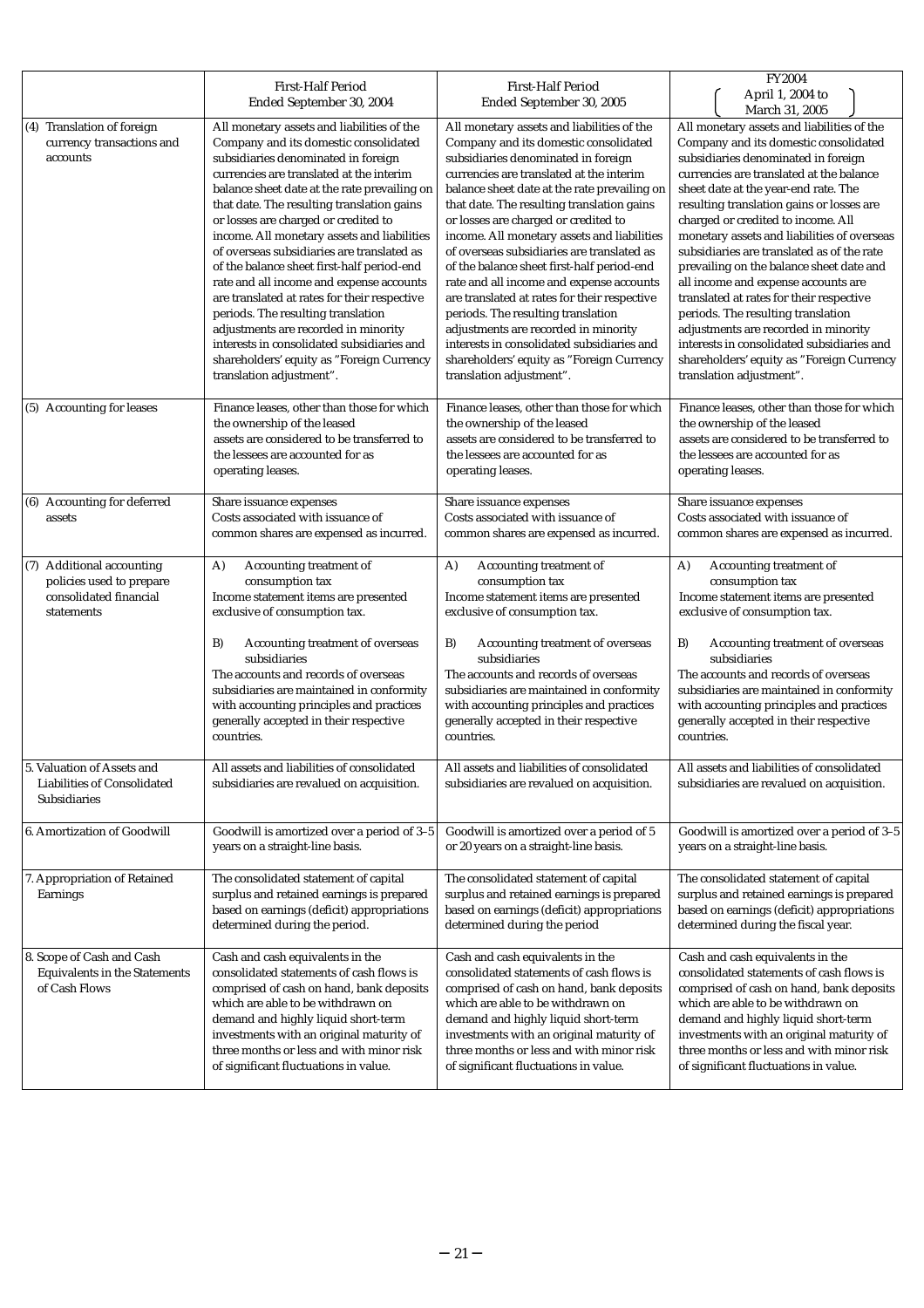# Change in Summary of Significant Accounting Policies Used in the Preparation of Consolidated Financial Statements

| <b>First-Half Period</b><br>Ended September 30, 2004 | <b>First-Half Period</b><br>Ended September 30, 2005 | <b>FY2004</b><br>April 1, 2004 to<br>March 31, 2005 |
|------------------------------------------------------|------------------------------------------------------|-----------------------------------------------------|
|                                                      | (Accounting standard for impairment of Non-current   |                                                     |
|                                                      | Assets)                                              |                                                     |
|                                                      | Effective from the first-half period ended           |                                                     |
|                                                      | September 30, 2005, the Company has applied the      |                                                     |
|                                                      | accounting standard for impairment of                |                                                     |
|                                                      | non-current assets "Proposal of Accounting"          |                                                     |
|                                                      | Standard for Impairment of Non-current Assets"       |                                                     |
|                                                      | (issued on August 9, 2002 by the Business            |                                                     |
|                                                      | Accounting Council in Japan) and "Guideline for      |                                                     |
|                                                      | Application of Accounting Standard for               |                                                     |
|                                                      | Impairment of Non-current Assets" (issued on         |                                                     |
|                                                      | October 31, 2003, the Sixth Guideline for            |                                                     |
|                                                      | Application of Business Accounting Standard)         |                                                     |
|                                                      | As a result, income before income taxes              |                                                     |
|                                                      | decreased in the amount of ¥188 million.             |                                                     |
|                                                      | Total amount of impairment loss was deducted         |                                                     |
|                                                      | directly from the book value of each asset in        |                                                     |
|                                                      | accordance with amended policy of consolidated       |                                                     |
|                                                      | financial statements.                                |                                                     |
|                                                      |                                                      |                                                     |
|                                                      |                                                      |                                                     |

### Reclassifications

| First-Half Period<br>Ended September 30, 2004     | First-Half Period<br>Ended September 30, 2005 | <b>FY2004</b><br>April 1, 2004 to<br>March 31, 2005 |
|---------------------------------------------------|-----------------------------------------------|-----------------------------------------------------|
| (Consolidated Balance Sheet)                      |                                               | (Consolidated Balance Sheet)                        |
| "Goodwill," which was included in intangible      |                                               | "Goodwill," which was included in "Intangible"      |
| assets until the previous first-half period ended |                                               | assets" in the previous fiscal year, is presented   |
| September 30, 2003, is stated separately as the   |                                               | separately in the reporting term as the amount      |
| amount became material.                           |                                               | became material.                                    |
| In the first-half period ended September 30 2003, |                                               | In the previous fiscal year, "Goodwill" included    |
| "Goodwill" included in intangible assets was      |                                               | in "Intangible assets" was ¥6,361 million.          |
| ¥365 million.                                     |                                               |                                                     |
|                                                   |                                               |                                                     |

# Notes to Consolidated Balance Sheets

| <b>First-Half Period</b><br>Ended September 30, 2004                                                                                                                                                                                                                                                                                                                                | <b>First-Half Period</b><br>Ended September 30, 2005                                                                                                                                                                                                                                                                                                                                                                                                                                                            | <b>FY2004</b><br>April 1, 2004 to<br>March 31, 2005                                                                                                                                                                                                                                                                                       |
|-------------------------------------------------------------------------------------------------------------------------------------------------------------------------------------------------------------------------------------------------------------------------------------------------------------------------------------------------------------------------------------|-----------------------------------------------------------------------------------------------------------------------------------------------------------------------------------------------------------------------------------------------------------------------------------------------------------------------------------------------------------------------------------------------------------------------------------------------------------------------------------------------------------------|-------------------------------------------------------------------------------------------------------------------------------------------------------------------------------------------------------------------------------------------------------------------------------------------------------------------------------------------|
|                                                                                                                                                                                                                                                                                                                                                                                     | *1 Investment in non-consolidated subsidiaries and<br>affiliates<br>Investments and other assets<br>¥14 million                                                                                                                                                                                                                                                                                                                                                                                                 | *1 Investment in non-consolidated subsidiaries and<br>affiliates<br>¥151 million<br><b>Investment securities</b><br>¥4 million<br>Investments and other assets                                                                                                                                                                            |
| *2 Number of shares issued and outstanding:<br>110,227,018<br>common stock                                                                                                                                                                                                                                                                                                          | Number of shares issued and outstanding:<br>$^*2$<br>common stock<br>110,618,868                                                                                                                                                                                                                                                                                                                                                                                                                                | *2 Number of shares issued and outstanding:<br>110,385,543<br>common stock                                                                                                                                                                                                                                                                |
| Number of shares in treasury stock:<br>*3<br>124,592                                                                                                                                                                                                                                                                                                                                | *3 Number of shares in treasury stock:<br>170.745                                                                                                                                                                                                                                                                                                                                                                                                                                                               | *3 Number of shares in treasury stock:<br>150,650                                                                                                                                                                                                                                                                                         |
| *4 Accounting for consumption tax<br>Accrued consumption tax is included in other<br>current liabilities.                                                                                                                                                                                                                                                                           | *4 Accounting for consumption tax<br>Accrued consumption tax is included in other<br>current liabilities.                                                                                                                                                                                                                                                                                                                                                                                                       | *4 Accounting for consumption tax                                                                                                                                                                                                                                                                                                         |
| Contingent liabilities for guarantees<br>5<br>The Company has issued a revolving guarantee to<br>a maximum limit of U.S.\$15 million on behalf of<br>consolidated subsidiary SQUARE ENIX U.S.A.<br>INC., in favor of SONY COMPUTER<br>ENTERTAINMENT AMERICA INC. As of<br>September 30, 2004 the liability outstanding under<br>the guarantee was U.S. $$1,124,000$ (¥124 million). | Contingent liabilities for guarantees<br>5<br>The Company has issued a revolving guarantee to<br>a maximum limit of U.S.\$15 million on behalf of<br>consolidated subsidiary SQUARE ENIX INC., in<br>favor of SONY COMPUTER ENTERTAINMENT<br>AMERICA INC. As of September 30, 2005, there is<br>no liability outstanding under the guarantee.<br>In addition, guarantee obligations for a<br>consolidated subsidiary in Japan regarding leasing<br>contracts with a buyer of karaoke machine is ¥78<br>million. | Contingent liabilities for guarantees<br>5<br>The Company has issued a revolving guarantee to<br>a maximum limit of U.S.\$15 million on behalf of<br>consolidated subsidiary SQUARE ENIX INC., in<br>favor of SONY COMPUTER ENTERTAINMENT<br>AMERICA INC. As of March 30, 2005, there is no<br>liability outstanding under the guarantee. |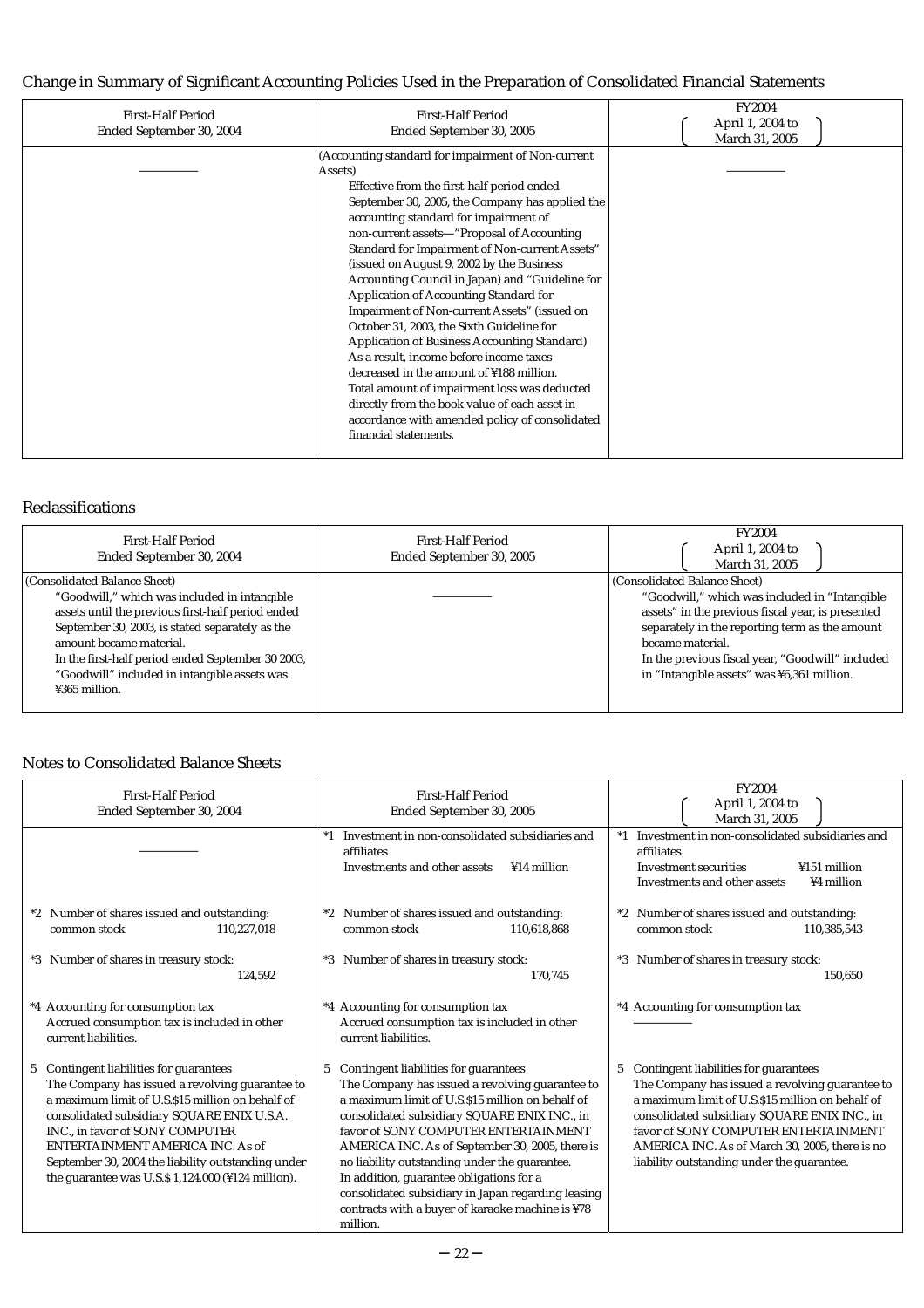# Notes to Consolidated Statements of Income

| <b>First-Half Period</b><br>Ended September 30, 2004                                                                   | <b>First-Half Period</b><br>Ended September 30, 2005                                                                                                                                                                                                                                                                                                                                                                                                                                                                                                                                                                                                                                          | <b>FY2004</b><br>April 1, 2004 to<br>March 31, 2005                                                                          |  |  |
|------------------------------------------------------------------------------------------------------------------------|-----------------------------------------------------------------------------------------------------------------------------------------------------------------------------------------------------------------------------------------------------------------------------------------------------------------------------------------------------------------------------------------------------------------------------------------------------------------------------------------------------------------------------------------------------------------------------------------------------------------------------------------------------------------------------------------------|------------------------------------------------------------------------------------------------------------------------------|--|--|
| *1 Breakdown of gain on sale of property and<br>equipment                                                              | Breakdown of gain on sale of property and<br>$^*1$<br>equipment                                                                                                                                                                                                                                                                                                                                                                                                                                                                                                                                                                                                                               | Breakdown of gain on sale of property and<br>$^*1$<br>equipment                                                              |  |  |
| ¥0 million<br><b>Tools and fixtures</b>                                                                                |                                                                                                                                                                                                                                                                                                                                                                                                                                                                                                                                                                                                                                                                                               | <b>Tools and fixtures</b><br>¥0 million                                                                                      |  |  |
| *2 Breakdown of loss on disposal of property and<br>equipment                                                          | Breakdown of loss on disposal of property and<br>$^*2$<br>equipment                                                                                                                                                                                                                                                                                                                                                                                                                                                                                                                                                                                                                           | Breakdown of loss on disposal of property and<br>$^*2$<br>equipment                                                          |  |  |
| <b>Tools and fixtures</b><br>¥36 million<br><b>Buildings and structures</b><br>¥1 million<br>¥37 million<br>Total      | <b>Tools and fixtures</b><br>¥120 million<br>¥0 million<br><b>Buildings and structures</b><br>Software<br>¥9 million<br>Total<br>¥130 million                                                                                                                                                                                                                                                                                                                                                                                                                                                                                                                                                 | <b>Tools and fixtures</b><br>¥47 million<br>Software<br>¥2 million<br>¥50 million<br>Total                                   |  |  |
| *3 Breakdown of loss on sale of property and<br>equipment                                                              | Breakdown of loss on sale of property and<br>*3<br>equipment                                                                                                                                                                                                                                                                                                                                                                                                                                                                                                                                                                                                                                  | Breakdown of loss on sale of property and<br>$^*3$<br>equipment                                                              |  |  |
| <b>Tools and fixtures</b><br>¥0                                                                                        | <b>Tools and fixtures</b><br>¥12 million                                                                                                                                                                                                                                                                                                                                                                                                                                                                                                                                                                                                                                                      | <b>Tools and fixtures</b><br>¥2 million                                                                                      |  |  |
| *4 Loss on of investment securities is due to the<br>significant decline in market prices of marketable<br>securities. | $^*4$<br>Loss on of investment securities is due to the<br>significant decline in market prices of marketable<br>securities.                                                                                                                                                                                                                                                                                                                                                                                                                                                                                                                                                                  | Loss on of investment securities is due to the<br>$^*4$<br>significant decline in market prices of marketable<br>securities. |  |  |
| *5 Impairment loss                                                                                                     | $^*5$<br><b>Impairment</b> loss<br>Impairment losses in asset incurred during the<br>first-half period ended September 30, 2005 are as<br>follows.<br>Location<br>Usage<br>Category<br>Nagareyama city,<br><b>Idle</b> asset<br>Land<br>Chiba Pref.<br>Tokushima city,<br>Land<br>Idle asset<br>Tokushima Pref.<br>Cash in- flow from each business segment of the<br>Group are complementary to each other in terms<br>of similarity in nature of goods, merchandise,<br>services and markets. Consequently, all assets for<br>each operational purposes are categorized in one<br>asset group, and the idle assets, which are not for<br>operational purpose, are categorized individually. | *5 Impairment loss                                                                                                           |  |  |
|                                                                                                                        | In addition, assets related to the Group's<br>headquarters and welfare facilities are<br>categorized as communal assets.<br>While the market value of the idle assets<br>mentioned above has been severely declining<br>compared with their book value, and since the<br>chance of utilizing these assets is indefinite, their<br>book value has been lowered to the recoverable<br>amount, and is included in extraordinary loss as<br>an impairment loss of ¥188 million.<br>In addition, the recoverable amount of assets is<br>determined by market price, and the market<br>value is calculated on the basis of a realistic<br>appraisal.                                                |                                                                                                                              |  |  |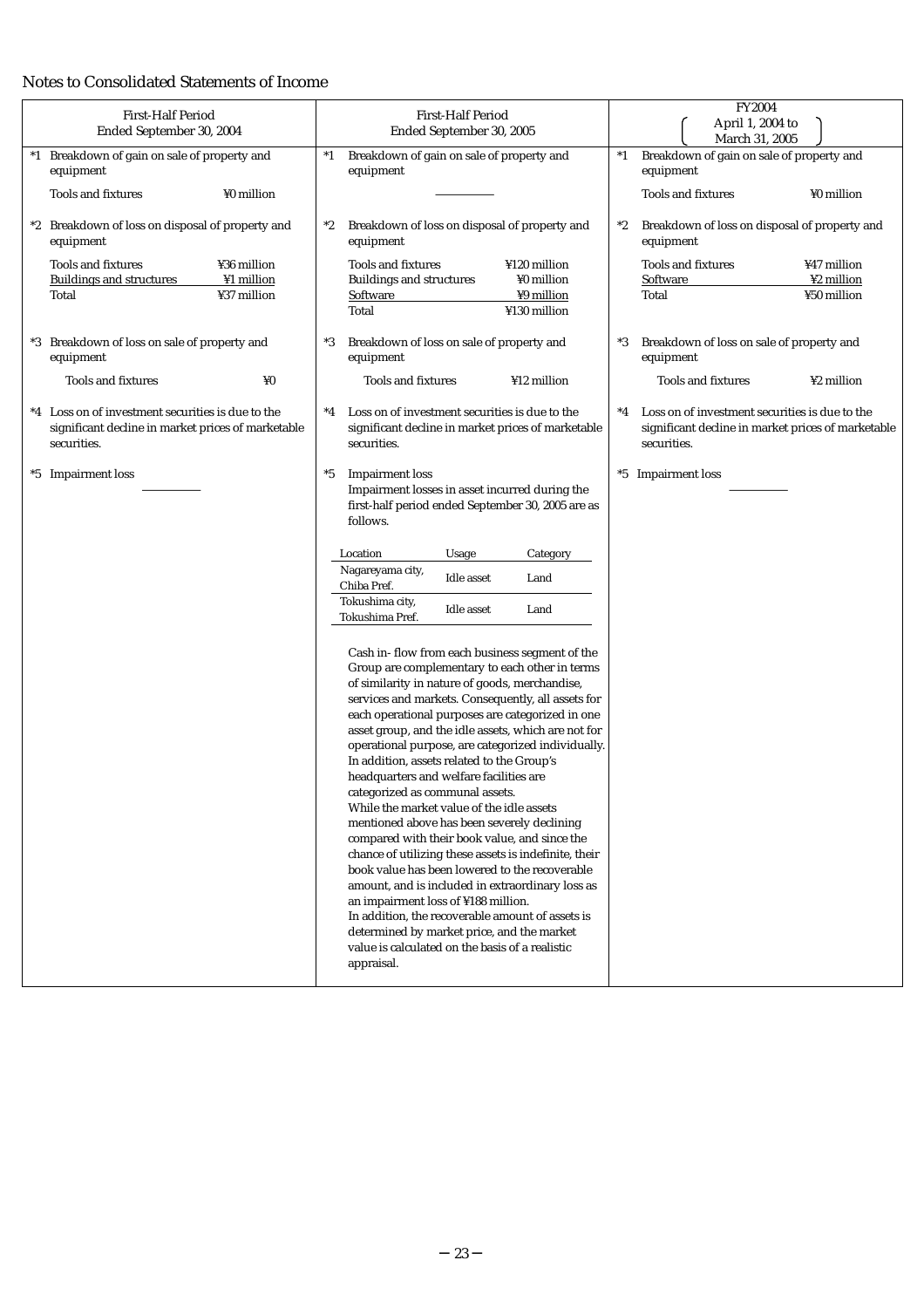# Notes to Consolidated Statements of Cash Flows

| First-Half Period<br>Ended September 30, 2004                                                                                                                                    | First-Half Period<br>Ended September 30, 2005                                                                                                                                   | <b>FY2004</b><br>April 1, 2004 to<br>March 31, 2005                                                                                                                             |  |  |  |
|----------------------------------------------------------------------------------------------------------------------------------------------------------------------------------|---------------------------------------------------------------------------------------------------------------------------------------------------------------------------------|---------------------------------------------------------------------------------------------------------------------------------------------------------------------------------|--|--|--|
| Reconciliation of cash and cash equivalents on<br>$^*1$<br>consolidated statements of cash flows to the<br>amounts disclosed in the consolidated balance<br>sheet is as follows. | Reconciliation of cash and cash equivalents on<br>$*1$<br>consolidated statements of cash flows to the<br>amounts disclosed in the consolidated balance<br>sheet is as follows: | Reconciliation of cash and cash equivalents on<br>$*1$<br>consolidated statements of cash flows to the<br>amounts disclosed in the consolidated balance<br>sheet is as follows: |  |  |  |
| Cash and deposits<br>¥59,624 million<br>Cash and cash equivalents<br>¥59.624 million                                                                                             | ¥53.489 million<br>Cash and deposits<br>Time deposits other<br>than cash equivalents<br>$\frac{1}{2}(5)$ million<br>Cash and cash equivalents<br>¥53.484 million                | Cash and deposits<br>¥81,243 million<br>Cash and cash equivalents<br>¥81.243 million                                                                                            |  |  |  |
| *2<br>"Gain on sale of investment securities" includes<br>income from redemption of held-to-maturity<br>government bonds, ¥2,000 million.                                        |                                                                                                                                                                                 |                                                                                                                                                                                 |  |  |  |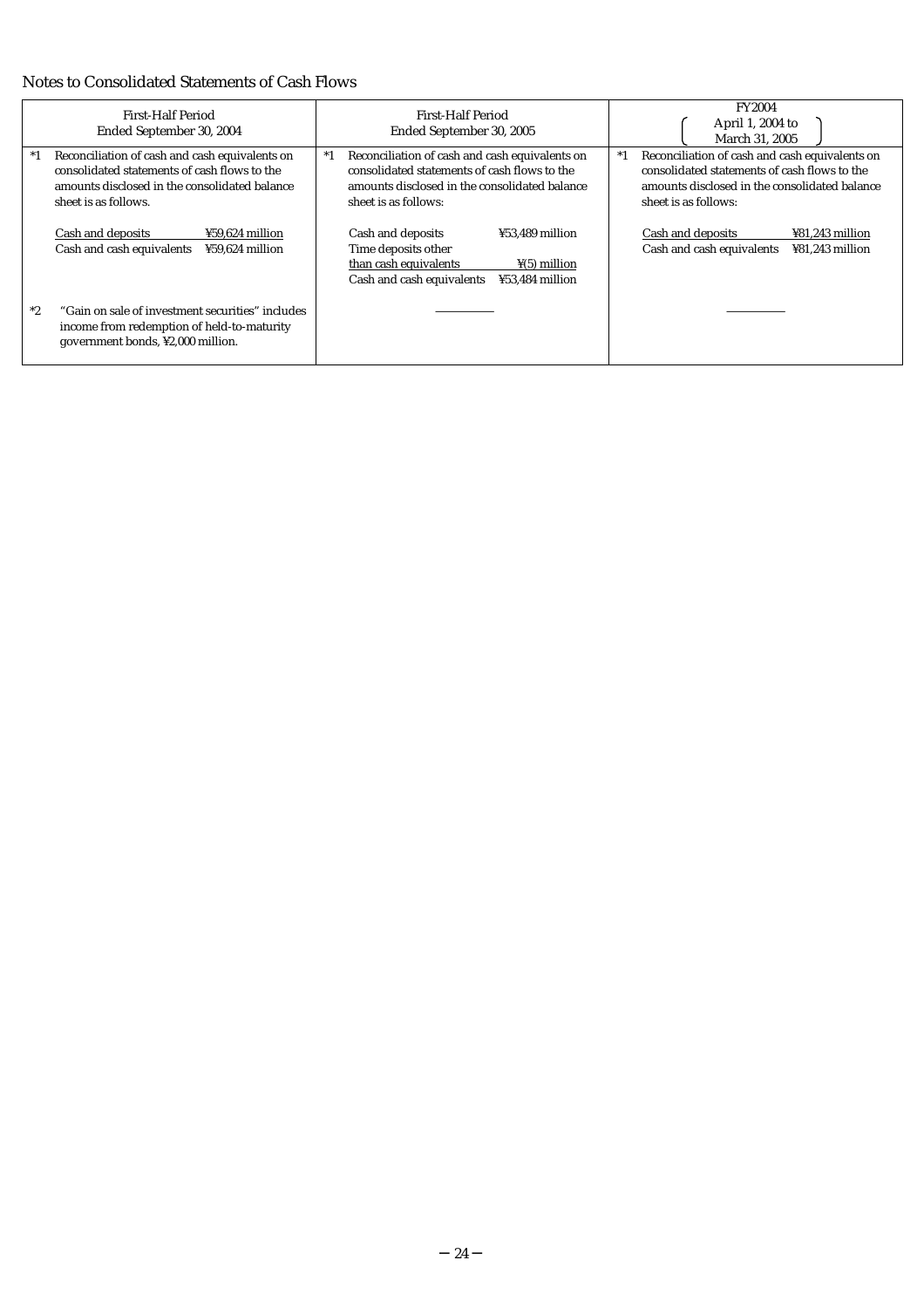# Lease Transactions

| <b>First-Half Period</b><br>Ended September 30, 2004                                                                                                                                                                                                                | <b>First-Half Period</b><br>Ended September 30, 2005                                                                                                                                                                                                                | FY2004<br>April 1, 2004 to<br>March 31, 2005                                                                                                                                                                                                                   |  |  |  |  |
|---------------------------------------------------------------------------------------------------------------------------------------------------------------------------------------------------------------------------------------------------------------------|---------------------------------------------------------------------------------------------------------------------------------------------------------------------------------------------------------------------------------------------------------------------|----------------------------------------------------------------------------------------------------------------------------------------------------------------------------------------------------------------------------------------------------------------|--|--|--|--|
| Information related to finance leases other than those<br>that transfer ownership to the lessee                                                                                                                                                                     | Information related to finance leases other than those<br>that transfer ownership to the lessee                                                                                                                                                                     |                                                                                                                                                                                                                                                                |  |  |  |  |
| Acquisition cost, accumulated depreciation and<br>1.<br>net book value of leased assets                                                                                                                                                                             | Acquisition cost, accumulated depreciation,<br>1.<br>impairment loss and net book value of leased<br>assets                                                                                                                                                         | Acquisition cost, accumulated depreciation and<br>1.<br>net book value of leased assets                                                                                                                                                                        |  |  |  |  |
| (Millions of yen)                                                                                                                                                                                                                                                   | (Millions of yen)                                                                                                                                                                                                                                                   | (Millions of yen)                                                                                                                                                                                                                                              |  |  |  |  |
| Accumulated<br>Net book<br>Acquisition<br>depreciation<br>value<br>cost                                                                                                                                                                                             | Accumulated<br>Net book<br>Acquisition<br>depreciation<br>value<br>cost                                                                                                                                                                                             | Accumulated<br>Net book<br>Acquisition<br>depreciation<br>value<br>cost                                                                                                                                                                                        |  |  |  |  |
| Tools and<br>90<br>57<br>32<br>fixtures                                                                                                                                                                                                                             | <b>Buildings</b><br>and<br>1,278<br>110<br>1,167<br>structures                                                                                                                                                                                                      | Tools and<br>74<br>49<br>24<br>fixtures                                                                                                                                                                                                                        |  |  |  |  |
| 90<br>57<br>32<br>Total                                                                                                                                                                                                                                             | Tools and<br>1,822<br>803<br>1,109<br>fixtures                                                                                                                                                                                                                      | 74<br>49<br>24<br>Total                                                                                                                                                                                                                                        |  |  |  |  |
|                                                                                                                                                                                                                                                                     | 3,100<br>1,129<br>1,970<br>Total                                                                                                                                                                                                                                    |                                                                                                                                                                                                                                                                |  |  |  |  |
| Note: The acquisition cost is immaterial in proportion<br>to the amount of total property and equipment<br>at the end of the period. Accordingly, the total<br>acquisition cost includes the interest portion.<br>Outstanding balance of future lease payment<br>2. | Note: The acquisition cost is immaterial in proportion<br>to the amount of total property and equipment<br>at the end of the period. Accordingly, the total<br>acquisition cost includes the interest portion.<br>2.<br>Outstanding balance of future lease payment | Note: The acquisition cost is immaterial in proportion<br>to the amount total property and equipment at<br>the end of the year. Accordingly, the total<br>acquisition cost includes the interest portion.<br>2.<br>Outstanding balance of future lease payment |  |  |  |  |
| Due within one year<br>¥15 million                                                                                                                                                                                                                                  | Due within one year<br>¥444 million                                                                                                                                                                                                                                 | Due within one year<br>¥14 million                                                                                                                                                                                                                             |  |  |  |  |
| Due after one year<br>¥17 million<br>¥32 million<br>Total                                                                                                                                                                                                           | Due after one year<br>¥1,526 million<br>¥1,970 million<br>Total                                                                                                                                                                                                     | Due after one year<br>¥9 million<br>¥24 million<br>Total                                                                                                                                                                                                       |  |  |  |  |
| Note: The total future lease payment at the end of the<br>period is immaterial in proportion to the<br>amount of total property and equipment at the<br>end of the period. Accordingly, the total future<br>lease payment includes the interest portion.            | Note: The total future lease payment at the end of the<br>period is immaterial in proportion to the<br>amount of total property and equipment at the<br>end of the period. Accordingly, the total future<br>lease payment includes the interest portion.            | Note: The total future lease payment at the end of the<br>year is immaterial in proportion to the amount<br>of total property and equipment at the end of<br>the year. Accordingly, the total future lease<br>payment includes the interest portion.           |  |  |  |  |
| Lease payment and depreciation<br>3.                                                                                                                                                                                                                                | Lease payment, transfer from impairment loss<br>3.<br>in leased asset and depreciation                                                                                                                                                                              | Lease payment and depreciation<br>3.                                                                                                                                                                                                                           |  |  |  |  |
| ¥9 million<br>Lease expenses payment<br>Depreciation expense<br>¥9 million                                                                                                                                                                                          | ¥7 million<br>Lease expenses payment<br>¥7 million<br>Depreciation expense                                                                                                                                                                                          | ¥16 million<br>Lease expenses payment<br>Depreciation expense<br>¥16 million                                                                                                                                                                                   |  |  |  |  |
|                                                                                                                                                                                                                                                                     | Note: Lease payment, transfer from impairment loss<br>in leased asset and depreciation do not include<br>those of TAITO and its affiliates.                                                                                                                         |                                                                                                                                                                                                                                                                |  |  |  |  |
| Method of calculation for depreciation<br>4.<br>Depreciation is calculated using the<br>straight-line method over the useful life with no<br>residual value.                                                                                                        | Method of calculation for depreciation<br>4.<br>Depreciation is calculated using the<br>straight-line method over the useful life with no<br>residual value.                                                                                                        | Method of calculation for depreciation<br>4.<br>Depreciation is calculated using the<br>straight-line method over the useful life with no<br>residual value.                                                                                                   |  |  |  |  |
|                                                                                                                                                                                                                                                                     | (Impairment loss)<br>There is no impairment loss recognized<br>regarding leased assets.                                                                                                                                                                             |                                                                                                                                                                                                                                                                |  |  |  |  |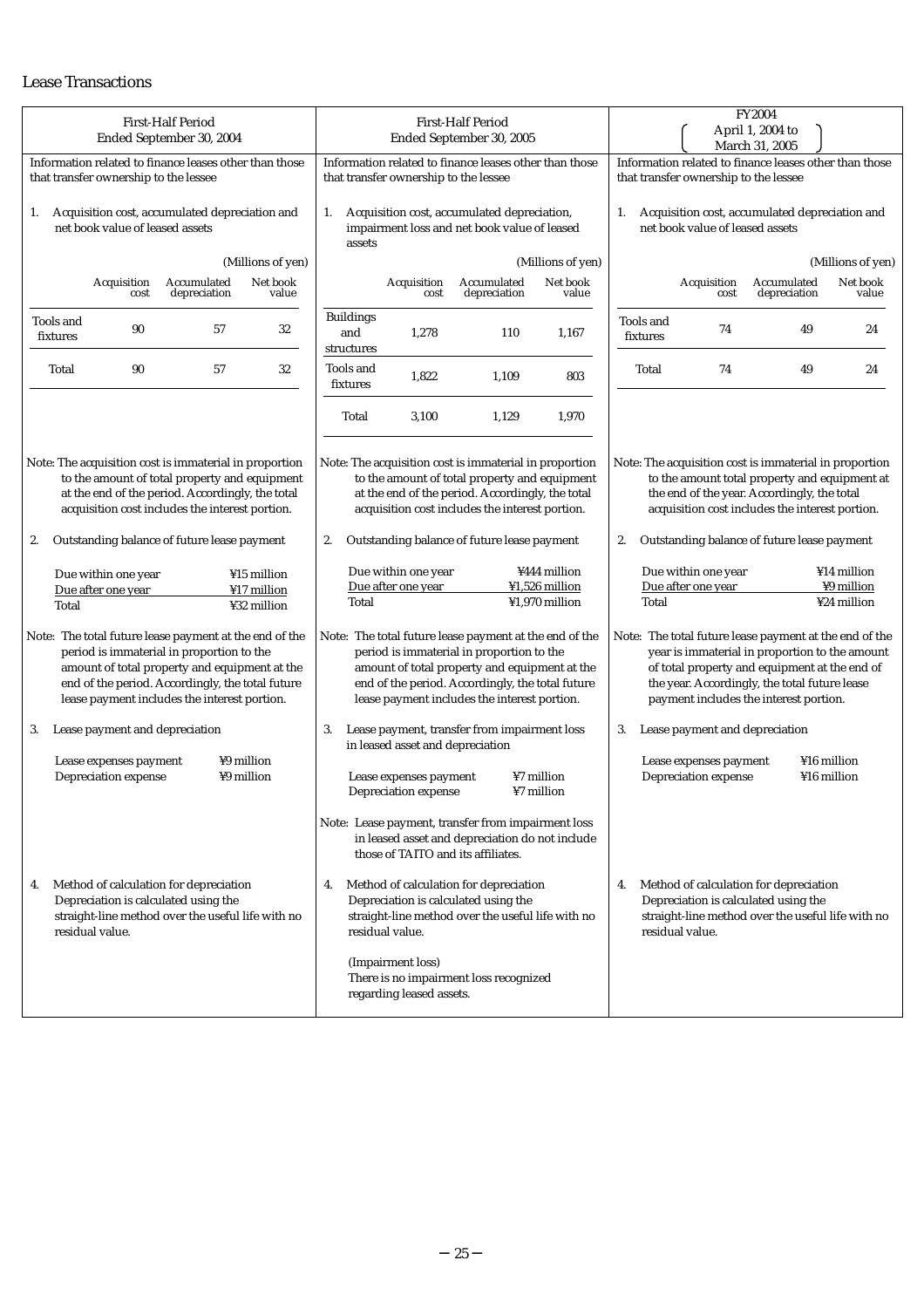### Securities

#### The first-half period ended September 30, 2004

#### 1. Other investment securities with market value

|                                  |                      |                  |            | (Millions of Yen)         |
|----------------------------------|----------------------|------------------|------------|---------------------------|
|                                  | <b>Type</b>          | Acquisition cost | Book value | Unrealized<br>gain (loss) |
| Securities with book value       | <b>Stocks</b><br>(1) | 319              | 921        | 602                       |
| exceeding acquisition cost       | Subtotal             | 319              | 921        | 602                       |
| Securities with acquisition cost | <b>Stocks</b><br>(1) | 76               | 39         | (37)                      |
| exceeding book value             | Subtotal             | 76               | 39         | (37)                      |
| Total                            |                      | 396              | 960        | 564                       |

2. Investment securities whose fair values could not readily be determined as of September 30, 2004

|                                                | (Millions of Yen) |  |
|------------------------------------------------|-------------------|--|
|                                                | Book value        |  |
| (1) Other marketable securities                |                   |  |
| Unlisted securities (excluding OTC securities) | 81                |  |
| (2) Investments in affiliates                  | 179               |  |

Note: An impairment loss of ¥79 million was incurred in the first-half period ended September 30, 2004.

#### The first-half period ended September 30, 2005

1. Other investment securities with market value

|                                  |                      |                  |            | (Millions of Yen)         |
|----------------------------------|----------------------|------------------|------------|---------------------------|
|                                  | <b>Type</b>          | Acquisition cost | Book value | Unrealized<br>gain (loss) |
| Securities with book value       | <b>Stocks</b><br>(1) | 186              | 841        | 654                       |
| exceeding acquisition cost       | Subtotal             | 186              | 841        | 654                       |
| Securities with acquisition cost | <b>Stocks</b><br>(1) | 198              | 185        | (12)                      |
| exceeding book value             | Subtotal             | 198              | 185        | (12)                      |
| Total                            |                      | 385              | 1.027      | 641                       |

Note: An impairment loss of ¥46 million was incurred in the first-half period ended September 30, 2005. Impairment loss on securities is charged to income when the market price at the end of the first-half period falls below 50% of the acquisition cost. Impairment loss on securities is also charged to income when the market price at the end of the first-half period falls to between 50% and 30% of the acquisition cost after considering factors such as the significance of the amount and the possibility of recovery.

2. Investment securities whose fair values could not readily be determined as of September 30, 2005

| (Millions of Yen) |
|-------------------|
| Book value        |
|                   |
|                   |
|                   |
|                   |
| 88<br>88          |

Note: An impairment loss of ¥44 million was incurred in the first-half period ended September 30, 2005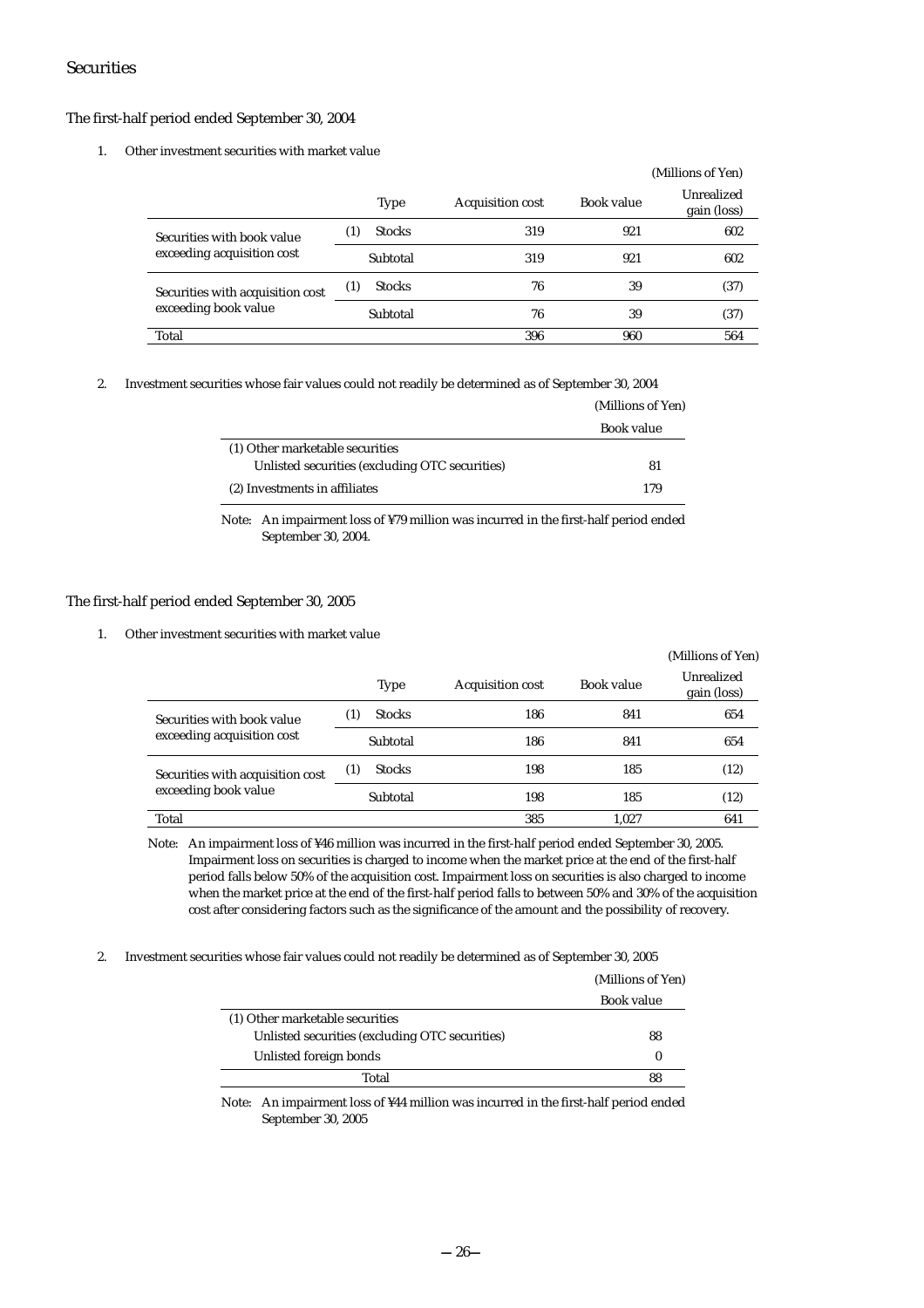#### FY2004 (April 1, 2004 to March 31, 2005)

#### 1. Held- for-sale securities

Not applicable

#### 2. Other investment securities with market value

|                                                          |                                   |                         |            | (Millions of Yen)         |
|----------------------------------------------------------|-----------------------------------|-------------------------|------------|---------------------------|
|                                                          | <b>Type</b>                       | <b>Acquisition cost</b> | Book value | Unrealized<br>gain (loss) |
| Securities with book value<br>exceeding acquisition cost | <b>Stocks</b><br>$\left(1\right)$ | 179                     | 994        | 814                       |
|                                                          | Subtotal                          | 179                     | 994        | 814                       |
| Securities with acquisition cost                         | <b>Stocks</b><br>(1)              | 76                      | 58         | (18)                      |
| exceeding book value                                     | Subtotal                          | 76                      | 58         | (18)                      |
| Total                                                    |                                   | 256                     | 1.052      | 796                       |

Note: Impairment loss on securities is charged to income when the market price at the end of the fiscal year falls below 50% of the acquisition cost. Impairment loss on securities is also charged to income when the market price at the end of the fiscal year falls to between 50% and 30% of the acquisition cost after considering factors such as significance of the amount and the possibility of recovery.

#### 3. Securities sold during the fiscal year

|                       |              | (Millions of yen) |
|-----------------------|--------------|-------------------|
| <b>Amount of Sale</b> | Gain on Sale | Loss on Sale      |
| 248                   | 106          |                   |

4. Investment securities whose fair values could not readily be determined as of March 30, 2005

|                                                | (Millions of Yen) |
|------------------------------------------------|-------------------|
|                                                | Book value        |
| (1) Other marketable securities                |                   |
| Unlisted securities (excluding OTC securities) | -81               |

Note: An impairment loss of ¥80 million was incurred in the first half-year ended March 31, 2005

5. Redemption schedule of other securities with a maturity date on those to be held to maturity

#### Not applicable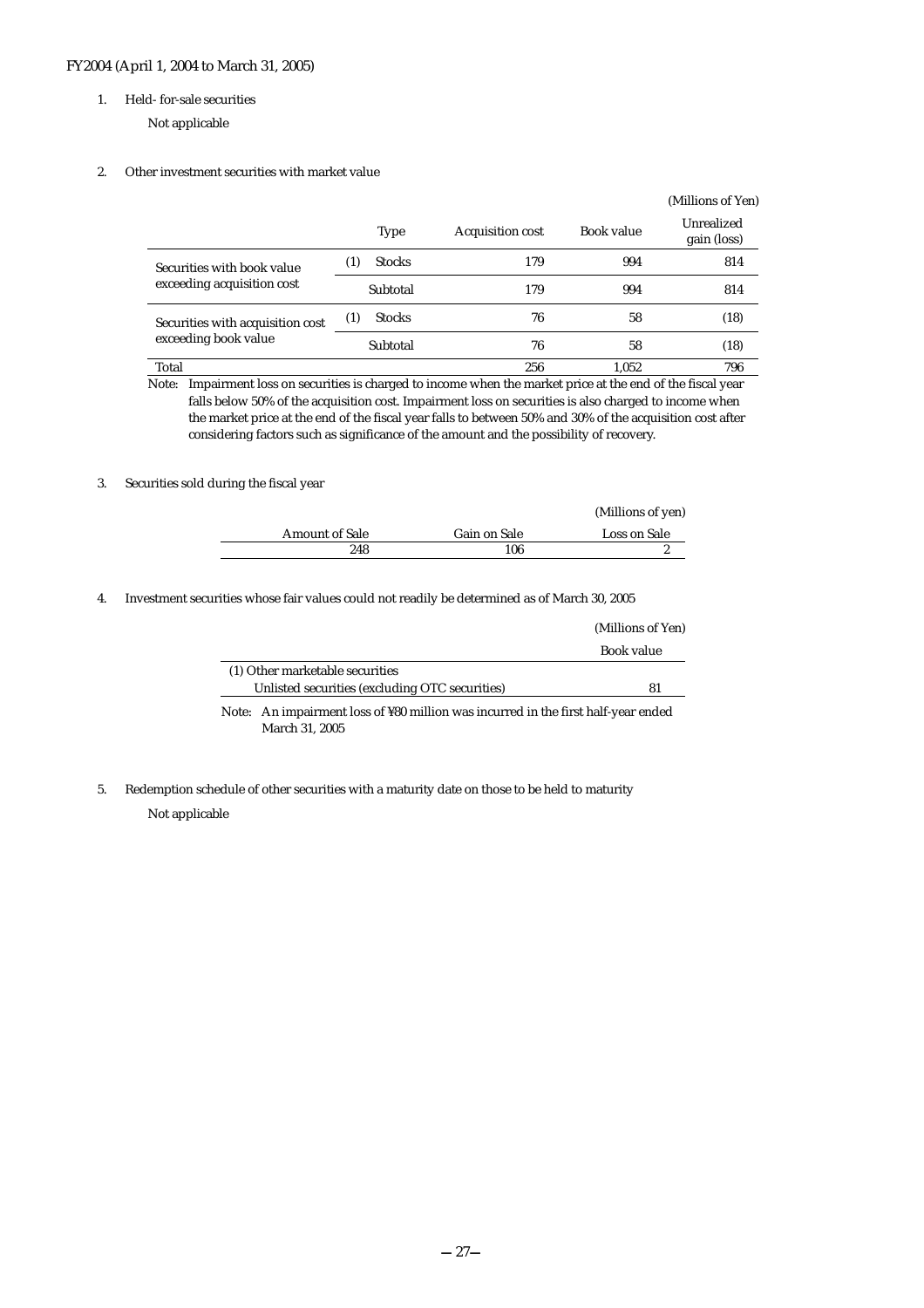### Derivative Transactions

#### The first-half period ended September 30, 2004

Amount of derivative transactions, market value, and evaluation loss (gain)

|                        |                            |        |                     | (Millions of Yen)                |
|------------------------|----------------------------|--------|---------------------|----------------------------------|
| <b>Type of Subject</b> | <b>Type of Transaction</b> | Amount | <b>Market Value</b> | <b>Evaluation Loss</b><br>(Gain) |
| Currency               | Exchange reservation       | 2.767  | 2.776               | (8)                              |

Notes: 1. Market value is determined by forward rate.

2. No accounts over a period of one year.

#### The first-half period ended September 30, 2005

1. Derivatives Transaction

#### A) Type of transactions and policies engaged in

The Company does not engage in derivative transactions in principle, but enters into foreign exchange forward contracts to reduce the effect of fluctuations in foreign currencies.

B) Purpose of transactions

The Company enters into foreign exchange forward contracts to cover anticipated transactions denominated in foreign currencies, but does not enter into these contracts for speculation.

C) Risks

Foreign exchange forward contracts include the market risk of fluctuations in foreign currencies but in our estimation, the risk of nonperformance is considered to be low as the contracts are entered into with prestigious financial institutions.

D) Risk Management

Contracts are approved by the representative director and executive director in charge, and the Accounting and Financing Division administer the risk management.

2. Market Value of Transaction

Not applicable

#### FY2004 (April 1, 2004 to March 31, 2005)

- 2. Derivatives Transaction
	- A) Type of transaction and policies engaged in

The Company does not engage in derivative transactions in principle, but enters into foreign exchange forward contracts to reduce the effect of fluctuations in foreign currencies.

B) Purpose of transactions

The Company enters into foreign exchange forward contracts to cover anticipated transactions denominated in foreign currencies, but does not enter into these contracts for speculation.

C) Risks

Foreign exchange forward contracts include the market risk of fluctuations in foreign currencies but in our estimation, the risk of nonperformance is considered to be low as the contracts are entered into with prestigious financial institutions.

D) Risk Management

Contracts are approved by the representative director and executive director in charge, and the Accounting and Financing Division administer the risk management.

3. Market Value of Transaction

Not applicable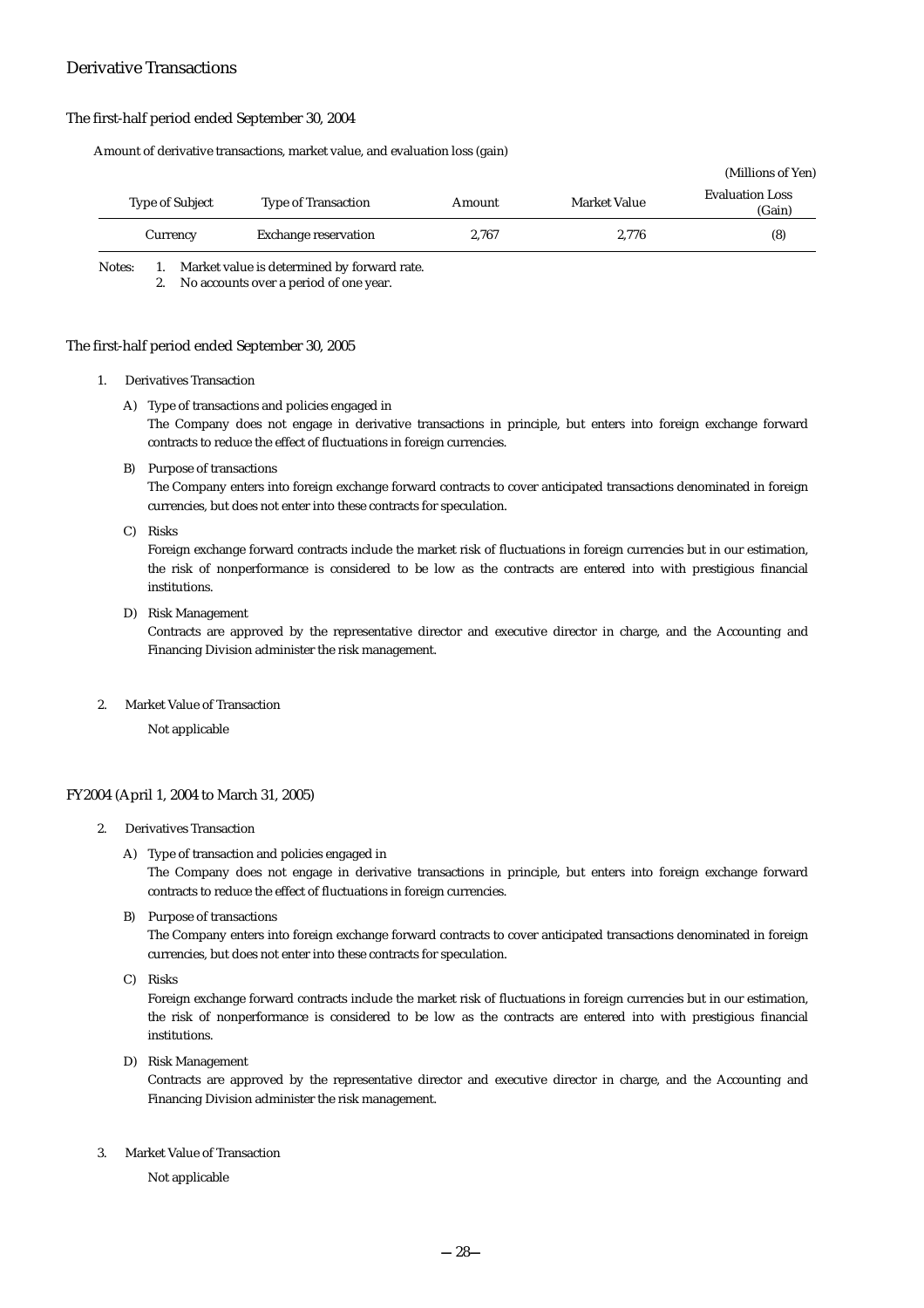# **Segment Information**

# 1. Consolidated Business Segment Information

The First-Half Period Ended September 30, 2004

|                                |                    |                   |                         |             |        |        |                                | (Millions of Yen)     |
|--------------------------------|--------------------|-------------------|-------------------------|-------------|--------|--------|--------------------------------|-----------------------|
|                                | Games<br>(Offline) | Games<br>(Online) | Mobile Phone<br>Content | Publication | Others | Total  | Eliminations<br>or unallocated | Consolidated<br>total |
| Sales and operating income.    |                    |                   |                         |             |        |        |                                |                       |
| <b>Net Sales</b>               |                    |                   |                         |             |        |        |                                |                       |
| (1) Sales to outside customers | 8.099              | 7.684             | 1.977                   | 5,157       | 1.476  | 24.395 |                                | 24,395                |
| Intersegment sales<br>(2)      |                    |                   |                         |             |        |        |                                |                       |
| Total                          | 8,099              | 7.684             | 1.977                   | 5,157       | 1,476  | 24,395 |                                | 24,395                |
| <b>Operating expenses</b>      | 6.549              | 4,431             | 1,343                   | 3,405       | 1,106  | 16,836 | 1,606                          | 18,442                |
| <b>Operating income</b>        | 1,549              | 3,252             | 633                     | 1,752       | 370    | 7,559  | (1,606)                        | 5,952                 |
|                                |                    |                   |                         |             |        |        |                                |                       |

1. The classification of business segments is made according to the types of products and services. Notes:

2. Major products offered by each business segment

| Segment              | <b>Major Products</b>                                     |
|----------------------|-----------------------------------------------------------|
| Games (Offline)      | Games                                                     |
| Games (Online)       | Online games                                              |
| Mobile Phone Content | Content for mobile phones                                 |
| Publication          | Magazine comics, serial comics, game-related books        |
| <b>Others</b>        | Derivative products such as character merchandise, school |
|                      | for game designers                                        |

3. Unallocated operating expenses included in the "elimination or unallocated" column totaled \1,606 million. These expenses are related to administrative departments of the Company, which provide services and operational support that cannot be allocated to specific business segments.

# The First-Half Period Ended September 30, 2005

|                                |           |          |              |             |        |        |                | (Millions of Yen) |
|--------------------------------|-----------|----------|--------------|-------------|--------|--------|----------------|-------------------|
|                                | Games     | Games    | Mobile Phone | Publication | Others | Total  | Eliminations   | Consolidated      |
|                                | (Offline) | (Online) | Content      |             |        |        | or unallocated | total             |
| Sales and operating income.    |           |          |              |             |        |        |                |                   |
| <b>Net Sales</b>               |           |          |              |             |        |        |                |                   |
| (1) Sales to outside customers | 8.607     | 6.928    | 2.219        | 4.471       | 4.863  | 27.091 |                | 27,091            |
| (2) Intersegment sales         |           |          |              |             |        |        |                |                   |
| Total                          | 8.607     | 6.928    | 2.219        | 4,471       | 4.863  | 27.091 |                | 27.091            |
| <b>Operating expenses</b>      | 9,449     | 4,297    | 1,903        | 3,480       | 3,532  | 22,664 | 1,942          | 24,606            |
| Operating income (loss)        | (842)     | 2.631    | 316          | 991         | 1.330  | 4.427  | (1, 942)       | 2.484             |

1. The classification of business segments is made according to the types of products and services. Notes:

2. Major products offered by each business segment

| Segment              | <b>Major Products</b>                                     |
|----------------------|-----------------------------------------------------------|
| Games (Offline)      | Games                                                     |
| Games (Online)       | Online games                                              |
| Mobile Phone Content | Content for mobile phones                                 |
| Publication          | Magazine comics, serial comics, game-related books        |
|                      | Derivative products such as character merchandise, school |
| <b>Others</b>        | for game designers                                        |

3. Unallocated operating expenses included in the "elimination or unallocated" column totaled \1,942 million. These expenses are related to administrative departments of the Company, which provide services and operational support that cannot be allocated to specific business segments.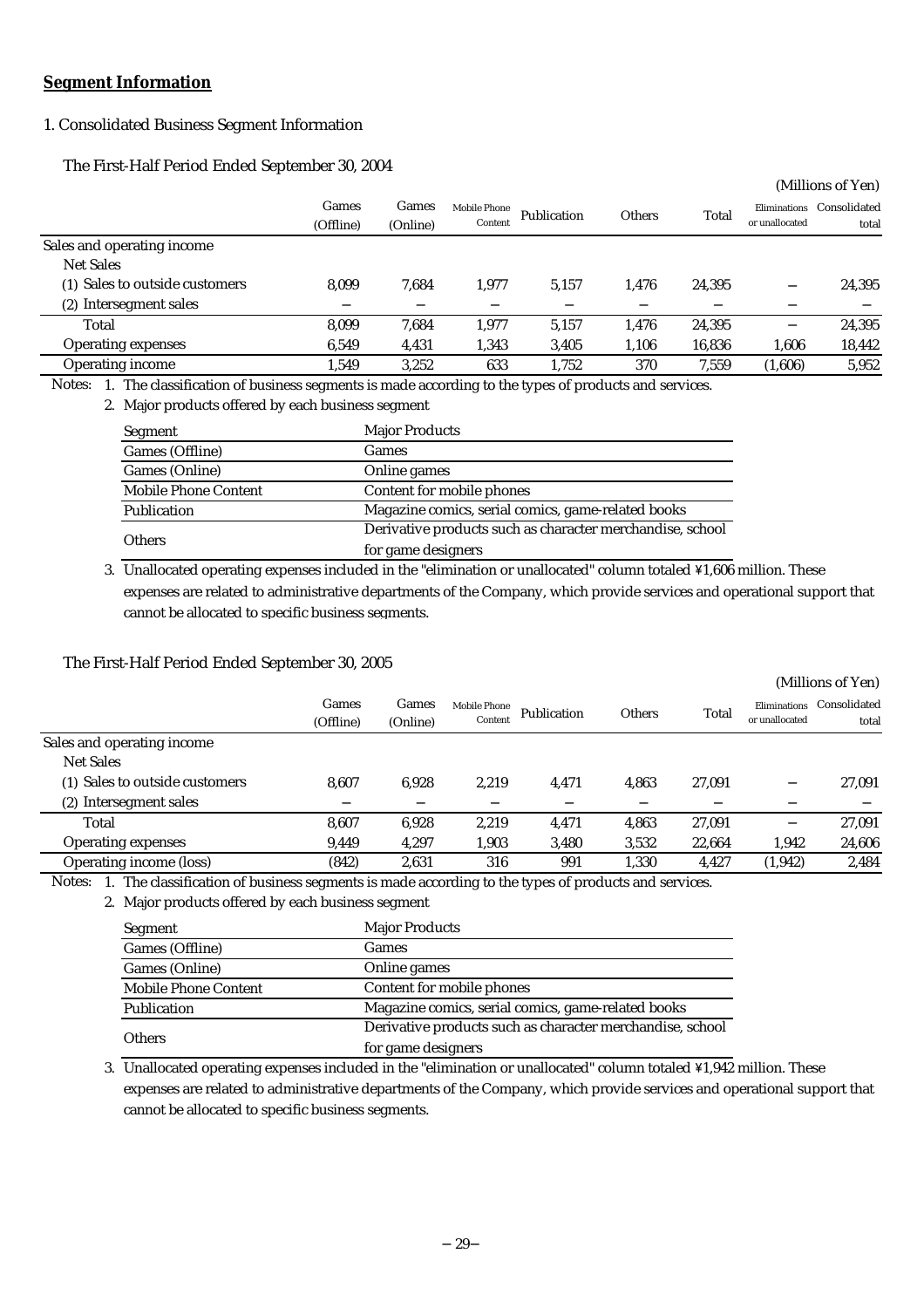# FY2004 (April 1, 2004 to March 31, 2005)

(Millions of Yen)

|                                | Games<br>(Offline) | Games<br>(Online) | Mobile Phone<br>Content | Publication | <b>Others</b> | Total  | <b>Eliminations</b><br>or unallocated | Consolidated<br>total |
|--------------------------------|--------------------|-------------------|-------------------------|-------------|---------------|--------|---------------------------------------|-----------------------|
| Sales and operating income     |                    |                   |                         |             |               |        |                                       |                       |
| <b>Net Sales</b>               |                    |                   |                         |             |               |        |                                       |                       |
| (1) Sales to outside customers | 41.944             | 13,853            | 4.557                   | 10.859      | 2.649         | 73.864 |                                       | 73,864                |
| (2) Intersegment sales         |                    |                   |                         |             |               |        |                                       |                       |
| Total                          | 41.944             | 13,853            | 4.557                   | 10,859      | 2.649         | 73.864 |                                       | 73,864                |
| <b>Operating expenses</b>      | 22,295             | 8,866             | 2,818                   | 7,448       | 1,866         | 43,295 | 4,131                                 | 47,426                |
| <b>Operating income</b>        | 19.649             | 4,986             | 1,738                   | 3,411       | 782           | 30,569 | (4, 131)                              | 26,438                |

1. The classification of business segments is made according to the types of products and services. Notes:

2. Major products offered by each business segment

| Segment                     | <b>Major Products</b>                                     |  |  |  |
|-----------------------------|-----------------------------------------------------------|--|--|--|
| Games (Offline)             | Games                                                     |  |  |  |
| Games (Online)              | Online games                                              |  |  |  |
| <b>Mobile Phone Content</b> | Content for mobile phones                                 |  |  |  |
| Publication                 | Magazine comics, serial comics, game-related books        |  |  |  |
|                             | Derivative products such as character merchandise, school |  |  |  |
| <b>Others</b>               | for game designers                                        |  |  |  |

3. Unallocated operating expenses included in "Eliminations or unallocated" totaled ¥4,131 million. These expenses are related to administrative departments, such as accounting and general affairs, of the Company, which provide services and operational support that cannot be allocated to specific business segments.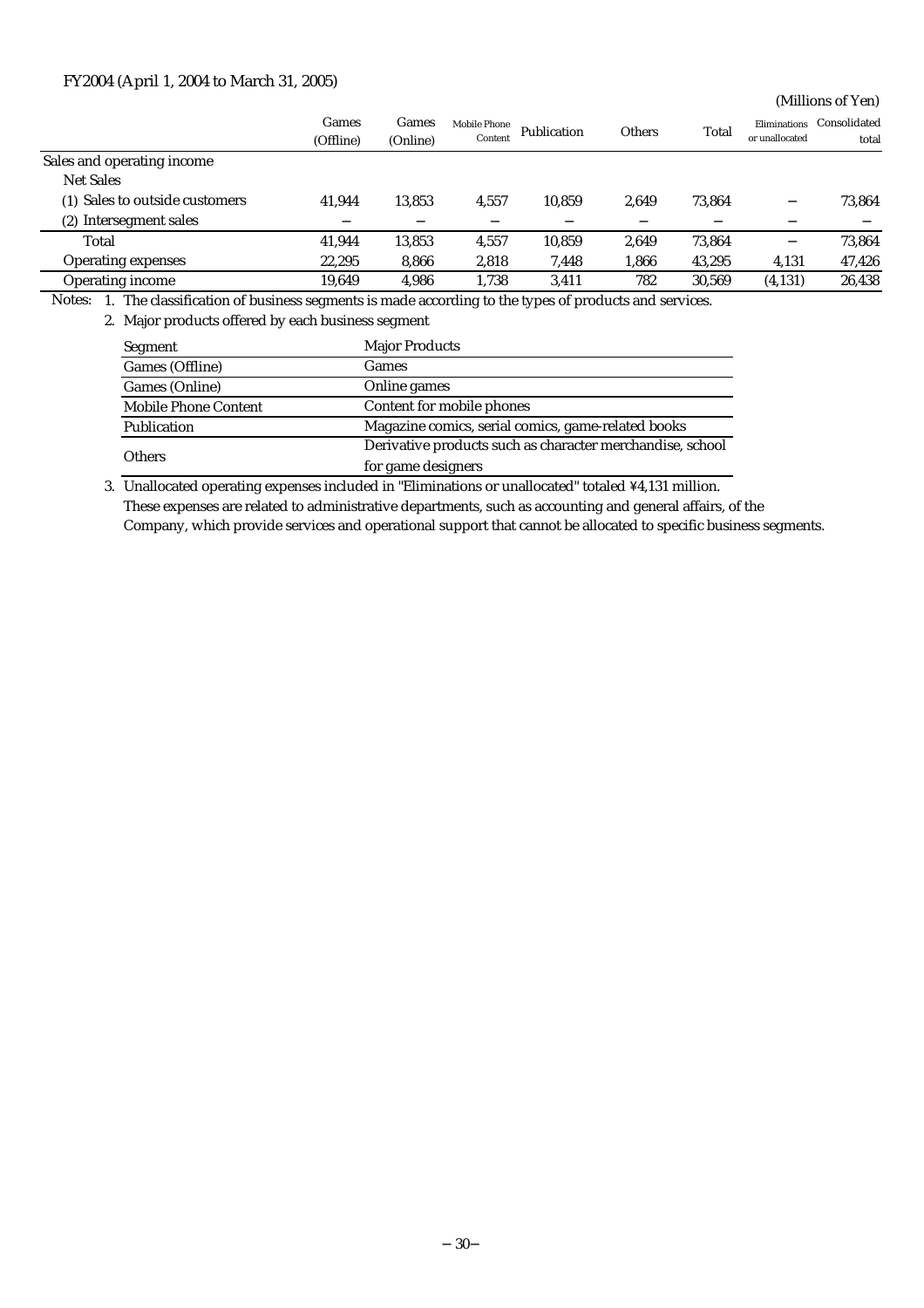### 2. Consolidated Geographic Segment Information

#### The First-Half Period Ended September 30, 2004

|                                |        |                  |        |      |        |                                | (Millions of Yen)     |
|--------------------------------|--------|------------------|--------|------|--------|--------------------------------|-----------------------|
|                                | Japan  | North<br>America | Europe | Asia | Total  | Eliminations<br>or unallocated | Consolidated<br>Total |
| Sales and operating income.    |        |                  |        |      |        |                                |                       |
| Net Sales                      |        |                  |        |      |        |                                |                       |
| (1) Sales to outside customers | 17.792 | 5.854            | 319    | 428  | 24.395 |                                | 24,395                |
| (2) Intersegment sales         | 1,643  | 153              | 167    |      | 1,964  | (1,964)                        |                       |
| Total                          | 19,435 | 6.007            | 487    | 428  | 26,359 | (1,964)                        | 24,395                |
| <b>Operating expenses</b>      | 14,812 | 4,709            | 485    | 400  | 20,407 | (1,964)                        | 18,442                |
| <b>Operating income</b>        | 4,623  | 1,297            | 2      | 28   | 5,952  |                                | 5,952                 |

1. The classification of geographic area segments is made according to geographical distances. Notes:

2. Main countries included in each segment:

(1) North America………the United States of America

(2) Europe………United Kingdom

(3) Asia………China

3. There are no unallocated operating expenses included in the "elimination or unallocated" column.

#### The First-Half Period Ended September 30, 2005

|                                |        |                  |        |       |        |                                | (Millions of Yen)     |
|--------------------------------|--------|------------------|--------|-------|--------|--------------------------------|-----------------------|
|                                | Japan  | North<br>America | Europe | Asia  | Total  | Eliminations<br>or unallocated | Consolidated<br>Total |
| Sales and operating income     |        |                  |        |       |        |                                |                       |
| Net Sales                      |        |                  |        |       |        |                                |                       |
| (1) Sales to outside customers | 21.847 | 3.393            | 189    | 1.661 | 27,091 |                                | 27,091                |
| (2) Intersegment sales         | 995    | 432              | 205    | 2     | 1,636  | (1,636)                        |                       |
| Total                          | 22,842 | 3,825            | 395    | 1.664 | 28.728 | (1,636)                        | 27,091                |
| <b>Operating expenses</b>      | 21,823 | 3,181            | 335    | 902   | 26,243 | (1,636)                        | 24,606                |
| <b>Operating income</b>        | 1,018  | 644              | 59     | 762   | 2,484  |                                | 2,484                 |

1. The classification of geographic area segments is made according to geographical distances. Notes:

2. Main countries included in each segment:

(1) North America………the United States of America

(2) Europe………United Kingdom

(3) Asia………China

3. There are no unallocated operating expenses included in the "Elimination or unallocated" column.

#### FY2004 (April 1, 2004 to March 31, 2005)

|                                |        |                  |        |      |        |                                | (Millions of Yen)     |
|--------------------------------|--------|------------------|--------|------|--------|--------------------------------|-----------------------|
|                                | Japan  | North<br>America | Europe | Asia | Total  | Eliminations<br>or unallocated | Consolidated<br>Total |
| Sales and operating income     |        |                  |        |      |        |                                |                       |
| <b>Net Sales</b>               |        |                  |        |      |        |                                |                       |
| (1) Sales to outside customers | 60.949 | 11.528           | 577    | 810  | 73.864 |                                | 73.864                |
| (2) Intersegment sales         | 3,436  | 360              | 312    | 13   | 4,123  | (4,123)                        |                       |
| Total                          | 64,386 | 11,889           | 889    | 823  | 77.988 | (4, 123)                       | 73,864                |
| <b>Operating expenses</b>      | 40,425 | 9,619            | 858    | 646  | 51,550 | (4,123)                        | 47,426                |
| <b>Operating income</b>        | 23.960 | 2.270            | 31     | 176  | 26,438 |                                | 26,438                |

Notes:  $\,$  1. The classification of geographic segments is made according to geographical distances.

2. Main countries included in each segment:

(1) North America………the United States of America

(2) Europe………United Kingdom

(3) Asia………China

3. There are no unallocated operating expenses included in "Eliminations or unallocated."

4. There are no unallocated assets included in "Eliminations or unallocated."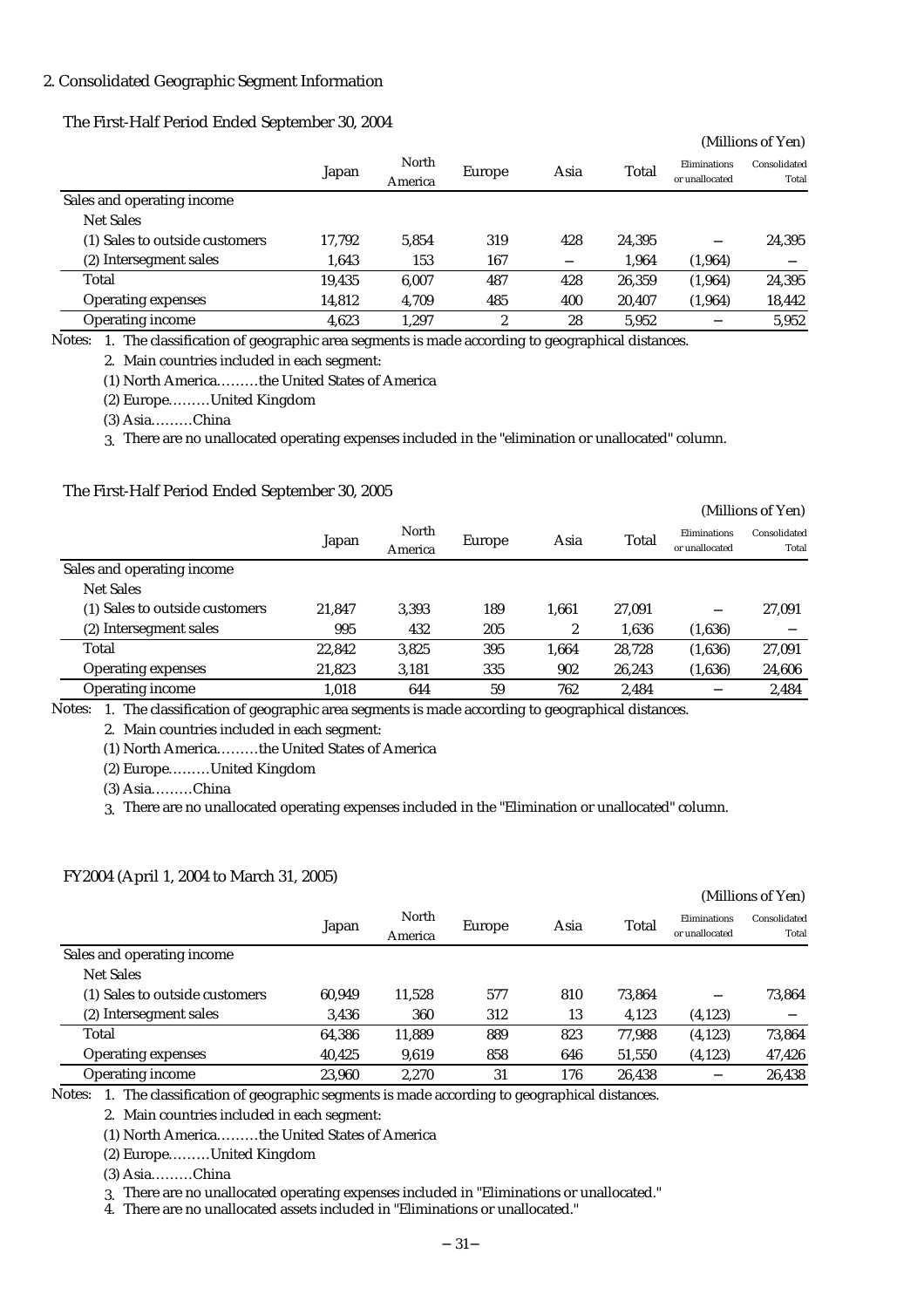### 3. Consolidated Overseas Sales

|                                                                                                  |               |        |      | (Millions of Yen) |
|--------------------------------------------------------------------------------------------------|---------------|--------|------|-------------------|
|                                                                                                  | North America | Europe | Asia | Total             |
| Overseas sales                                                                                   | 5.925         | 945    | 628  | 7,500             |
| <b>Consolidated sales</b>                                                                        |               |        |      | 24,395            |
| Percentage of overseas sales to                                                                  |               |        |      |                   |
| consolidated sales                                                                               | 24.3          | 3.9    | 2.6  | 30.7              |
| Notes:<br>The classification of geographic segments is made according to geographical distances. |               |        |      |                   |

2. Main countries included in each segment:

The First-Half Period Ended September 30, 2004

(1) North America………the United States of America, Canada

(2) Europe………United Kingdom, France, Germany, others

(3) Asia………China, others

3. Overseas sales represent sales of the Company and its consolidated subsidiaries to countries and areas outside of Japan.

#### The First-Half Period Ended September 30, 2005

|                                                                                                         |                                             |        |       | (Millions of Yen) |
|---------------------------------------------------------------------------------------------------------|---------------------------------------------|--------|-------|-------------------|
|                                                                                                         | North America                               | Europe | Asia  | Total             |
| Overseas sales                                                                                          | 3.462                                       | 375    | 1,759 | 5,597             |
| <b>Consolidated sales</b>                                                                               |                                             |        |       | 27,091            |
| Percentage of overseas sales to                                                                         |                                             |        |       |                   |
| consolidated sales                                                                                      | 12.8%                                       | 1.4%   | 6.5%  | 20.7%             |
| $\tau$ .<br>$\sim$ $\sim$ $\sim$ $\sim$ $\sim$ $\sim$<br>$\sim$ $\sim$ $\sim$<br>$\sim$<br>$\mathbf{r}$ | $\mathbf{u}$ . The contract of $\mathbf{v}$ | .      |       |                   |

Notes: 1. The classification of geographic segments is made according to geographical distances.

2. Main countries included in each segment:

(1) North America………the United States of America, Canada

(2) Europe………United Kingdom, France, Germany, others

(3) Asia………China, others

3. Overseas sales represent sales of the Company and its consolidated subsidiaries to countries and areas outside of Japan.

#### FY2004 (April 1, 2004 to March 31, 2005)

|                                 |               |        |         | (Millions of Yen) |
|---------------------------------|---------------|--------|---------|-------------------|
|                                 | North America | Europe | Asia    | Total             |
| Overseas sales                  | 12.295        | 1.298  | 1.179   | 14,772            |
| <b>Consolidated sales</b>       |               |        |         | 73,864            |
| Percentage of overseas sales to |               |        |         |                   |
| consolidated sales              | 16.6%         | 1.8%   | $1.6\%$ | 20.0%             |

Notes: 1. The classification of geographic segments is made according to geographical distances.

2. Main countries included in each segment:

(1) North America………the United States of America, Canada

(2) Europe………United Kingdom, France, Germany, others

(3) Asia………China, others

3. Overseas sales represent sales of the Company and its consolidated subsidiaries to countries and areas outside of Japan.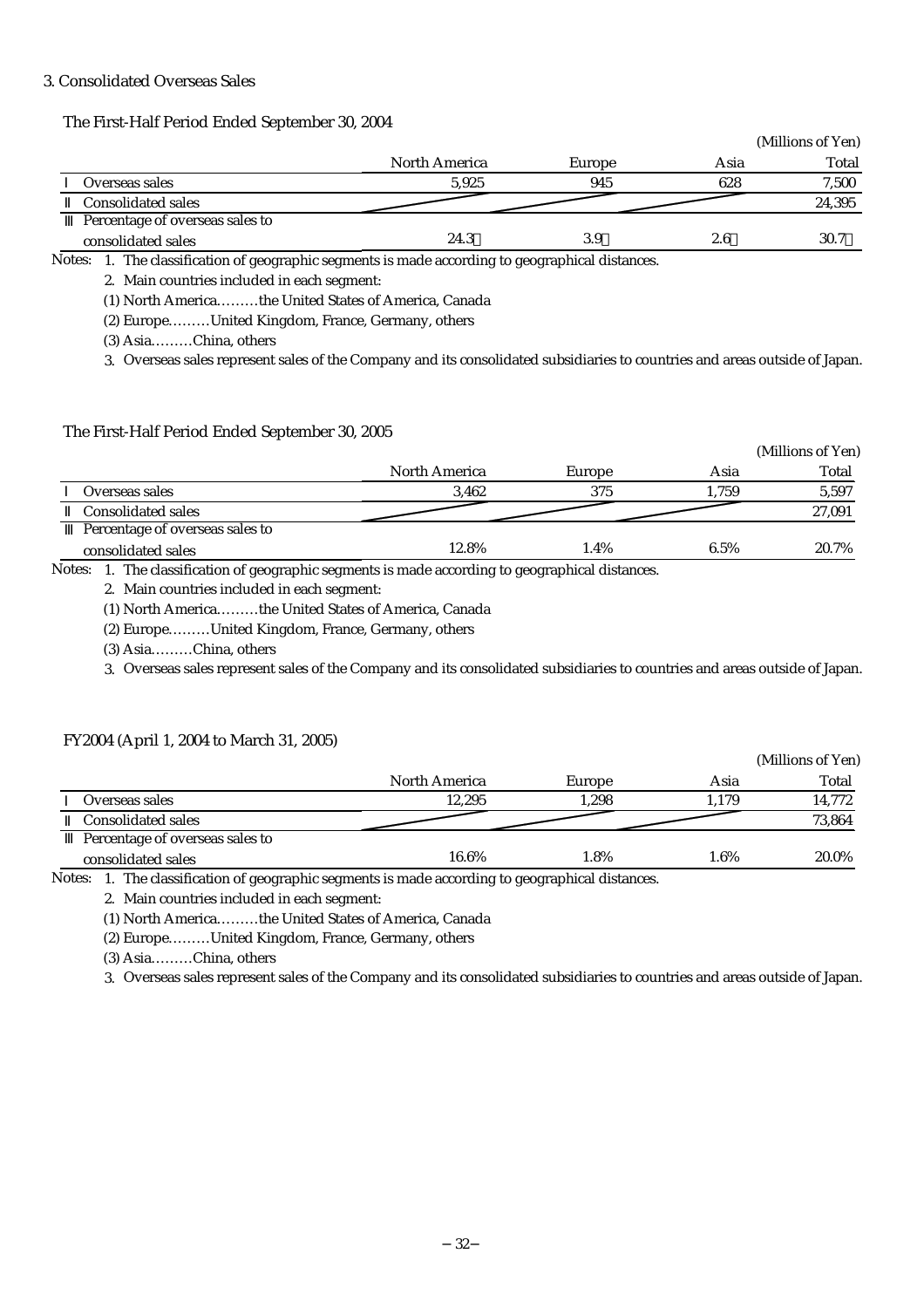# **Production, Order and Sales Information**

# (1) Production

Because a production process of one product/merchandise differs from that of another despite being under the same segment, the production scale by segment is not indicated in monetary accounts or quantity of units.

#### (2) Purchasing

| Consolidated purchasing results by segment for the first half-year ended September 30, 2005 |                                                                                      |        |                                                                                      |        |          |            |        | Millions of yen |            |  |                                                                                  |  |
|---------------------------------------------------------------------------------------------|--------------------------------------------------------------------------------------|--------|--------------------------------------------------------------------------------------|--------|----------|------------|--------|-----------------|------------|--|----------------------------------------------------------------------------------|--|
| Segment                                                                                     | First-Half Period<br><b>Consolidated Results</b><br>Apr. 1, 2004 to<br>Sep. 30, 2004 |        | First-Half Period<br><b>Consolidated Results</b><br>Apr. 1, 2005 to<br>Sep. 30, 2005 |        | Increase |            |        |                 | (decrease) |  | <b>FY2004</b><br><b>Consolidated Results</b><br>Apr. 1, 2004 to<br>Mar. 31, 2005 |  |
|                                                                                             | Amount                                                                               | Rate   | Amount                                                                               | Rate   | Amount   | Change     | Amount | Rate            |            |  |                                                                                  |  |
| Games (Offline)                                                                             | 1.577                                                                                | 36.0%  | 1,210                                                                                | 24.0%  | (366)    | $(23.3)\%$ | 6,179  | 51.4%           |            |  |                                                                                  |  |
| Games (Online)                                                                              | 355                                                                                  | 8.1%   | 206                                                                                  | 4.1%   | (148)    | $(41.9)\%$ | 508    | 4.2%            |            |  |                                                                                  |  |
| Publication                                                                                 | 1,987                                                                                | 45.3%  | 2,088                                                                                | 41.3%  | 101      | 5.1%       | 4,373  | 36.4%           |            |  |                                                                                  |  |
| <b>Others</b>                                                                               | 466                                                                                  | 10.6%  | 1,544                                                                                | 30.6%  | 1,077    | 230.7%     | 958    | 8.0%            |            |  |                                                                                  |  |
| Total                                                                                       | 4,387                                                                                | 100.0% | 5,050                                                                                | 100.0% | 662      | 15.1%      | 12,019 | 100.0%          |            |  |                                                                                  |  |

Note: The above amounts do not contain consumption taxes.

### (3) Orders Received

The Group does not manufacture products by order.

#### (4) Sales

Consolidated sales results by segment for FY2004 (ended March 31, 2005) Millions of yen

| Segment              | <b>First-Half Period</b><br><b>Consolidated Results</b><br>Apr. 1, 2004 to<br>Sep. 30, 2004 |        | First-Half Period<br><b>Consolidated Results</b><br>Apr. 1, 2005 to<br>Sep. 30, 2005 |        | Increase<br>(decrease) |            | <b>FY2004</b><br><b>Consolidated Results</b><br>Apr. 1, 2004 to<br>Mar. 31, 2005 |        |
|----------------------|---------------------------------------------------------------------------------------------|--------|--------------------------------------------------------------------------------------|--------|------------------------|------------|----------------------------------------------------------------------------------|--------|
|                      | Amount                                                                                      | Rate   | Amount                                                                               | Rate   | Amount                 | Change     | Amount                                                                           | Rate   |
| Games (Offline)      | 8.099                                                                                       | 33.2%  | 8.607                                                                                | 31.8%  | 507                    | 6.3%       | 41,944                                                                           | 56.8%  |
| Games (Online)       | 7,684                                                                                       | 31.5%  | 6,928                                                                                | 25.6%  | (755)                  | $(9.8)\%$  | 13,853                                                                           | 18.7%  |
| Mobile Phone Content | 1.977                                                                                       | 8.1%   | 2,219                                                                                | 8.2%   | 242                    | 12.2%      | 4.557                                                                            | 6.2%   |
| Publication          | 5,157                                                                                       | 21.1%  | 4,471                                                                                | 16.5%  | (685)                  | $(13.3)\%$ | 10,859                                                                           | 14.7%  |
| <b>Others</b>        | 1.476                                                                                       | 6.1%   | 4.863                                                                                | 17.9%  | 3.386                  | 229.4%     | 2.649                                                                            | 3.6%   |
| Total                | 24,395                                                                                      | 100.0% | 27,091                                                                               | 100.0% | 2,695                  | 11.1%      | 73,864                                                                           | 100.0% |

Note: The above amounts do not contain consumption taxes.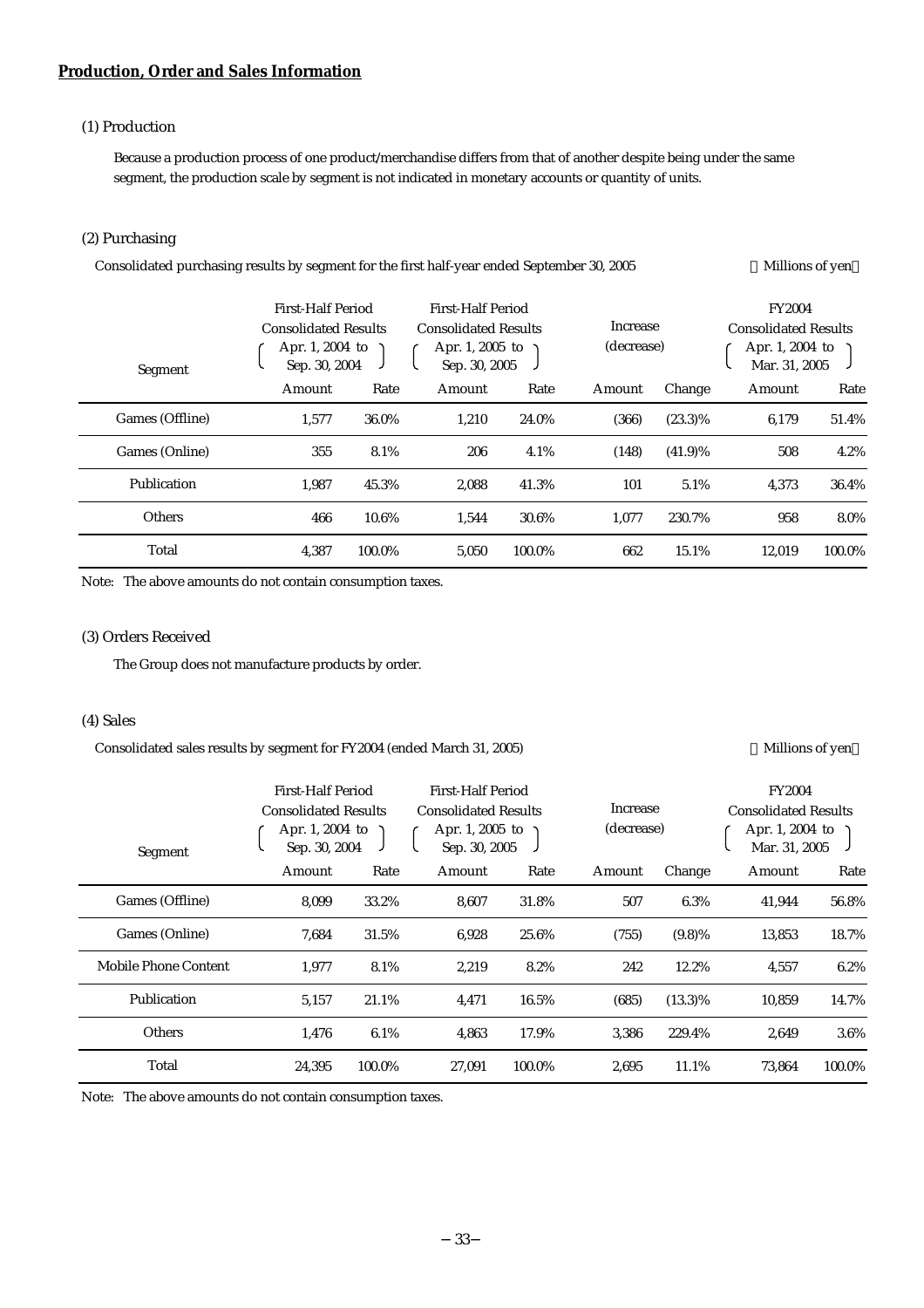# **SQUARE ENIX.**

110,066,955

November 18, 2005

# **NON-CONSOLIDATED FINANCIAL RESULTS FOR THE FIRST-HALF PERIOD ENDED SEPTEMBER 30, 2005**

|                                           | Company Name: Square Enix Co., Ltd.                                |                                 | Market: Tokyo Stock Exchange, |
|-------------------------------------------|--------------------------------------------------------------------|---------------------------------|-------------------------------|
| Code: 9684                                |                                                                    |                                 | <b>First Section</b>          |
|                                           | URL: http://www.square-enix.com/                                   | Headquarters: Tokyo             |                               |
|                                           | Representative: Yoichi Wada, President and Representative Director |                                 |                               |
|                                           | Contact: Yosuke Matsuda, Director and Executive Officer            |                                 | Phone: 03-5333-1555           |
| Date of Board Approval: November 18, 2005 |                                                                    | Interim Dividend Payout: (paid) | not paid                      |
| Date of Dividend Payout: December 9, 2005 |                                                                    | Stock Trading Unit: 100 shares  |                               |
|                                           |                                                                    |                                 |                               |

1. FY2005 First-Half Period Non-Consolidated Financial Results (April 1, 2005 - September 30, 2005) (1) Non-Consolidated Financial Result (Millions of yen, except percentages and per share data)

|                    | Net Sales |          | Operating Income |            | Recurring Income |            |  |
|--------------------|-----------|----------|------------------|------------|------------------|------------|--|
| First-Half Period  |           |          |                  |            |                  |            |  |
| September 30, 2005 | 22,445    | 17.1%    | 874              | $(81.4)$ % | 2,026            | $(58.5)$ % |  |
| September 30, 2004 | 19.170    | $19.5\%$ | 4.711            | 159.3 %    | 4.878            | 195.2 %    |  |
| Fiscal Year 2004   | 63,950    |          | 24,080           |            | 23,533           |            |  |

|                         | Net Income |            | Earings Per Share (basic)                  |             |
|-------------------------|------------|------------|--------------------------------------------|-------------|
| First-Half Period       |            |            |                                            |             |
| September 30, 2005      | 2,468      | $(10.5)$ % | 22.37                                      |             |
| September 30, 2004      | 2,758      | 189.4 %    | 25.06                                      |             |
| Fiscal Year 2004        | 13.562     |            | 123.19                                     |             |
| 1) Mid-term average     |            |            | First-half period ended September 30, 2005 | 110,340,469 |
| number of shares issued |            |            | Fiscal year ended March 31, 2005 (FY 2004) | 110,093,589 |

and outstanding

Fiscal year ended March 31, 2005 (FY 2004) First-half period ended September 30, 2004

2) Change in significant accounting policies

Applicable 3) Percentages in net sales, operating income, recurring income, and net income are the percentage changes compared with the same period of the previous fiscal year.

#### (2) Dividends

|                    | Interim Dividend | Annual Dividend |
|--------------------|------------------|-----------------|
|                    | Per Share        | Per Share       |
| First-Half Period  | Yen              | Yen             |
| September 30, 2005 | 10.00            |                 |
| September 30, 2004 | 10.00            |                 |
| Fiscal Year 2004   |                  |                 |

| (3) Non-Consolidated Financial Position |                                            |                     |                        | (Millions of yen, except percentages and per share data) |
|-----------------------------------------|--------------------------------------------|---------------------|------------------------|----------------------------------------------------------|
|                                         | <b>Total Assets</b>                        | Total Shareholders' | Ratio of Shareholders' | Shareholders' Equity Per                                 |
|                                         |                                            | Equity              | Equity                 | Share                                                    |
| September 30, 2005                      | 150,501                                    | 102,209             | 67.9%                  | 925.41                                                   |
| September 30, 2004                      | 103,388                                    | 94,807              | $91.7 \%$              | 861.08                                                   |
| March 31, 2005                          | 124,105                                    | 104.909             | $84.5\%$               | 951.69                                                   |
| 1) Number of shares                     | First-half period ended September 30, 2005 |                     | 110,448,123            |                                                          |
| issued and outstanding                  | Fiscal year ended March 31, 2005 (FY 2004) |                     | 110,234,893            |                                                          |
| at period-end                           | First-half period ended September 30, 2004 |                     | 110,102,426            |                                                          |
| 2) Amount of treasury                   | First-half period ended September 30, 2005 |                     | 170.745                |                                                          |
| stock                                   | Fiscal year ended March 31, 2005 (FY 2004) |                     | 150650                 |                                                          |
|                                         | First-half period ended September 30, 2004 |                     | 124,592                |                                                          |

#### 2. FY2004 Forecasts (April 1, 2004 to March 31, 2005) (Millions of yen except per share data)

|        | Net Sales | Recurring Income | Net Income | Annual Dividend Per Share |              |  |
|--------|-----------|------------------|------------|---------------------------|--------------|--|
|        |           |                  |            | at the end of year        |              |  |
| FY2005 | 75,000    | 21,000           | 13,000     | Yen<br>20.00              | Yen<br>30.00 |  |

(Reference) Earnings per share (basic) forecasts for FY2005; 117.70 Yen

\* The above forecasts are based on information available at the time this material were prepared. A number of indefinite factors are inherent in, and could cause actual results to be materially different from, these forecasts.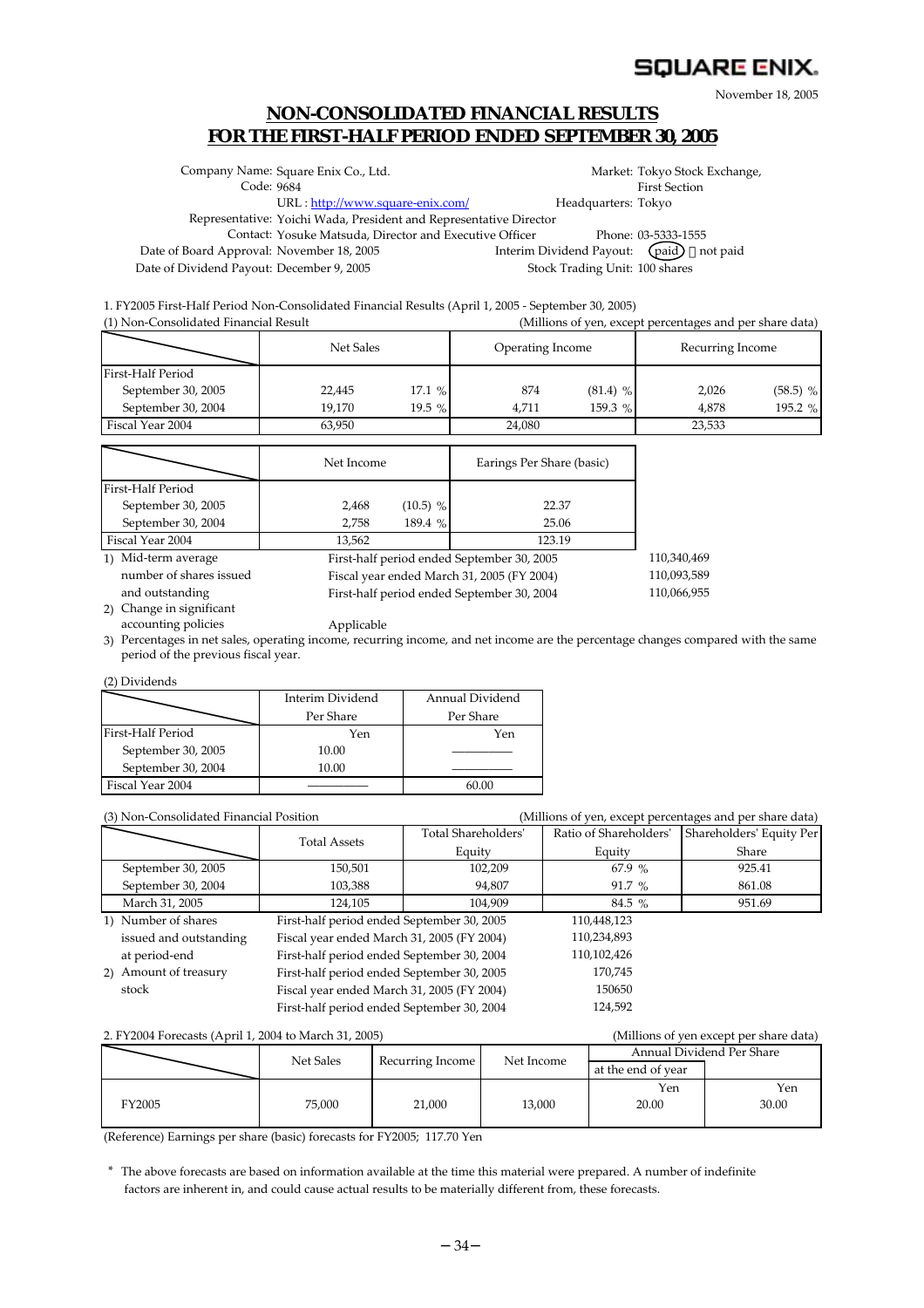# **6. Non-Consolidated Financial Statements for the First-Half Period Ended September 30, 2005**

(1)Non-Consolidated Balance Sheet

|                                         |             |                                    |                            |                                    |                            |           |                        | (Millions of Yen) |
|-----------------------------------------|-------------|------------------------------------|----------------------------|------------------------------------|----------------------------|-----------|------------------------|-------------------|
| Term                                    | $\mathsf Z$ | FY2004<br><b>First-Half Period</b> |                            | FY2005<br><b>First-Half Period</b> |                            |           | FY2004                 |                   |
|                                         | 010         |                                    | (As of September 30, 2004) |                                    | (As of September 30, 2005) | Change    | (As of March 31, 2005) |                   |
| Account                                 | S           | Amount                             | Rate                       | Amount                             | Rate                       | Amount    | Amount                 | Rate              |
|                                         |             |                                    | $\%$                       |                                    | $\%$                       |           |                        | $\%$              |
| (Assets)                                |             |                                    |                            |                                    |                            |           |                        |                   |
| <b>I</b> Current Assets                 |             |                                    |                            |                                    |                            |           |                        |                   |
| 1. Cash and deposits                    |             | 51,524                             |                            | 35,109                             |                            | (16, 415) | 74,218                 |                   |
| 2. Notes receivable                     |             | 2                                  |                            |                                    |                            | (2)       |                        |                   |
| 3. Accounts receivable                  |             | 8,099                              |                            | 8,791                              |                            | 692       | 6,840                  |                   |
| 4. Inventories                          |             | 571                                |                            | 703                                |                            | 132       | 625                    |                   |
| 5. Content production account           |             | 14,469                             |                            | 16,139                             |                            | 1,669     | 15,510                 |                   |
| 6. Loans to affiliates                  |             | 5,379                              |                            | 2,603                              |                            | (2,775)   | 2,469                  |                   |
| 7. Deferred tax assets                  |             | 727                                |                            | 2,430                              |                            | 1,703     | 2,950                  |                   |
| 8. Other current assets                 | $^\ast 2$   | 727                                |                            | 1,518                              |                            | 791       | 668                    |                   |
| Allowance for doubtful accounts         |             | (8)                                |                            | (6)                                |                            |           | (6)                    |                   |
| Total current assets                    |             | 81,494                             | 78.8                       | 67,291                             | 44.7                       | (14, 202) | 103,276                | 83.2              |
| II Non-current assets                   |             |                                    |                            |                                    |                            |           |                        |                   |
| 1. Property and equipment               |             |                                    |                            |                                    |                            |           |                        |                   |
| (1) Buildings                           | $*1$        | 2,076                              |                            | 2,009                              |                            | (66)      | 2,079                  |                   |
| (2) Tools and fixtures                  | $*1$        | 2,756                              |                            | 2,370                              |                            | (385)     | 2,638                  |                   |
| $(3)$ Land                              |             | 3,813                              |                            | 3,625                              |                            | (188)     | 3,813                  |                   |
| (4) Other                               |             |                                    |                            |                                    |                            | (0)       | 3                      |                   |
| Total property and equipment            |             | 8,650                              | 8.4                        | 8,008                              | 5.3                        | (641)     | 8,535                  | 6.9               |
| 2. Intangible assets                    |             | 1,051                              | 1.0                        | 973                                | 0.7                        | (77)      | 1,083                  | 0.9               |
| 3. Investments and other assets         |             |                                    |                            |                                    |                            |           |                        |                   |
| (1) Investment securities               |             | 1,042                              |                            | 888                                |                            | (154)     | 1,133                  |                   |
| (2) Shares held in affiliates           |             | 4,001                              |                            | 66,786                             |                            | 62,785    | 3,326                  |                   |
| (3) Long-term advanced prepaid expenses |             | 437                                |                            | 346                                |                            | (90)      | 431                    |                   |
| (4) Guarantee money                     |             | 2,736                              |                            | 2,789                              |                            | 52        | 2,800                  |                   |
| (5) Deferred tax assets                 |             | 2,727                              |                            | 1,572                              |                            | (1, 155)  | 2,095                  |                   |
| (6) Other                               |             | 1,248                              |                            | 1,844                              |                            | 596       | 1,421                  |                   |
| Allowance for doubtful accounts         |             | (0)                                |                            |                                    |                            | $\bf{0}$  |                        |                   |
| Total investments and other assets      |             | 12,192                             | 11.8                       | 74,228                             | 49.3                       | 62,035    | 11,209                 | 9.0               |
| Total non-current assets                |             | 21,894                             | 21.2                       | 83,210                             | $55.3\,$                   | 61,315    | 20,828                 | 16.8              |
| <b>Total assets</b>                     |             | 103,388                            | 100.0                      | 150,501                            | 100.0                      | 47,112    | 124,105                | 100.0             |
|                                         |             |                                    |                            |                                    |                            |           |                        |                   |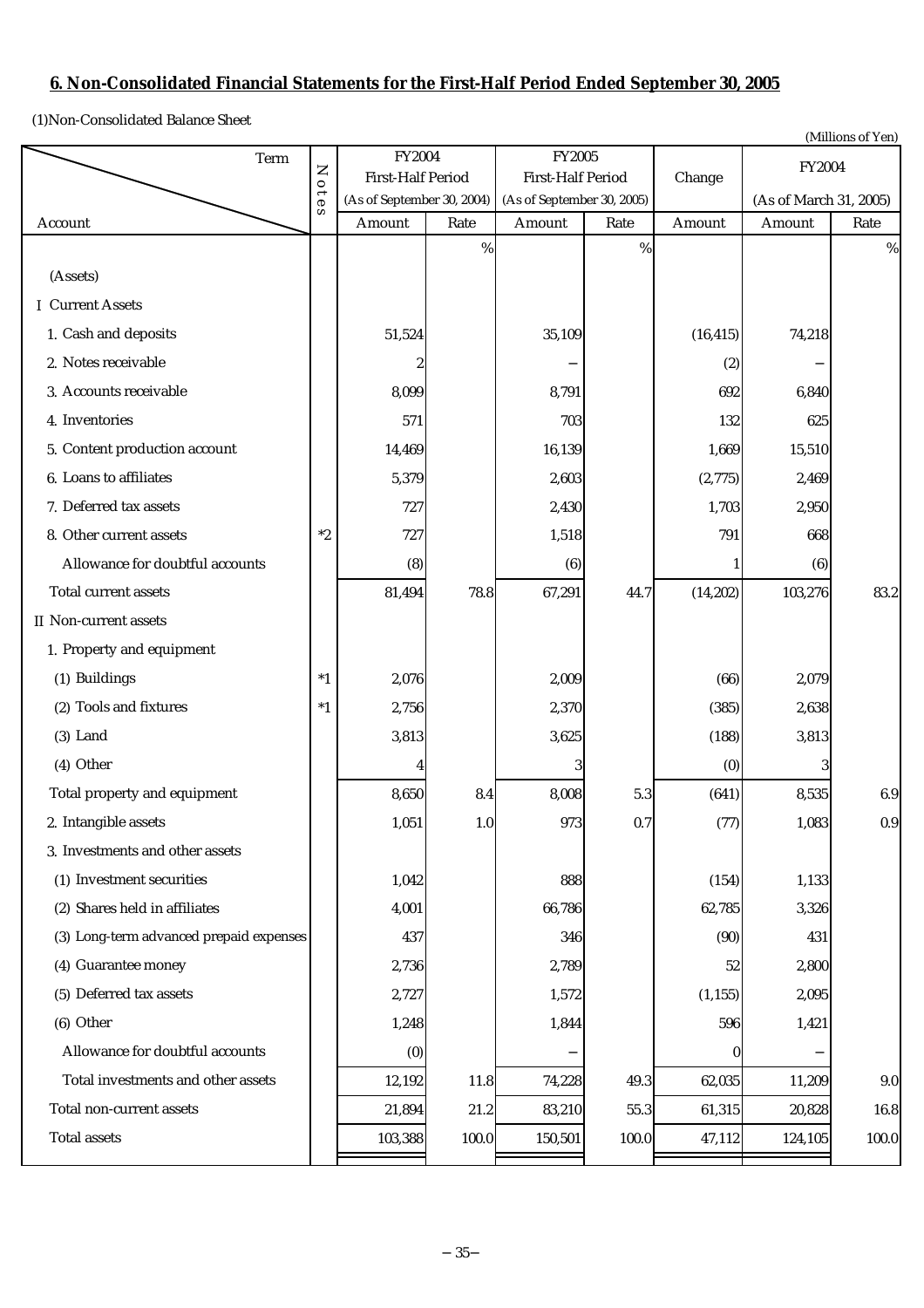(Millions of Yen)

| Term                                           |           | <b>FY2004</b>              |                          | FY2005                     |                          | <b>FY2004</b>          |         |         |
|------------------------------------------------|-----------|----------------------------|--------------------------|----------------------------|--------------------------|------------------------|---------|---------|
|                                                |           |                            | <b>First-Half Period</b> |                            | <b>First-Half Period</b> |                        |         |         |
|                                                | Note      | (As of September 30, 2004) |                          | (As of September 30, 2005) |                          | (As of March 31, 2005) |         |         |
| Account                                        |           | Amount                     | Rate                     | Amount                     | Rate                     | Amount                 | Amount  | Rate    |
|                                                |           |                            | $\%$                     |                            | $\%$                     |                        |         | %       |
| (Liabilities)                                  |           |                            |                          |                            |                          |                        |         |         |
| I Current liabilities                          |           |                            |                          |                            |                          |                        |         |         |
| 1. Accounts payable-trade                      |           | 1,678                      |                          | 2,493                      |                          | 81.4                   | 2,282   |         |
| 2. Short-term borrowings                       |           |                            |                          | 40,000                     |                          | 40,000                 |         |         |
| 3. Long-term borrowings<br>due within one year |           | 7                          |                          |                            |                          | (7)                    |         |         |
| 4. Other accounts payable                      |           | 1,627                      |                          | 1,374                      |                          | (252)                  | 1,210   |         |
| 5. Accrued corporation taxes                   |           | 1,522                      |                          | 62                         |                          | (1, 460)               | 9,960   |         |
| 6. Advance payments received                   |           | 5                          |                          | 399                        |                          | 394                    | 437     |         |
| 7. Reserve for bonuses                         |           | 583                        |                          | 701                        |                          | 117                    | 1,009   |         |
| 8. Allowance for sales returns                 |           | 814                        |                          | 817                        |                          | $\boldsymbol{2}$       | 832     |         |
| 9. Other                                       | $^\ast 2$ | 1,145                      |                          | 1,169                      |                          | 23                     | 2,155   |         |
| <b>Total current liabilities</b>               |           | 7,385                      | 7.1                      | 47,018                     | 31.2                     | 39,632                 | 17,888  | 14.4    |
| II Non-current liabilities                     |           |                            |                          |                            |                          |                        |         |         |
| 1. Allowance for retirement benefits           |           | 1,069                      |                          | 1,108                      |                          | 38                     | 1,167   |         |
| 2. Allowance for directors'                    |           |                            |                          |                            |                          |                        |         |         |
| retirement benefits                            |           | 51                         |                          | 59                         |                          | 8                      | 55      |         |
| 3. Other                                       |           | 75                         |                          | 106                        |                          | 31                     | 84      |         |
| Total non-current liabilities                  |           | 1,195                      | 1.2                      | 1,274                      | 0.9                      | 78                     | 1,307   | 1.1     |
| <b>Total liabilities</b>                       |           | 8,581                      | 8.3                      | 48,292                     | 32.1                     | 39,710                 | 19,195  | 15.5    |
| (Shareholders' equity)                         |           |                            |                          |                            |                          |                        |         |         |
| I Common stock                                 |           | 7,262                      | 7.0                      | 7,684                      | 5.1                      | 421                    | 7,433   | 6.0     |
| II Capital surplus                             |           |                            |                          |                            |                          |                        |         |         |
| 1. Reserved common stock                       |           | 36,497                     |                          | 36,919                     |                          | 421                    | 36,668  |         |
| 2. Other capital surplus                       |           | 5                          |                          | 5                          |                          | 0                      |         |         |
| Total capital surplus                          |           | 36,503                     | 35.3                     | 36,925                     | 24.5                     | 422                    | 36,673  | 29.6    |
| <b>III</b> Retained earnings                   |           |                            |                          |                            |                          |                        |         |         |
| 1. Statutory reserve                           |           | 885                        |                          | 885                        |                          |                        | 885     |         |
| 2. Optional reserve fund                       |           | 29,522                     |                          | 29,522                     |                          |                        | 29,522  |         |
| 3. Unappropriated retained earnings            |           | 20,620                     |                          | 27,280                     |                          | 6,660                  | 30,223  |         |
| Total retained earnings                        |           | 51,027                     | 49.4                     | 57,687                     | 38.3                     | 6,660                  | 60,731  | 48.9    |
| IV Unrealized gain on revaluation              |           |                            |                          |                            |                          |                        |         |         |
| of marketable securities                       |           | 334                        | 0.3                      | 380                        | 0.3                      | 45                     | 472     | $0.3\,$ |
| Treasury stock                                 |           | (321)                      | (0.3)                    | (468)                      | (0.3)                    | (147)                  | (401)   | (0.3)   |
| Total shareholders' equity                     |           | 94,807                     | 91.7                     | 102,209                    | 67.9                     | 7,402                  | 104,909 | 84.5    |
| Total liabilities and shareholders' equity     |           | 103,388                    | 100.0                    | 150,501                    | 100.0                    | 47,112                 | 124,105 | 100.0   |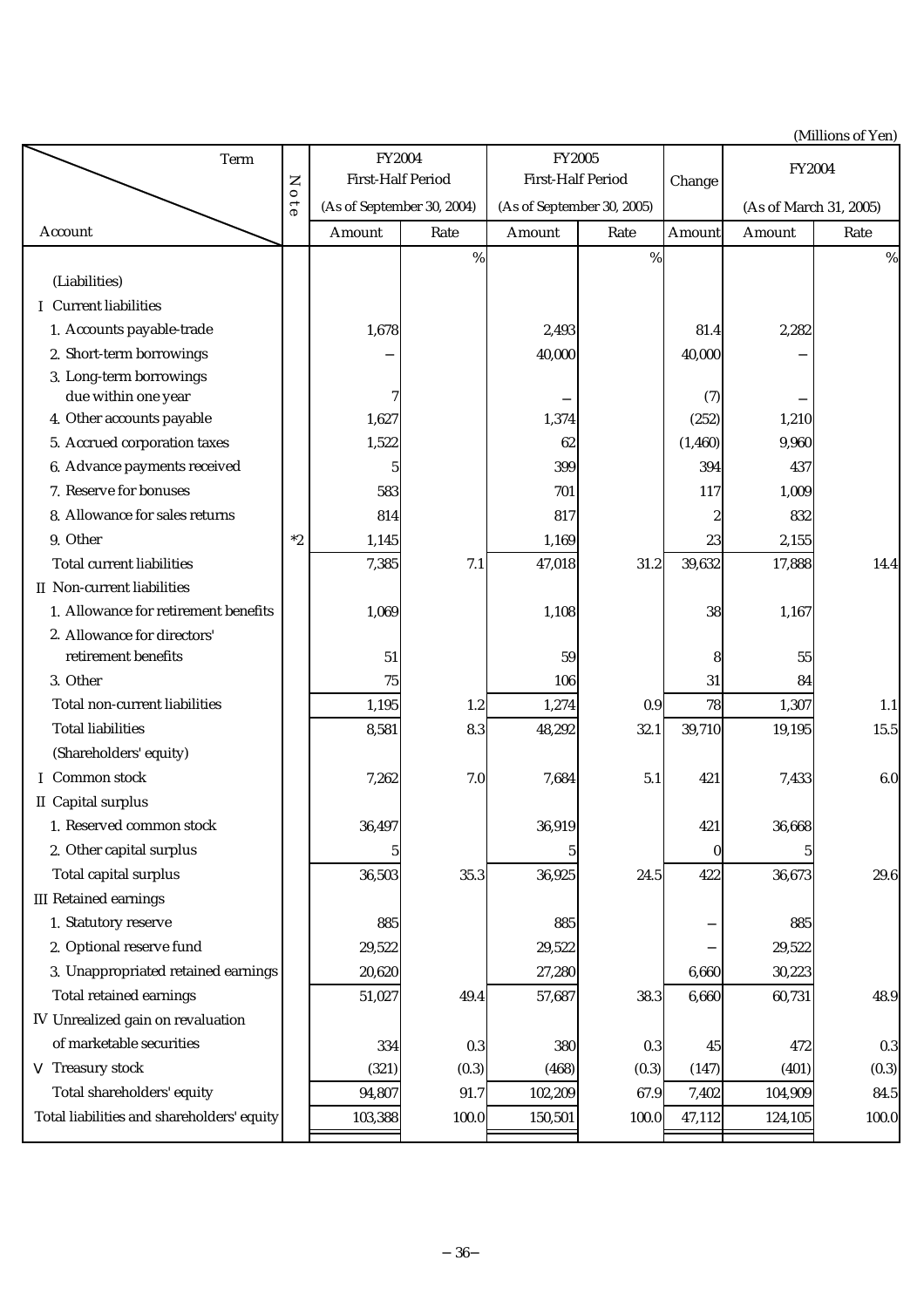# (2)Non-Consolidated Statements of Income

| Term                                       |                          |        | FY2004                                 |       |       | <b>FY2004</b>                           |       |          |          | $\mu$ , and $\mu$ or $\mu$ or $\mu$<br>FY2004 |                  |
|--------------------------------------------|--------------------------|--------|----------------------------------------|-------|-------|-----------------------------------------|-------|----------|----------|-----------------------------------------------|------------------|
|                                            | Z<br>$\circ$             |        | <b>First-Half Period</b>               |       |       | <b>First-Half Period</b>                |       | Change   |          |                                               |                  |
|                                            | $\overline{\theta}$<br>S |        | April 1, 2004 to<br>September 30, 2004 |       |       | April 1, 2005 to<br>September 30, 2005. |       |          |          | April 1, 2004 to<br>March 31, 2005            |                  |
| Account                                    |                          | Amount |                                        | Rate  |       | Amount                                  | Rate  | Amount   |          | Amount                                        | Rate             |
|                                            |                          |        |                                        | $\%$  |       |                                         | $\%$  |          |          |                                               | $\%$             |
| I Net sales                                |                          |        | 19,170                                 | 100.0 |       | 22,445                                  | 100.0 | 3,274    |          | 63,950                                        | 100.0            |
| II Cost of sales                           |                          |        | 7,160                                  | 37.4  |       | 12,069                                  | 53.8  | 4,908    |          | 22,938                                        | 35.9             |
| Gross profit                               |                          |        | 12,009                                 | 62.6  |       | 10,375                                  | 46.2  | (1,634)  |          | 41,012                                        | 64.1             |
| Reversal of allowance for sales            |                          |        |                                        |       |       |                                         |       |          |          |                                               |                  |
| returns                                    |                          |        | 814                                    | 4.2   |       | 832                                     | 3.7   | 18       |          | 814                                           | 1.3              |
| Provision for allowance for sales          |                          |        |                                        |       |       |                                         |       |          |          |                                               |                  |
| returns                                    |                          |        | 814                                    | 4.2   |       | 817                                     | 3.6   |          |          | 832                                           | 1.4              |
| Net gross profit                           |                          |        | 12,009                                 | 62.6  |       | 10,390                                  | 46.3  | (1,618)  |          | 40,993                                        | 64.0             |
| Selling, general and administrative<br>III |                          |        |                                        |       |       |                                         |       |          |          |                                               |                  |
| expenses                                   |                          |        | 7,298                                  | 38.0  |       | 9,516                                   | 42.4  | 2,218    |          | 16,912                                        | 26.4             |
| Operating income                           |                          |        | 4,711                                  | 24.6  |       | 874                                     | 3.9   | (3,837)  |          | 24,080                                        | 37.6             |
| <b>IV</b> Non-operating income             | $*1$                     |        | 568                                    | 3.0   |       | 1,228                                   | 5.5   | 659      |          | 526                                           | $0.8\,$          |
| V Non-operating expenses                   | $*2$                     |        | 401                                    | 2.1   |       | 75                                      | 0.4   | (325)    |          | 1,073                                         | $1.6\phantom{0}$ |
| Recurring income                           |                          |        | 4,878                                  | 25.5  |       | 2,026                                   | 9.0   | (2, 852) |          | 23,533                                        | 36.8             |
| VI Extraordinary gain                      | $*3$                     |        | 8                                      | 0.0   |       | 1,361                                   | 6.1   | 1,352    |          | 118                                           | 0.2              |
| VII Extraordinary loss                     | $*4,5$                   |        | 261                                    | 1.3   |       | 746                                     | 3.3   | 485      |          | 1,048                                         | 1.7              |
| Income before income taxes and             |                          |        |                                        |       |       |                                         |       |          |          |                                               |                  |
| distribution of loss in partnership        |                          |        |                                        |       |       |                                         |       |          |          |                                               |                  |
| (tokumei-kumiai)                           |                          |        | 4,626                                  | 24.2  |       | 2,640                                   | 11.8  | (1,985)  |          | 22,603                                        | 35.3             |
| Distribution of loss in                    |                          |        |                                        |       |       |                                         |       |          |          |                                               |                  |
| partnership (tokumei-kumiai)               |                          |        | 11                                     | 0.1   |       | 22                                      | 0.1   | 11       |          | 20                                            | 0.0              |
| Income before income taxes                 |                          |        | 4,614                                  | 24.1  |       | 2,618                                   | 11.7  | (1,996)  |          | 22,582                                        | 35.3             |
| Corporate, resident and                    |                          |        |                                        |       |       |                                         |       |          |          |                                               |                  |
| enterprise taxes                           |                          | 1,465  |                                        |       | (50)  |                                         |       |          | 10,315   |                                               |                  |
| Refunded income taxes                      |                          |        |                                        |       | (956) |                                         |       |          |          |                                               |                  |
| Deferred income taxes                      |                          | 390    | 1,856                                  | 9.7   | 1,106 | 150                                     | 0.7   | (1,706)  | (1, 295) | 9,019                                         | 14.1             |
| Net Income                                 |                          |        | 2,758                                  | 14.4  |       | 2,468                                   | 11.0  | (289)    |          | 13,562                                        | 21.2             |
| Retained earnings brought                  |                          |        |                                        |       |       |                                         |       |          |          |                                               |                  |
| forward from the previous period           |                          |        | 17,861                                 |       |       | 24,812                                  |       | 6,950    |          | 17,861                                        |                  |
| Cash dividends paid                        |                          |        |                                        |       |       |                                         |       |          |          | 1,101                                         |                  |
| Retained earnings at end of                |                          |        |                                        |       |       |                                         |       |          |          |                                               |                  |
| period                                     |                          |        | 20,620                                 |       |       | 27,280                                  |       | 6,660    |          | 30,323                                        |                  |
|                                            |                          |        |                                        |       |       |                                         |       |          |          |                                               |                  |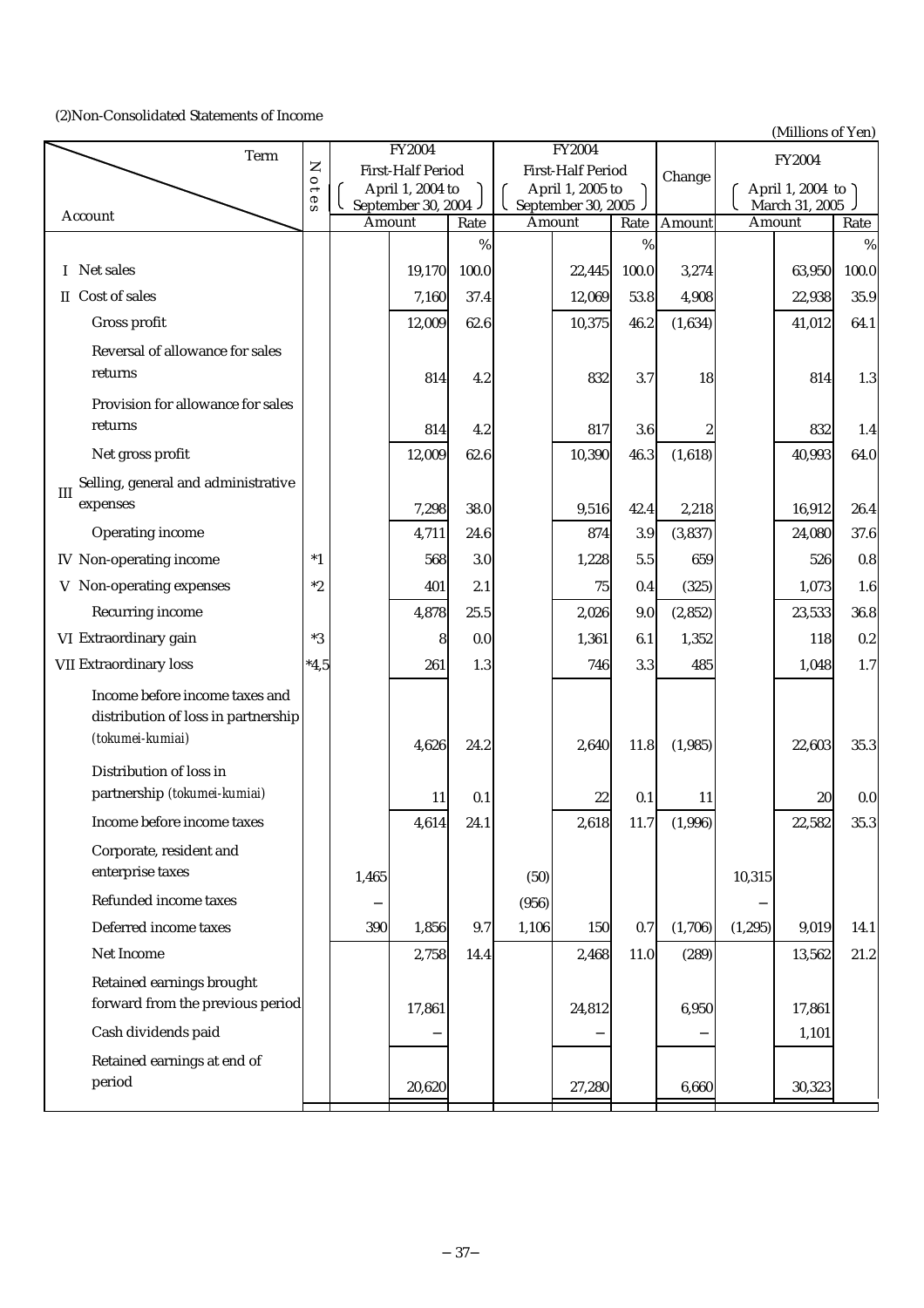# **Summary of Significant Accounting Policies Used in the Preparation of Non-Consolidated Financial Statements for the First-Half Period Ended September 30, 2005**

|                                                                        | <b>First-Half Period</b>                                                                                                                                                                                                                                                                                                                                                                                                                                                                                             | <b>First-Half Period</b>                                                                                                                                                                                                                                                                                                                                                                                                                                                                                             | FY2004                                                                                                                                                                                                                                                                                                                                                                                                                                                                                                               |  |  |  |
|------------------------------------------------------------------------|----------------------------------------------------------------------------------------------------------------------------------------------------------------------------------------------------------------------------------------------------------------------------------------------------------------------------------------------------------------------------------------------------------------------------------------------------------------------------------------------------------------------|----------------------------------------------------------------------------------------------------------------------------------------------------------------------------------------------------------------------------------------------------------------------------------------------------------------------------------------------------------------------------------------------------------------------------------------------------------------------------------------------------------------------|----------------------------------------------------------------------------------------------------------------------------------------------------------------------------------------------------------------------------------------------------------------------------------------------------------------------------------------------------------------------------------------------------------------------------------------------------------------------------------------------------------------------|--|--|--|
|                                                                        | Ended September 30, 2004                                                                                                                                                                                                                                                                                                                                                                                                                                                                                             | Ended September 30, 2005                                                                                                                                                                                                                                                                                                                                                                                                                                                                                             | April 1, 2004 to<br>March 31, 2005                                                                                                                                                                                                                                                                                                                                                                                                                                                                                   |  |  |  |
| 1. Standards and Valuation Methods for<br><b>Investment Securities</b> | (1) Held-to-maturity securities:<br>Stated at amortized cost on a<br>straight-line basis                                                                                                                                                                                                                                                                                                                                                                                                                             | (1) Held-to-maturity securities:                                                                                                                                                                                                                                                                                                                                                                                                                                                                                     | (1) Held-to-maturity securities:<br>Stated at amortized cost on a<br>straight-line basis                                                                                                                                                                                                                                                                                                                                                                                                                             |  |  |  |
|                                                                        | (2) Investments in consolidated<br>subsidiaries and affiliates:<br>Stated at cost, determined using the<br>moving-average method                                                                                                                                                                                                                                                                                                                                                                                     | (2) Investments in consolidated<br>subsidiaries and affiliates:<br>Stated at cost, determined using the<br>moving-average method                                                                                                                                                                                                                                                                                                                                                                                     | (2) Investments in consolidated<br>subsidiaries and affiliates:<br>Stated at cost, determined using the<br>moving-average method                                                                                                                                                                                                                                                                                                                                                                                     |  |  |  |
|                                                                        | (3) Other investment securities:<br>Securities for which fair values are<br>available:<br>Market value, determined by the<br>quoted market price as of the<br>interim balance sheet date, with<br>unrealized gains and losses<br>reported as a separate<br>component of shareholders'<br>equity at a net-of-tax amount,<br>and the cost of sales determined<br>by the moving-average method.<br>Securities for which fair values<br>are unavailable:<br>Stated at cost determined using<br>the moving-average method | (3) Other investment securities:<br>Securities for which fair values are<br>available:<br>Market value, determined by the<br>quoted market price as of the<br>interim balance sheet date, with<br>unrealized gains and losses<br>reported as a separate<br>component of shareholders'<br>equity at a net-of-tax amount,<br>and the cost of sales determined<br>by the moving-average method.<br>Securities for which fair values<br>are unavailable:<br>Stated at cost determined using<br>the moving-average method | (3) Other investment securities:<br>Securities for which fair values are<br>available:<br>Market value, determined by the<br>quoted market price as of the<br>interim balance sheet date, with<br>unrealized gains and losses<br>reported as a separate<br>component of shareholders'<br>equity at a net-of-tax amount,<br>and the cost of sales determined<br>by the moving-average method.<br>Securities for which fair values<br>are unavailable:<br>Stated at cost determined using<br>the moving-average method |  |  |  |
| 2. Standards and Valuation Methods for<br>Inventories                  | Manufactured goods, merchandise:<br>Stated at cost, determined using the<br>monthly average method<br>Content production account<br>Stated at cost, determined using the                                                                                                                                                                                                                                                                                                                                             | Manufactured goods, merchandise:<br>Stated at cost, determined using the<br>monthly average method<br>Content production account<br>Stated at cost, determined using the                                                                                                                                                                                                                                                                                                                                             | Manufactured goods, merchandise:<br>Stated at cost, determined using the<br>monthly average method<br>Content production account:<br>Stated at cost, determined using the                                                                                                                                                                                                                                                                                                                                            |  |  |  |
|                                                                        | individual identification<br>Unfinished goods:<br>Stated at cost, determined using the<br>monthly average method in principle<br>Supplies:<br>Stated at last purchase price                                                                                                                                                                                                                                                                                                                                          | individual identification<br>Unfinished goods:<br>Stated at cost, determined using the<br>monthly average method in principle<br>Supplies:<br>Stated at last purchase price                                                                                                                                                                                                                                                                                                                                          | individual identification<br>Unfinished goods:<br>Stated at cost, determined using the<br>monthly average method in principle<br>Supplies:<br>Stated at last purchase price                                                                                                                                                                                                                                                                                                                                          |  |  |  |
| 3. Standards and Valuation Methods for<br>Derivatives                  | Determined by quoted market price                                                                                                                                                                                                                                                                                                                                                                                                                                                                                    |                                                                                                                                                                                                                                                                                                                                                                                                                                                                                                                      |                                                                                                                                                                                                                                                                                                                                                                                                                                                                                                                      |  |  |  |
| 4. Method for Depreciation and<br>Amortizion                           | Property and equipment<br>(4)<br>Property and equipment are<br>depreciated using the<br>declining-balance method.<br>Estimated useful lives of major assets                                                                                                                                                                                                                                                                                                                                                          | Property and equipment<br>(4)<br>Property and equipment are<br>depreciated using the<br>declining-balance method.<br>Estimated useful lives of major assets                                                                                                                                                                                                                                                                                                                                                          | Property and equipment<br>(4)<br>Property and equipment are<br>depreciated using the<br>declining-balance method.<br>Estimated useful lives of major assets                                                                                                                                                                                                                                                                                                                                                          |  |  |  |
|                                                                        | are as follows:<br><b>Building</b><br>50 years<br>$3-18$ years<br><b>Structures</b><br>$3-15$ years<br><b>Tools and fixtures</b>                                                                                                                                                                                                                                                                                                                                                                                     | are as follows:<br><b>Building</b><br>50 years<br>$3-18$ years<br><b>Structures</b><br>$3-15$ years<br><b>Tools and fixtures</b>                                                                                                                                                                                                                                                                                                                                                                                     | are as follows:<br>50 years<br><b>Building</b><br>$3-18$ years<br><b>Structures</b><br>$3-15$ years<br><b>Tools and fixtures</b>                                                                                                                                                                                                                                                                                                                                                                                     |  |  |  |
|                                                                        | Intangible assets<br>(4)<br>In-house software used by the<br>Company and its domestic<br>consolidated subsidiaries is<br>amortized using the straight-line<br>method based on an estimate<br>useful life of five years. For all<br>other intangible non-current assets,<br>trademarks are amortized using the<br>straight-line method based on an<br>estimated useful life of ten years,                                                                                                                             | Intangible assets<br>(4)<br>In-house software used by the<br>Company and its domestic<br>consolidated subsidiaries is<br>amortized using the straight-line<br>method based on an estimate<br>useful life of five years. For all<br>other intangible non-current assets,<br>trademarks are amortized using the<br>straight-line method based on an<br>estimated useful life of ten years,                                                                                                                             | Intangible assets<br>(4)<br>In-house software used by the<br>Company and its domestic<br>consolidated subsidiaries is<br>amortized using the straight-line<br>method based on an estimate<br>useful life of five years. For all<br>other intangible non-current assets,<br>trademarks are amortized using the<br>straight-line method based on an<br>estimated useful life of 10 years,                                                                                                                              |  |  |  |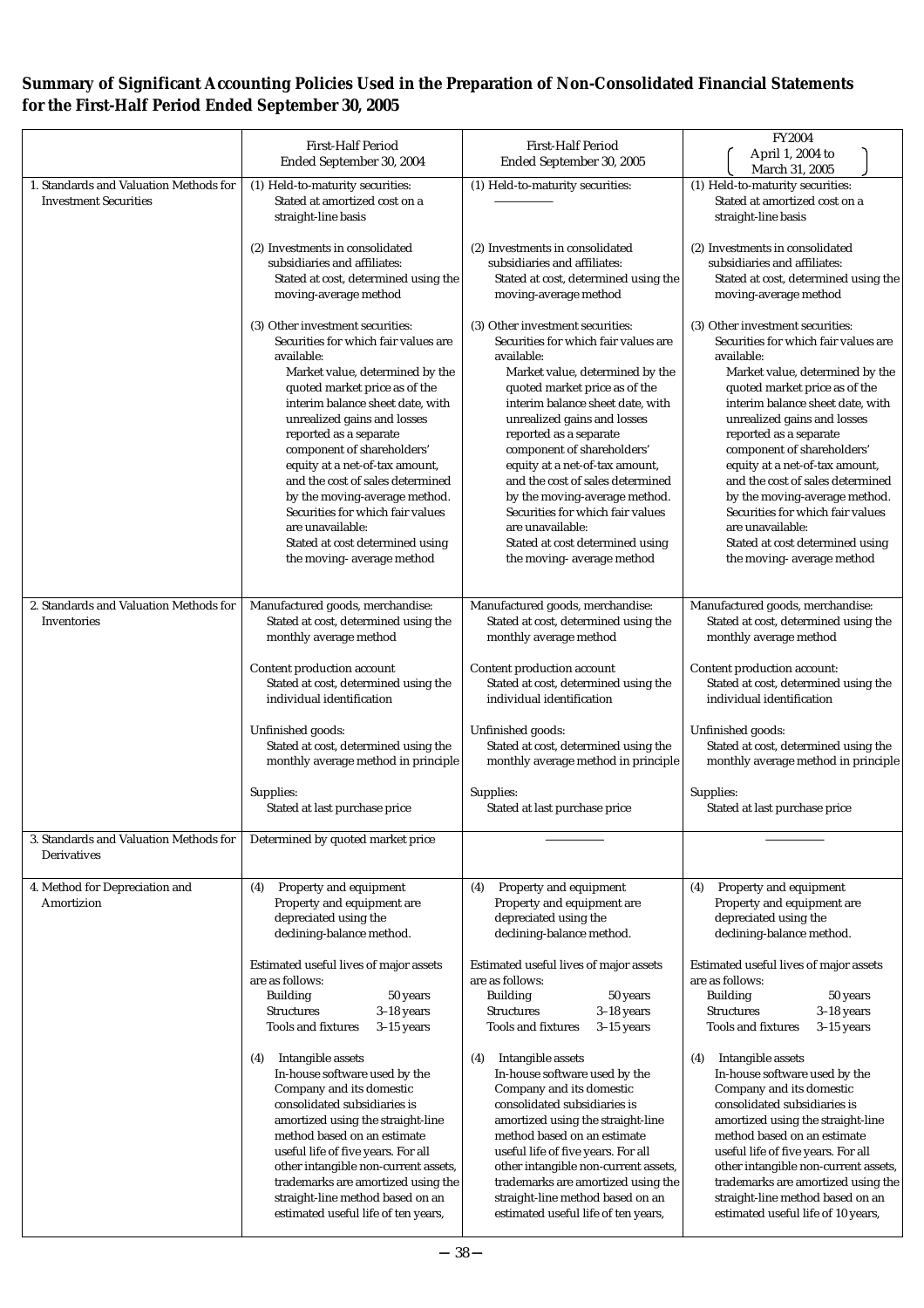|                                              | <b>First-Half Period</b><br>Ended September 30, 2004                                                                                                                                                                                                                                                                                                                                                                                                                                                                                                                                                                                                                                                                                                                                                                                                                                                                                                                                                                                                                                                                                                                                                                                                                                                                                                                                                                                                                                                                                                                                                                                | <b>First-Half Period</b><br>Ended September 30, 2005                                                                                                                                                                                                                                                                                                                                                                                                                                                                                                                                                                                                                                                                                                                                                                                                                                                                                                                                                                                                                                                                                                                                                                      | <b>FY2004</b><br>April 1, 2004 to<br>March 31, 2005                                                                                                                                                                                                                                                                                                                                                                                                                                                                                                                                                                                                                                                                                                                                                                                                                                                                                                                                                                                                                                                                                                                                                              |
|----------------------------------------------|-------------------------------------------------------------------------------------------------------------------------------------------------------------------------------------------------------------------------------------------------------------------------------------------------------------------------------------------------------------------------------------------------------------------------------------------------------------------------------------------------------------------------------------------------------------------------------------------------------------------------------------------------------------------------------------------------------------------------------------------------------------------------------------------------------------------------------------------------------------------------------------------------------------------------------------------------------------------------------------------------------------------------------------------------------------------------------------------------------------------------------------------------------------------------------------------------------------------------------------------------------------------------------------------------------------------------------------------------------------------------------------------------------------------------------------------------------------------------------------------------------------------------------------------------------------------------------------------------------------------------------------|---------------------------------------------------------------------------------------------------------------------------------------------------------------------------------------------------------------------------------------------------------------------------------------------------------------------------------------------------------------------------------------------------------------------------------------------------------------------------------------------------------------------------------------------------------------------------------------------------------------------------------------------------------------------------------------------------------------------------------------------------------------------------------------------------------------------------------------------------------------------------------------------------------------------------------------------------------------------------------------------------------------------------------------------------------------------------------------------------------------------------------------------------------------------------------------------------------------------------|------------------------------------------------------------------------------------------------------------------------------------------------------------------------------------------------------------------------------------------------------------------------------------------------------------------------------------------------------------------------------------------------------------------------------------------------------------------------------------------------------------------------------------------------------------------------------------------------------------------------------------------------------------------------------------------------------------------------------------------------------------------------------------------------------------------------------------------------------------------------------------------------------------------------------------------------------------------------------------------------------------------------------------------------------------------------------------------------------------------------------------------------------------------------------------------------------------------|
|                                              | and goodwill is amortized using<br>the straight-line method over a<br>period of five years.                                                                                                                                                                                                                                                                                                                                                                                                                                                                                                                                                                                                                                                                                                                                                                                                                                                                                                                                                                                                                                                                                                                                                                                                                                                                                                                                                                                                                                                                                                                                         | and goodwill is amortized using<br>the straight-line method over a<br>period of five years.                                                                                                                                                                                                                                                                                                                                                                                                                                                                                                                                                                                                                                                                                                                                                                                                                                                                                                                                                                                                                                                                                                                               | and Goodwill is amortized using<br>the straight-line method over a<br>period of five years.                                                                                                                                                                                                                                                                                                                                                                                                                                                                                                                                                                                                                                                                                                                                                                                                                                                                                                                                                                                                                                                                                                                      |
| 5. Accounting for Deferred Assets            |                                                                                                                                                                                                                                                                                                                                                                                                                                                                                                                                                                                                                                                                                                                                                                                                                                                                                                                                                                                                                                                                                                                                                                                                                                                                                                                                                                                                                                                                                                                                                                                                                                     | Share issuance expenses<br>Costs associated with issuance of<br>common shares are expensed as<br>incurred.                                                                                                                                                                                                                                                                                                                                                                                                                                                                                                                                                                                                                                                                                                                                                                                                                                                                                                                                                                                                                                                                                                                | Share issuance expenses<br>Costs associated with issuance of<br>common shares are expensed as<br>incurred.                                                                                                                                                                                                                                                                                                                                                                                                                                                                                                                                                                                                                                                                                                                                                                                                                                                                                                                                                                                                                                                                                                       |
| 6. Accounting for Allowances and<br>Reserves | Allowance for doubtful accounts<br>(4)<br>An allowance for doubtful accounts<br>provides for possible losses arising<br>from default on accounts<br>receivable. The allowance is made<br>up of two components: the<br>estimated loss on default of<br>doubtful receivables based on an<br>individual assessment of each<br>account, and a general reserve<br>calculated based on historical<br>default rates.<br>Reserve for bonuses<br>(4)<br>A reserve for bonuses provided for<br>payments to employees of the<br>Company at the amount expected<br>to be paid in respect of the<br>calculation period ended<br>September 30, 2004.<br>(3) Allowance for retirement benefits<br>An allowance for retirement<br>benefits is provided at the amount<br>incurred during this period, which<br>is based on the estimated present<br>value of the projected benefit<br>obligation. Unrecognized actuarial<br>differences are fully amortized in<br>the fiscal year following that in<br>which they arise.<br><b>Additional Information</b><br>Previously, the Company had<br>provided a reserve for retirement<br>benefits equal to 100 percent of<br>such benefits the Company would<br>be required to pay if all eligible<br>employees were to voluntarily<br>terminate their employment at the<br>balance sheet date. Effective from<br>the previous second half year, the<br>Company changed its accounting<br>policy for reserve for retirement<br>benefits to the method described<br>above. As a result of this change,<br>recurring income and income<br>before income taxes each increased<br>by ¥393 million, respectively. | (4)<br>Allowance for doubtful accounts<br>An allowance for doubtful accounts<br>provides for possible losses arising<br>from default on accounts<br>receivable. The allowance is made<br>up of two components: the<br>estimated loss on default of<br>doubtful receivables based on an<br>individual assessment of each<br>account, and a general reserve<br>calculated based on historical<br>default rates.<br>Reserve for bonuses<br>(4)<br>A reserve for bonuses provided for<br>payments to employees of the<br>Company at the amount expected<br>to be paid in respect of the<br>calculation period ended<br>September 30, 2005.<br>(3) Allowance for retirement benefits<br>An allowance for retirement<br>benefits is provided at the amount<br>incurred during this period, which<br>is based on the estimated present<br>value of the projected benefit<br>obligation. Unrecognized actuarial<br>differences are fully amortized in<br>the fiscal year following that in<br>which they arise. Past service<br>obligations are amortized based on<br>account proportionally divided by<br>particular period (one year) within<br>average period of time in service<br>remained when the obligations<br>incurred. | Allowance for doubtful accounts<br>(4)<br>An allowance for doubtful accounts<br>provides for possible losses arising<br>from default on accounts<br>receivable. The allowance is made<br>up of two components: the<br>estimated loss on default of<br>doubtful receivables based on an<br>individual assessment of each<br>account, and a general reserve<br>calculated based on historical<br>default rates.<br>(2) Reserve for bonuses<br>A reserve for bonuses provided for<br>payments to employees of the<br>Company at the amount expected<br>to be paid in respect of the<br>calculation period ended March 30,<br>2005.<br>(3) Allowance for retirement benefits<br>An allowance for retirement<br>benefits is provided at the amount<br>incurred during this year, which is<br>based on the estimated present<br>value of the projected benefit<br>obligation. Unrecognized actuarial<br>differences are fully amortized in<br>the fiscal year following that in<br>which they arise. Past service<br>obligations are amortized based on<br>account proportionally divided by<br>particular period (one year) within<br>average period of time in service<br>remained when the obligations<br>incurred. |
|                                              | (4) Allowance for sales returns<br>An allowance is provided for losses<br>due to the return of published<br>materials, at an amount calculated<br>based on historic experience, prior<br>to the first-half period ended<br>September 30, 2004. In addition,<br>allowance is provided for losses<br>due to the return of game software,<br>at an estimated amount of future<br>losses assessed by each game title.                                                                                                                                                                                                                                                                                                                                                                                                                                                                                                                                                                                                                                                                                                                                                                                                                                                                                                                                                                                                                                                                                                                                                                                                                   | (4) Allowance for sales returns<br>An allowance is provided for losses<br>due to the return of published<br>materials, at an amount calculated<br>based on historic experience, prior<br>to the first-half period ended<br>September 30, 2005. In addition,<br>allowance is provided for losses<br>due to the return of game software,<br>at an estimated amount of future<br>losses assessed by each game title.                                                                                                                                                                                                                                                                                                                                                                                                                                                                                                                                                                                                                                                                                                                                                                                                         | (4) Allowance for sales returns<br>An allowance is provided for losses<br>due to the return of published<br>materials, at an amount calculated<br>based on historic experience, prior<br>to the fiscal year ended March 31,<br>2005. In addition, allowance is<br>provided for losses due to the<br>return of game software, at an<br>estimated amount of future losses<br>assessed by each game title.                                                                                                                                                                                                                                                                                                                                                                                                                                                                                                                                                                                                                                                                                                                                                                                                          |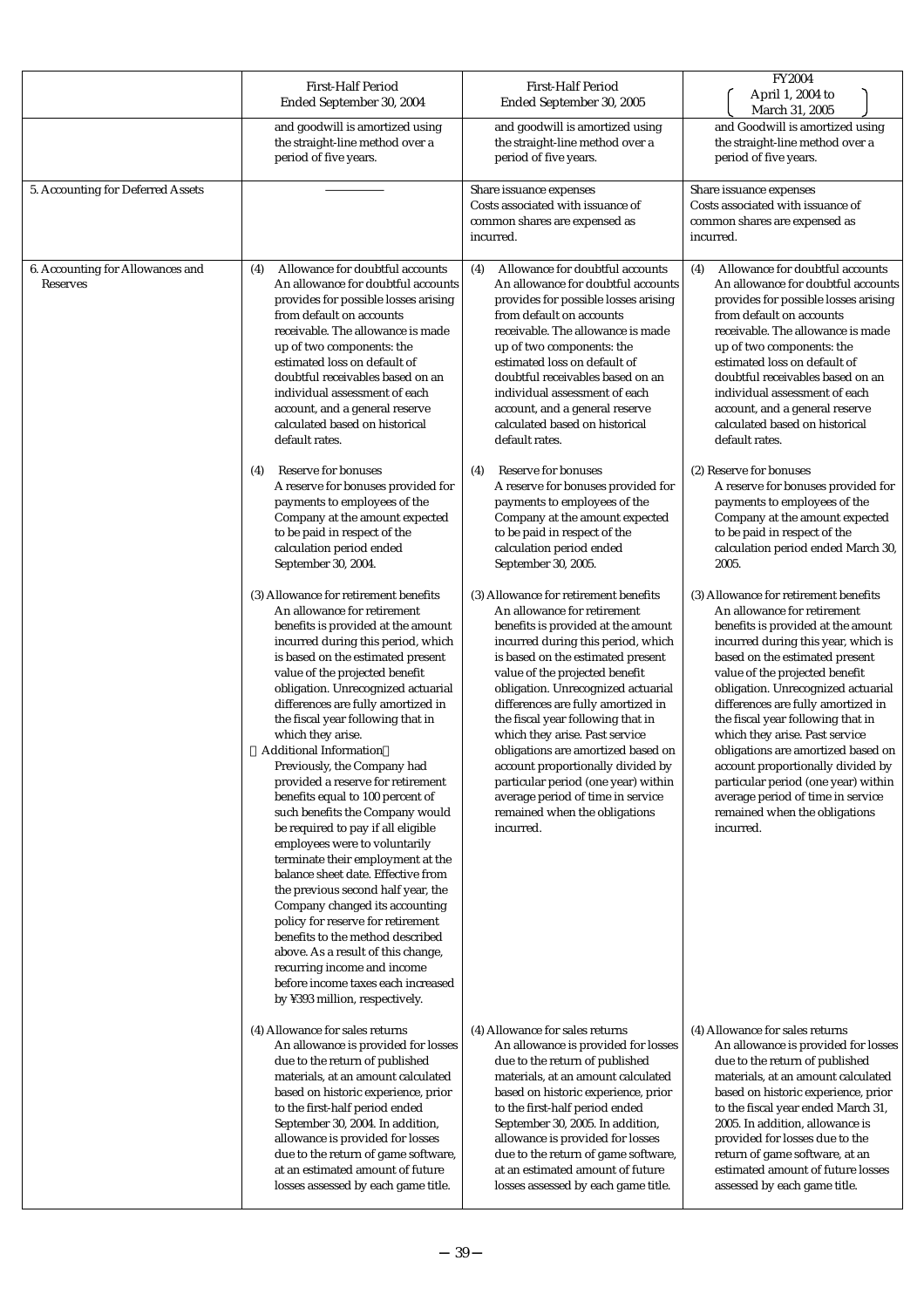|                                                                                                      | <b>First-Half Period</b><br>Ended September 30, 2004                                                                | <b>First-Half Period</b><br>Ended September 30, 2005                                                                | <b>FY2004</b><br>April 1, 2004 to<br>March 31, 2005                                                                 |  |
|------------------------------------------------------------------------------------------------------|---------------------------------------------------------------------------------------------------------------------|---------------------------------------------------------------------------------------------------------------------|---------------------------------------------------------------------------------------------------------------------|--|
|                                                                                                      | (5) Allowance for directors' retirement                                                                             | (5) Allowance for directors' retirement                                                                             | (5) Allowance for directors' retirement                                                                             |  |
|                                                                                                      | benefits                                                                                                            | benefits                                                                                                            | benefits                                                                                                            |  |
|                                                                                                      | An allowance for directors'                                                                                         | An allowance for directors'                                                                                         | An allowance for directors'                                                                                         |  |
|                                                                                                      | retirement benefits is provided to                                                                                  | retirement benefits is provided to                                                                                  | retirement benefits is provided to                                                                                  |  |
|                                                                                                      | adequately cover the costs of                                                                                       | adequately cover the costs of                                                                                       | adequately cover the costs of                                                                                       |  |
|                                                                                                      | directors' retirement benefits,                                                                                     | directors' retirement benefits,                                                                                     | directors' retirement benefits,                                                                                     |  |
|                                                                                                      | which are accounted for on an                                                                                       | which are accounted for on an                                                                                       | which are accounted for on an                                                                                       |  |
|                                                                                                      | accrual basis in accordance with                                                                                    | accrual basis in accordance with                                                                                    | accrual basis in accordance with                                                                                    |  |
|                                                                                                      | internal policy.                                                                                                    | internal policy.                                                                                                    | internal policy.                                                                                                    |  |
| 7. Accounting for Leases                                                                             | Finance leases, other than those for                                                                                | Finance leases, other than those for                                                                                | Finance leases, other than those for                                                                                |  |
|                                                                                                      | which the ownership of the leased                                                                                   | which the ownership of the leased                                                                                   | which the ownership of the leased                                                                                   |  |
|                                                                                                      | assets are considered to be transferred                                                                             | assets are considered to be transferred                                                                             | assets are considered to be transferred                                                                             |  |
|                                                                                                      | to the lessees are accounted for as                                                                                 | to the lessees are accounted for as                                                                                 | to the lessees, are accounted for as                                                                                |  |
|                                                                                                      | operating leases.                                                                                                   | operating leases.                                                                                                   | operating leases.                                                                                                   |  |
| 8. Additional Accounting Policies Used<br>to Prepare Non-Consolidated<br><b>Financial Statements</b> | Accounting treatment of consumption<br>tax<br>Income statement items are presented<br>exclusive of consumption tax. | Accounting treatment of consumption<br>tax<br>Income statement items are presented<br>exclusive of consumption tax. | Accounting treatment of consumption<br>tax<br>Income statement items are presented<br>exclusive of consumption tax. |  |

# Change in Summary of Significant Accounting Policies Used in the Preparation of Consolidated Financial Statements

| <b>First-Half Period</b><br>Ended September 30, 2004 | <b>First-Half Period</b><br>Ended September 30, 2005                                                                                                                                                                                                                                                                                                                                                                                                                                                                                                                                                                                                                                                                                                                                                                                                                     | <b>FY2004</b><br>April 1, 2004 to<br>March 31, 2005 |
|------------------------------------------------------|--------------------------------------------------------------------------------------------------------------------------------------------------------------------------------------------------------------------------------------------------------------------------------------------------------------------------------------------------------------------------------------------------------------------------------------------------------------------------------------------------------------------------------------------------------------------------------------------------------------------------------------------------------------------------------------------------------------------------------------------------------------------------------------------------------------------------------------------------------------------------|-----------------------------------------------------|
|                                                      | (Accounting standard for impairment of Non-current<br>Assets)<br>Effective from the first-half period ended<br>September 30, 2005, the Company has applied the<br>accounting standard for impairment of<br>non-current assets "Proposal of Accounting<br>Standard for Impairment of Non-current Assets"<br>(issued on August 9, 2002 by the Business<br>Accounting Council in Japan) and "Guideline for<br>Application of Accounting Standard for<br>Impairment of Non-current Assets" (issued on<br>October 31, 2003, the Sixth Guideline for<br><b>Application of Business Accounting Standard)</b><br>As a result, income before income taxes<br>decreased in the amount of ¥188 million.<br>Total amount of impairment loss was deducted<br>directly from the book value of each asset in<br>accordance with amended policy of consolidated<br>financial statements. |                                                     |

# Notes to Balance Sheet

| <b>First-Half Period</b><br>Ended September 30, 2004 | <b>First-Half Period</b><br>Ended September 30, 2005 | <b>FY2004</b><br>April 1, 2004 to<br>March 31, 2005 |  |  |
|------------------------------------------------------|------------------------------------------------------|-----------------------------------------------------|--|--|
| Accumulated depreciation of Property and<br>$^*1$    | Accumulated depreciation of Property and<br>$*1$     | Accumulated depreciation of Property and<br>$^*1$   |  |  |
| equipment                                            | equipment                                            | equipment                                           |  |  |
| ¥6.509 million                                       | ¥7.008 million                                       | $47.109$ million                                    |  |  |
| Treatment of consumption tax<br>$^*2$                | $^*2$<br>Treatment of consumption tax                | $*2$<br>Treatment of consumption tax                |  |  |
| Accrued consumption tax is included in other         | Accrued consumption tax is included in other         | Accrued consumption tax is included in other        |  |  |
| current liabilities.                                 | current liabilities.                                 | current liabilities.                                |  |  |
|                                                      |                                                      |                                                     |  |  |
| Contingent liabilities for guarantees<br>3           | Contingent liabilities for guarantees<br>3           | 3 Contingent liabilities for guarantees             |  |  |
| The Company has issued a revolving guarantee to      | The Company has issued a revolving guarantee to      | The Company has issued a revolving guarantee to     |  |  |
| a maximum limit of U.S.\$15 million on behalf of     | a maximum limit of U.S.\$15 million on behalf of     | a maximum limit of U.S.\$15 million on behalf of    |  |  |
| consolidated subsidiary SQUARE ENIX U.S.A.           | consolidated subsidiary SQUARE ENIX INC., in         | consolidated subsidiary SQUARE ENIX INC., in        |  |  |
| INC., in favor of SONY COMPUTER                      | favor of SONY COMPUTER ENTERTAINMENT                 | favor of SONY COMPUTER ENTERTAINMENT                |  |  |
| ENTERTAINMENT AMERICA INC. As of                     | AMERICA INC. As of September 30, 2005, there is      | AMERICA INC. As of March 30, 2005, there is no      |  |  |
| September 30, 2004 the liability outstanding under   | no liability outstanding under the guarantee.        | liability outstanding under the guarantee.          |  |  |
| the guarantee was U.S. $$1,124,000$ (¥124 million).  |                                                      |                                                     |  |  |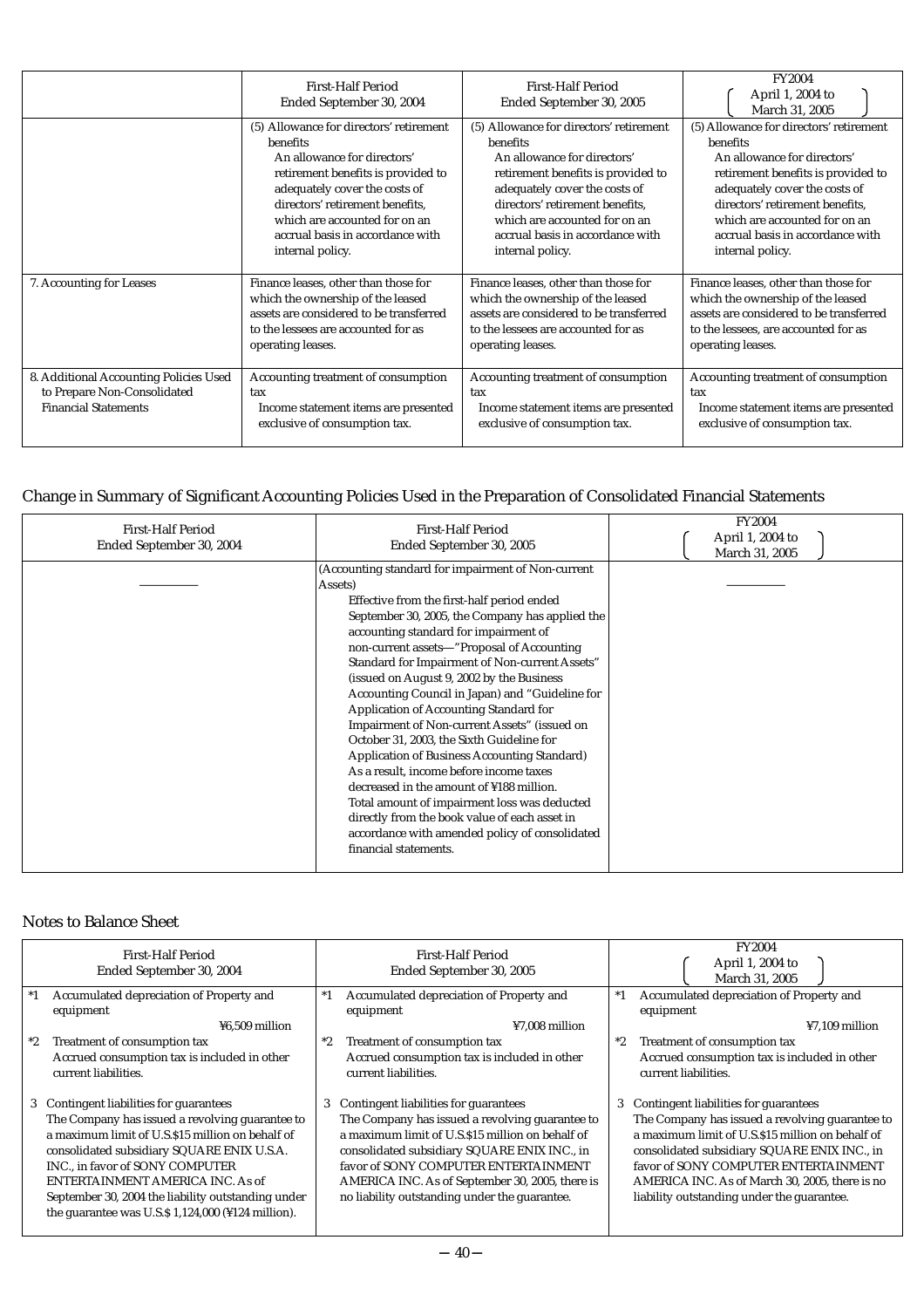# Notes to Statements of Income

| <b>First-Half Period</b><br>Ended September 30, 2004                                                                                                                                                                                                                        | <b>First-Half Period</b><br>Ended September 30, 2005                                                                                                                                                                                                                                                                                                                                                                                                                                                                                                                                                                                                                                                                                                                                                                                                                                                                                                                                                                                                                                                                                                                                                                                                                                                                   | FY2004<br>April 1, 2004 to<br>March 31, 2005                                                                                                                                                                                                                                   |
|-----------------------------------------------------------------------------------------------------------------------------------------------------------------------------------------------------------------------------------------------------------------------------|------------------------------------------------------------------------------------------------------------------------------------------------------------------------------------------------------------------------------------------------------------------------------------------------------------------------------------------------------------------------------------------------------------------------------------------------------------------------------------------------------------------------------------------------------------------------------------------------------------------------------------------------------------------------------------------------------------------------------------------------------------------------------------------------------------------------------------------------------------------------------------------------------------------------------------------------------------------------------------------------------------------------------------------------------------------------------------------------------------------------------------------------------------------------------------------------------------------------------------------------------------------------------------------------------------------------|--------------------------------------------------------------------------------------------------------------------------------------------------------------------------------------------------------------------------------------------------------------------------------|
| $^*1$<br>Principal non-operating income<br>Interest income<br>¥47 million<br>Dividends received<br>¥7 million<br>¥16 million<br>Rental income<br>Foreign exchange income<br>¥433 million<br>Principal non-operating expenses<br>*2<br>Content disposal loss<br>¥400 million | $^*1$<br>Principal non-operating income<br>Interest income<br>¥48 million<br>Dividends received<br>¥863 million<br>¥31 million<br>Rental income<br>Foreign exchange income<br>¥254 million<br>$^*2$<br>Principal non-operating expenses<br>Interest expenses<br>¥12 million<br>Commisions paid<br>¥62 million                                                                                                                                                                                                                                                                                                                                                                                                                                                                                                                                                                                                                                                                                                                                                                                                                                                                                                                                                                                                          | Principal non-operating income<br>$^*1$<br>¥72 million<br>Interest income<br>¥9 million<br>Dividends received<br>¥34 million<br>Rental income<br>Foreign exchange income<br>¥296 million<br>Principal non-operating expenses<br>$^*2$<br>Content disposal loss<br>¥996 million |
| Principal extraordinary income<br>*3<br>Reversal of allowance for doubtful account<br>¥8 million                                                                                                                                                                            | Principal extraordinary income<br>*3<br>Gain on sale of investment securities<br>¥1,353 million<br>Gain on sale of shares in affiliates<br>¥2 million                                                                                                                                                                                                                                                                                                                                                                                                                                                                                                                                                                                                                                                                                                                                                                                                                                                                                                                                                                                                                                                                                                                                                                  | Principal extraordinary income<br>$^*3$<br>Reversal of allowance for doubtful account<br>¥11 million<br>Gain on sale of investment securities<br>¥106 million                                                                                                                  |
| Principal extraordinary losses<br>*4<br>Loss on sale of property and equipment<br>¥0 million<br>Loss on disposal of property and equipment<br>¥37 million<br>Loss on investment securities<br>¥79 million<br>Evaluation loss on shares held in affiliates<br>¥128 million   | Principal extraordinary losses<br>$^*4$<br>Loss on sale of property and equipment<br>¥12 million<br>Loss on disposal of property and equipment<br>¥130 million<br>Loss on investment securities<br>¥91 million<br><b>Impairment</b> loss<br>¥188 million<br>Loss on adjustments in payment process<br>¥302 million                                                                                                                                                                                                                                                                                                                                                                                                                                                                                                                                                                                                                                                                                                                                                                                                                                                                                                                                                                                                     | Principal extraordinary losses<br>$^*4$<br>Loss on sale of property and equipment<br>¥2 million<br>Loss on disposal of property and equipment<br>¥49 million<br>Loss on investment securities<br>¥80 million<br>Evaluation loss on shares held in affiliates<br>¥897 million   |
| <b>Impairment</b> loss<br>*5                                                                                                                                                                                                                                                | *5 Impairment loss<br>Impairment losses incurred during the first-half<br>period ended September 30, 2005 are as follows.<br>Location<br>Usage<br>Category<br>Nagareyama city,<br>Idle asset<br>Land<br>Chiba Pref.<br>Tokushima city,<br><b>Idle</b> asset<br>Land<br>Tokushima Pref.<br>Cash in- flow from each business segment of the<br>Group are complementary to each other in terms<br>of similarity in nature of goods, merchandise,<br>services and markets. Consequently, all assets for<br>each operational purposes are categorized in one<br>asset group, and the idle assets, which are not for<br>operational purpose, are categorized individually.<br>In addition, assets related to the Group's<br>headquarters and welfare facilities are<br>categorized as communal assets.<br>While the market value of the idle assets<br>mentioned above has been severely declining<br>compared with their book value, and since the<br>chance of utilizing these assets is indefinite, their<br>book value has been lowered to the recoverable<br>amount, and is included in extraordinary loss as<br>an impairment loss of ¥188 million.<br>In addition, the recoverable amount of assets is<br>determined by market price, and the market<br>value is calculated on the basis of a realistic<br>appraisal. | $^{\ast}5$<br><b>Impairment</b> loss                                                                                                                                                                                                                                           |
| Depreciation<br>6<br>Property and equipment<br>¥610 million<br>Intangible assets<br>¥169 million                                                                                                                                                                            | 6<br>Depreciation<br>Property and equipment<br>¥562 million<br>Intangible assets<br>¥175 million                                                                                                                                                                                                                                                                                                                                                                                                                                                                                                                                                                                                                                                                                                                                                                                                                                                                                                                                                                                                                                                                                                                                                                                                                       | Depreciation<br>6<br>Property and equipment<br>¥1,315 million<br>Intangible assets<br>¥342 million                                                                                                                                                                             |